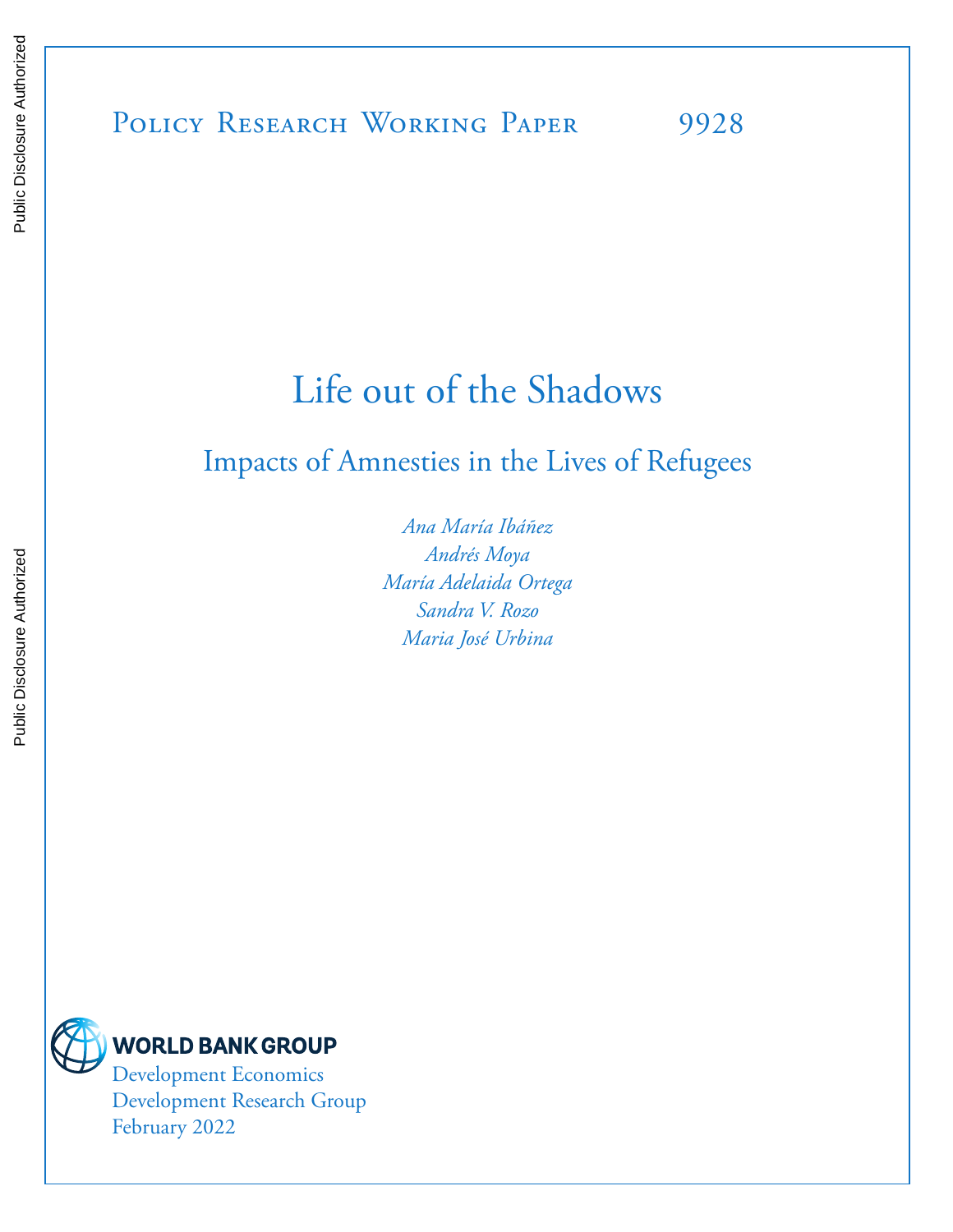#### POLICY RESEARCH WORKING PAPER 9928

### **Abstract**

This paper examines the effects of a government regularization program offered to half a million Venezuelan refugees in Colombia. For this purpose, 2,232 surveys of refugee families were collected and used to compare refugees who arrived in Colombia around a specified eligibility date in 2018. The analysis finds that program beneficiaries

experienced improvements in consumption (60 percent), income (31 percent), physical and mental health (1.8 sd), registration rates in the system that assesses vulnerability and awards public transfers (40 pp), and financial services (64.3 pp), relative to other refugees. The program also induced a change in labor formalization of 10 pp.

*The Policy Research Working Paper Series disseminates the findings of work in progress to encourage the exchange of ideas about development*  issues. An objective of the series is to get the findings out quickly, even if the presentations are less than fully polished. The papers carry the *names of the authors and should be cited accordingly. The findings, interpretations, and conclusions expressed in this paper are entirely those of the authors. They do not necessarily represent the views of the International Bank for Reconstruction and Development/World Bank and its affiliated organizations, or those of the Executive Directors of the World Bank or the governments they represent.*

This paper is a product of the Development Research Group, Development Economics. It is part of a larger effort by the World Bank to provide open access to its research and make a contribution to development policy discussions around the world. Policy Research Working Papers are also posted on the Web at http://www.worldbank.org/prwp. The authors may be contacted at sandrarozo@worldbank.org.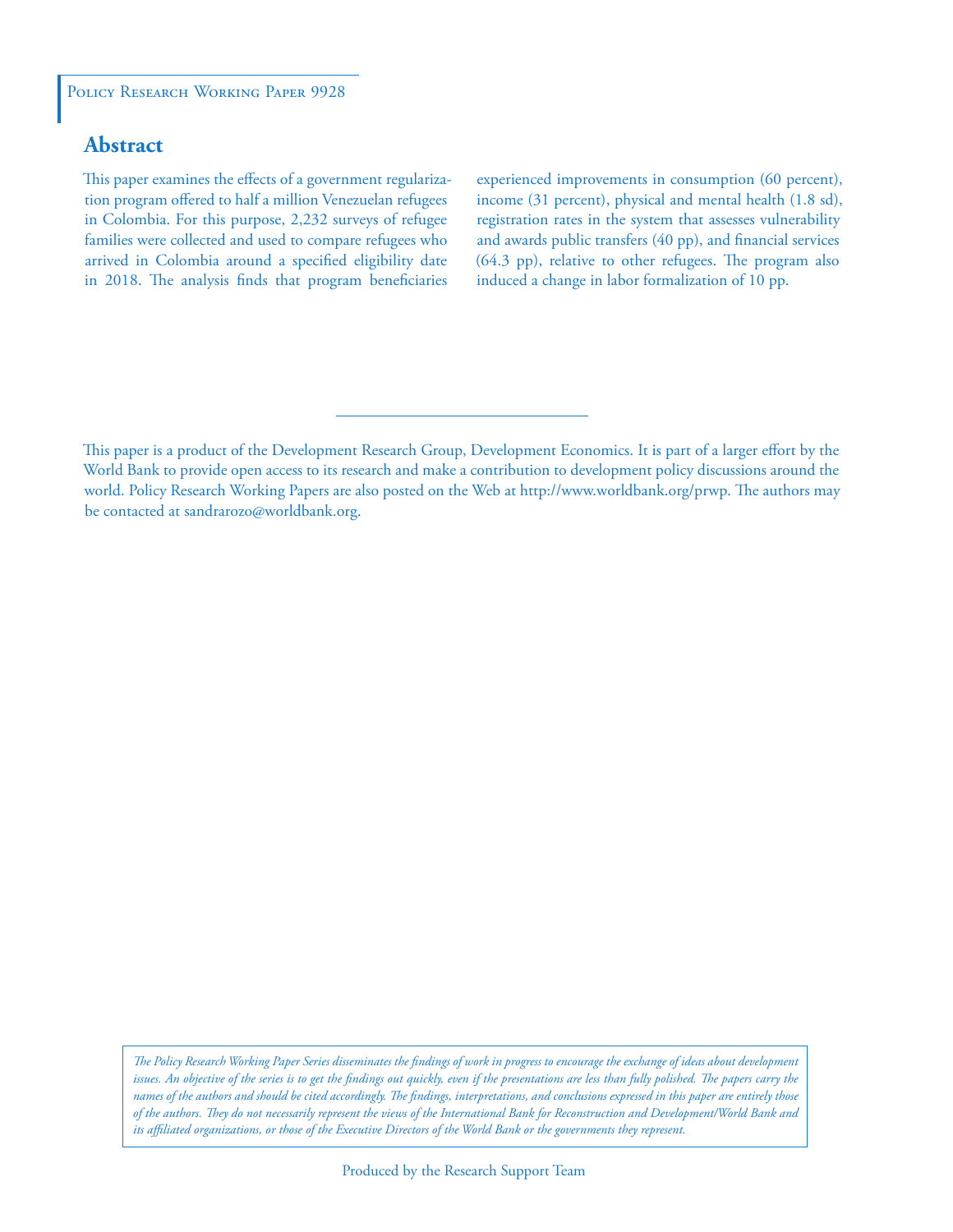# **LIFE OUT OF THE SHADOWS: IMPACTS OF AMNESTIES IN THE LIVES OF REFUGEES**\*

Ana María Ibáñez<sup>†</sup> Andrés Moya<sup>‡</sup> María Adelaida Ortega<sup>§</sup> Sandra V. Rozo<sup>¶</sup> Maria José Urbina <sup>II</sup>

**JEL Classification:** F22, O15, R23 **Keywords:** Migration, Refugees, Amnesties, Latin America.

<sup>\*</sup>This project was approved by the IPA's IRB in October 2020 (protocol 15396) and registered a preanalysis plan before data collection started (see Ibáñez et al. 2020). Rozo acknowledges financial support from the University of Southern California Marshall School of Business and the World Bank's Research Support Budget grant. Ibáñez acknowledges financial support from the Inter-American Development Bank. We would like to thank Marisol Rodríguez-Chatruc for her work on the initial stages of the project. We are also grateful for comments received from participants in seminars at the fourth CEGA/IPA/JDC Webinar on Forced Displacement in the Global South, the Pearson Institute at the University of Chicago, WEI-CSWEP, Universidad de los Andes, EAFIT, Universidad del Rosario, RIDGE Labor Forum, Williams College, University of Illinois, ITAM, LACEA, CGD, NEUDC, LAC Chief Economist Office at the Word Bank, Princeton University, Lille University, the World Bank Research Group, and the 2nd JDC Research Conference on Forced Displacement. We are also grateful to Yang-Yan Zhou, Michael Clemens, Thomas Ginn, Caglar Ozden, Berk Ozler, William Maloney, Xavier Gine, Leopoldo Fergusson, Marcela Eslava, Ana María Mayda, Mónica Hernández, Mauricio Romero, David Pérez, and Felipe Muñoz for useful suggestions. We would also like to thank IPA Colombia for their support in collecting the data for this project.

<sup>†</sup> Inter-American Development Bank, Universidad de los Andes. E-mail: anaib@iadb.org ‡Universidad de Los Andes, JPAL, EGAP, Harvard University. E-mail: a.moya@uniandes.edu.co §University of California Davis.

<sup>¶</sup>World Bank, IZA, CEGA-UC Berkeley, CESR-USC. E-mail: sandrarozo@worldbank.org

<sup>||</sup>World Bank. E-mail: murbinaflorez@worldbank.org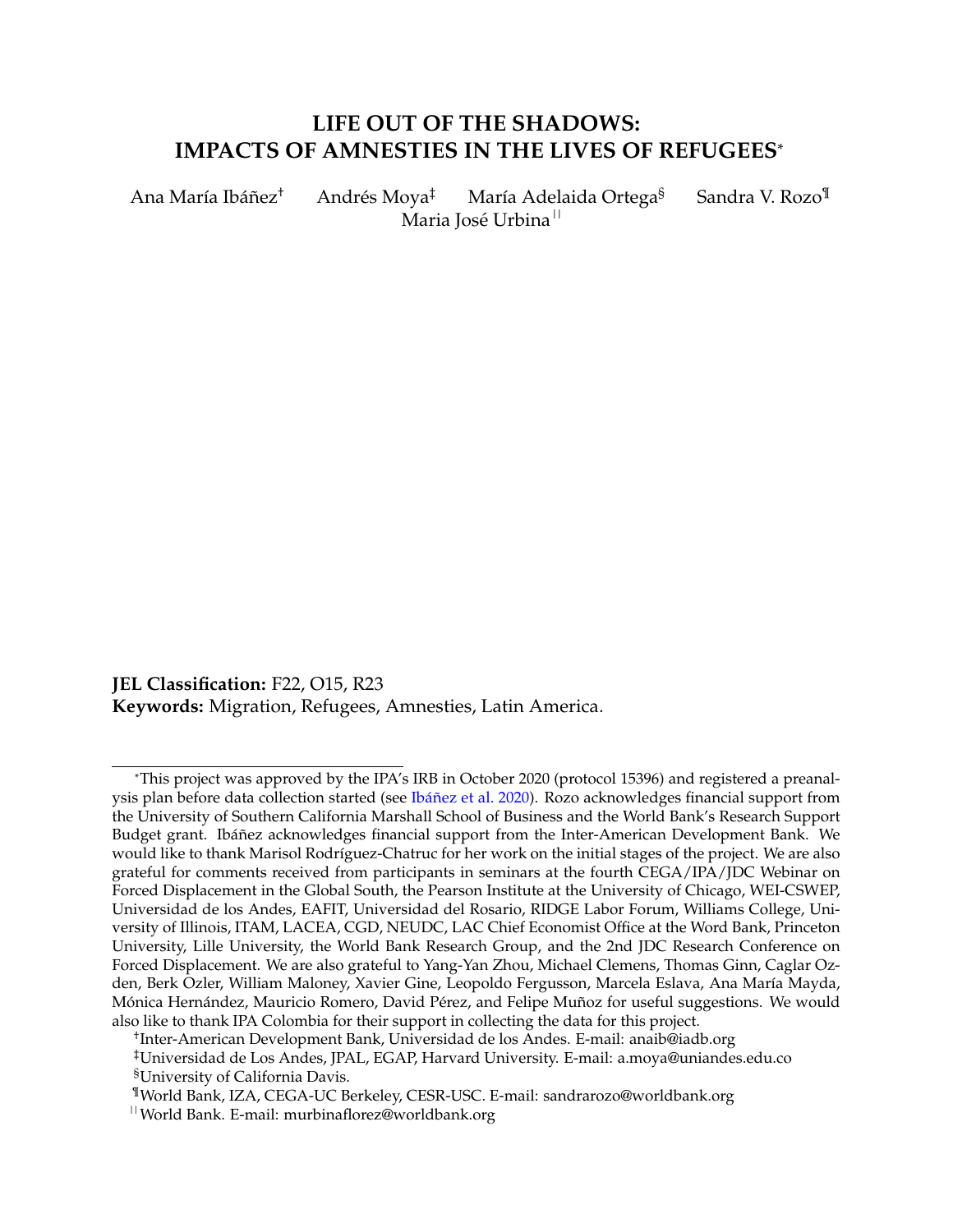#### **I INTRODUCTION**

The global number of forcibly displaced persons has more than doubled in the last decade; by mid-2021, over 84 million persons had been displaced worldwide. Although this phenomenon is not new, the extent of the current crisis is unprecedented and represents a primary development challenge nowadays. It gains even more relevance considering that most displaced persons (85 percent) reside in developing host countries that often lack the resources to address their needs. Unfortunately, our understanding of this crisis is limited, particularly regarding durable solutions to promote the long-term socioeco-nomic recovery and social integration of forcibly displaced persons.<sup>[1](#page-3-0)</sup>

Our paper helps to address this gap by examining the causal short-term effects of a regularization program on refugee well-being. In particular, it analyzes the impact of the *Permiso Especial de Permanencia* (PEP for its Spanish acronym) implemented in 2018 by the Colombian government during the Venezuelan refugee crisis, the largest such displacement in the western hemisphere. In the last five years, 5.1 million Venezuelans have been forced to emigrate due to the collapse of Venezuela's economy, political turmoil, and a humanitarian crisis. This number symbolizes 19 percent of all refugees worldwide and includes over two million Venezuelan forced migrants in Colombia. To support the social integration and economic recovery of these refugees, the Colombian government introduced the PEP program, which offered 442,462 refugees full access to formal markets and safety nets.

Despite the potentially large benefits of this program and regularization initiatives in general, little is known about their actual benefits and impacts on refugees' lives and wellbeing. From a conceptual point of view, prior research has shown the process of forced displacement often erodes displaced persons' multidimensional asset base, imposing con-

<span id="page-3-0"></span> $^1$ In fact, most of the evidence has been focused on the effectiveness of cash transfers for refugee popula-tions (Özler et al., [2021](#page-36-0) and [Altındag and O'Connell,](#page-33-0) [2021\)](#page-33-0), but little evidence exists around programs that can promote self-reliance for refugees.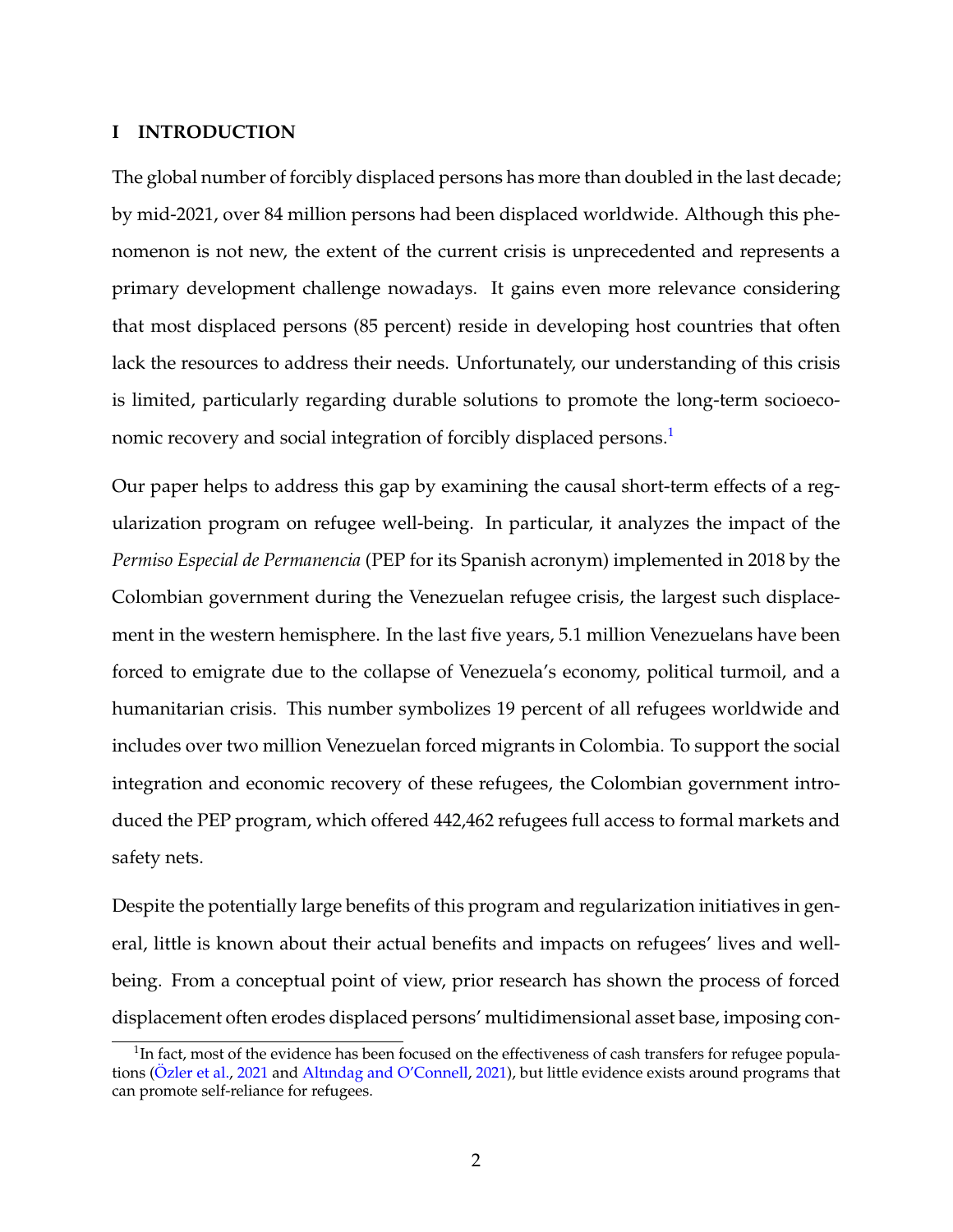straints that hinder their livelihoods and the ability to recover and exit poverty Ibáñez [et al.](#page-36-1) [\(2021\)](#page-36-1). Although PEP alleviates some constraints by creating an opportunity for refugees to hold formal employment and access the social safety net, other barriers still obstruct the program's effectiveness. For example, obstacles to certifying prior study or labor experience, lack of information, and labor market discrimination may lead to skill downgrading and force refugees to accept low-paying informal jobs, thereby reducing the effect of the PEP program. An evaluation of the impact and constraints of regularization initiatives can offer key lessons to other countries trying to support refugees.

Furthermore, there is scant empirical evidence about the benefits of prior regularization initiatives because their design or rollout has not allowed proper identification of causal impacts. For instance, most regularization programs incorporate eligibility requirements such as being employed at the time of enactment. This means they benefit a rather small group of refugees, more often less vulnerable ones, which confounds the impact of the regularization program itself. Likewise, prior programs were often paired with additional policies—including sanctions on firms that hire migrants, heightened border controls, or support from other countries—that also confounded the impacts of those programs.<sup>[2](#page-4-0)</sup> Finally, many of these programs were publicly discussed before their enactment, which may have led refugees to adjust their behaviors and decisions in anticipation of future positive effects.[3](#page-4-1)

By contrast, the rollout and features of the PEP Program (henceforth PEP) lend themselves to the causal identification of its impacts on refugee well-being. First, PEP was introduced unexpectedly, thereby isolating any anticipatory decisions. In particular, eligibility was solely based on prior registration in a nationwide refugee census, *Registro Administrativo de Migrantes Venezolanos* (RAMV for its Spanish acronym), that was administered between

<span id="page-4-0"></span><sup>&</sup>lt;sup>2</sup>For example, the European Union provided funds to Turkey and trade concessions to Jordan for hosting and regularizing Syrian refugees.

<span id="page-4-1"></span><sup>3</sup>For this reason, the causal impacts of other regularization programs like *Patria Grande* in Argentina and Brazil's humanitarian visas for Haitian migrants have been difficult to identify due to self-selection into the programs and anticipation effects, among other factors.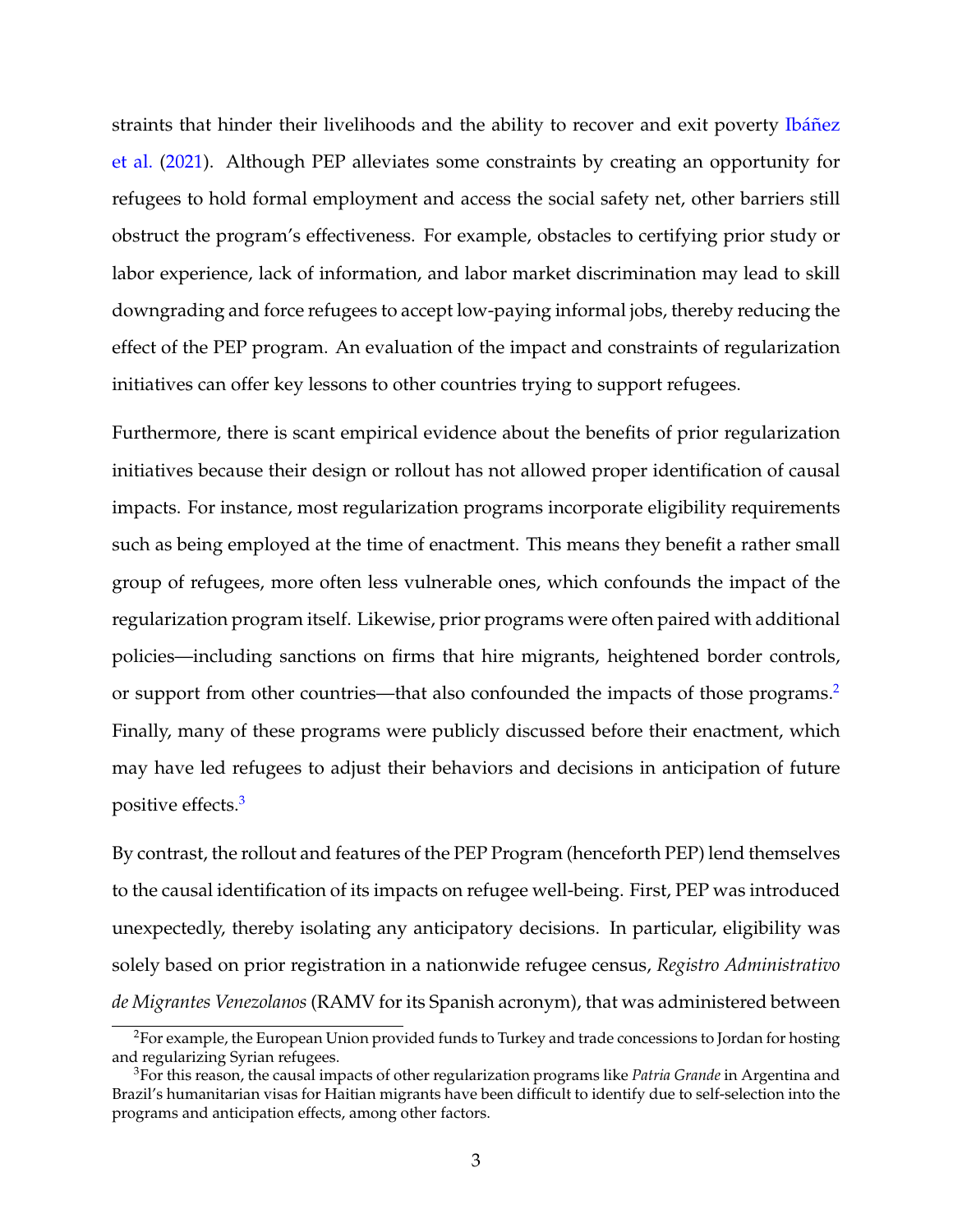April and June of 2018. According to government accounts, the census had only one purpose: to count the number of Venezuelan refugees in Colombia with irregular migratory status, by and large the more vulnerable ones. Importantly, the census did not intend to regularize refugees and therefore was not publicized in that way. However, one month after it was completed, Colombia's president unexpectedly announced that all refugees registered in the census were eligible to regularize their migratory status by applying for PEP. Second, the PEP program did not have any eligibility requirements and was not paired with additional policies other than registration in RAMV, which was open to all Venezuelan refugees in the country. Third, unlike other contexts in which language and cultural differences explain many of the obstacles faced by migrants and refugees in receiving countries, Venezuelans and Colombians speak the same language and share similar cultures and traits. Thus PEP provides a clean context to study the effects of migration unmediated by a clash of cultures.

To evaluate PEP's impact, a survey was administered to two subsets of Venezuelan refugees in Colombia: (1) an *eligible* random sample of 1,100 refugee families who had registered in the RAMV census and who were thus eligible for the PEP regularization program in 2018; and (2) an *ineligible* sample, including 1,132 refugee families who arrived in Colombia between January 2017 and December 2018 but who did not register in the census and were thus ineligible for PEP. The design of the survey instrument was guided by qualitative work of 42 interviews to irregular and regularized refugees about the potential impacts of PEP, reasons for not registering in the census, and reasons for not applying for PEP. The survey was administered over the phone because of the COVID-19 pandemic. To maximize response rates, the data was collected by Venezuelan enumerators. Survey participants received a monetary incentive.

Despite the aforementioned advantages of PEP's rollout and implementation that facilitated this impact evaluation, PEP was not implemented randomly because preregistration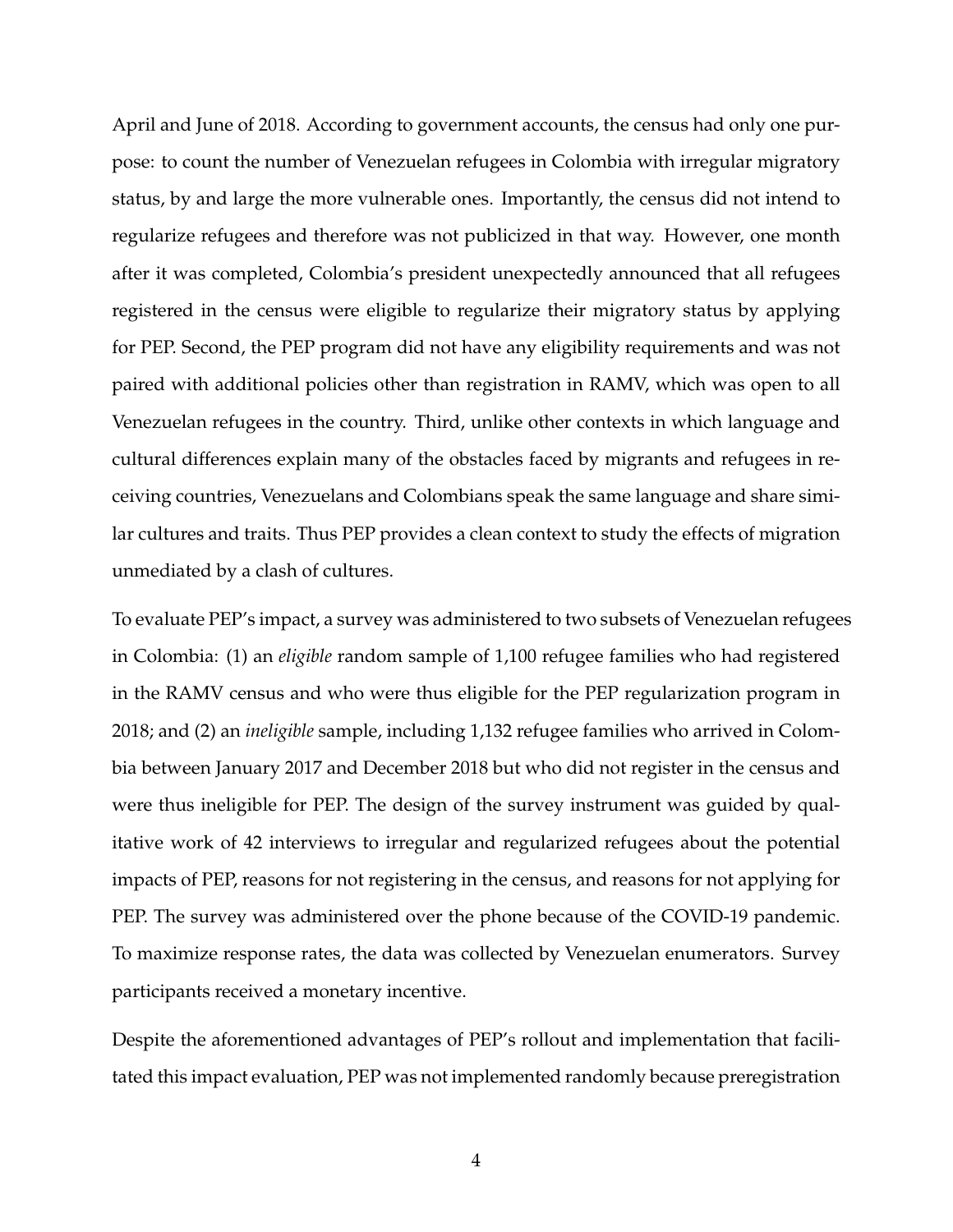in the government census was voluntary. For this reason, our analysis leverages different identification strategies to isolate potential biases and to identify causal effects.

The most rigorous evidence of PEP's impact comes from a fuzzy regression discontinuity design (RDD) around the closing date for registration in the RAMV census. This design exploits the exogenous, large discontinuity in eligibility around the RAMV registration deadline to compare irregular migrants who arrived before June 8, 2018 and were therefore eligible to apply for the PEP visa with those who arrived shortly after that date and were ineligible. Other strategies include Intent-to-Treat (ITT) and two-stage, least-squares estimators (2SLS), where registration in the RAMV census is used to instrument for access to PEP. Both methodologies control for a set of retrospective variables that may have affected selection into the RAMV census, including family and work history in Venezuela and Colombia, education, and—crucially—time in Colombia.

By evaluating the different empirical strategies together, we aimed to balance the pluses and minuses of each to provide a broader picture of PEP's causal effects on migrant wellbeing. On the one hand, the RDD better isolates underlying biases in the selection into the RAMV census and PEP, as well as differences in time of assimilation between eligible and ineligible refugees, but it has lower statistical power and only illustrates the local average treatment effect around the vicinity of the census cutoff date. On the other hand, the ITT and 2SLS estimators are more precise since they leverage the entire sample, but their validity depends on whether the specifications control for all observable characteristics that drove self-selection into the RAMV census and PEP.

The empirical analysis focuses on PEP's effects on a set of mechanical, primary, and secondary outcomes as defined by the preanalysis plan, which was registered before data was collected (see Ibáñez et al. [2020\)](#page-35-0). The effects are analyzed in the short run, approximately two years after PEP's enactment. Mechanical outcomes refer to services and benefits that are only available to PEP holders. In turn, primary outcomes capture (broadly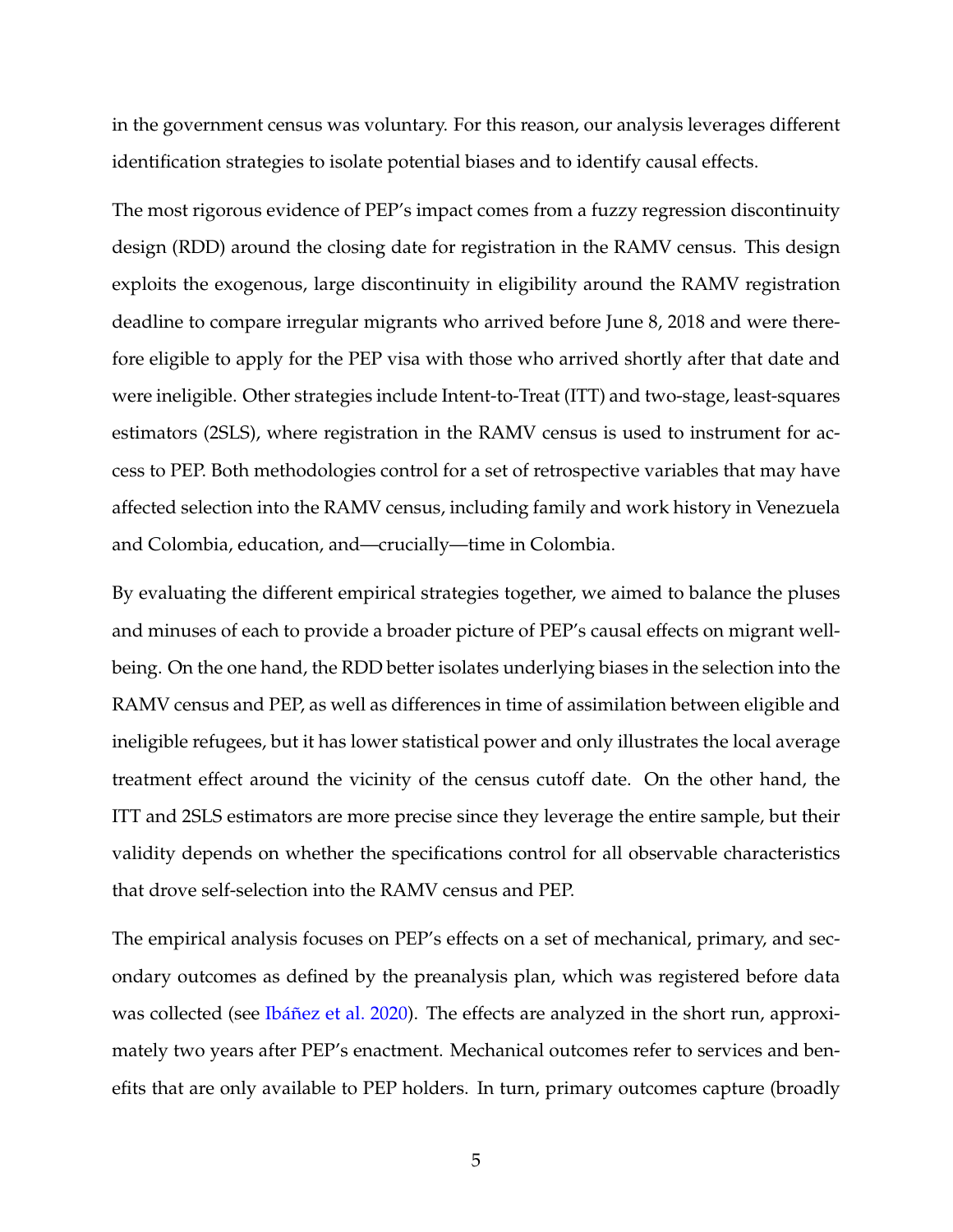defined) refugee well-being, including income, consumption, mental and physical health, and access to employment. Secondary outcomes include labor conditions, access to state services, food security, integration into society, and resilience to the COVID-19 pandemic. Results on the *mechanical* effects of PEP indicate that the program induced positive and large effects on job formalization rates for refugees who were able to regularize their migratory status. In particular, the results indicate that PEP prompted an effect of approximately 10 percentage points (pp) on formal employment, which is sizeable considering the vulnerability of Venezuelan refugees and the prevalence of job informality (48 percent) in the Colombian labor market. In addition, the results of the different empirical strategies point to large and positive improvements in the registration in the Sisbén poverty score system of approximately [4](#page-7-0)0 pp and financial services  $(64.3 \text{ pp})$ .<sup>4</sup>

Second, results from the different strategies indicate that PEP holders experienced substantial improvements in *primary* outcomes, including per capita income and consumption as well as in overall physical and mental health. In particular, the RDD estimates suggest that refugees with a PEP visa had improvements in per capita consumption of 60 percent, total income of 31 percent, and physical and mental health of 1.8 standard deviations (sd), relative to ineligible refugees. Finally, the analysis documents positive program effects on *secondary* outcomes, although they are only statistically significant for the ITT and 2SLS estimates. These results suggest that the regularization improved labor conditions, reduced food insecurity, made PEP beneficiaries more resilient to the negative economic shocks of COVID-19, and contributed to perceptions of a stronger integration into their host communities.

These results offer important lessons to other developing countries that are experiencing large refugee inflows and contemplating regularization programs or labor permits for refugees. Combined with previous findings from [Bahar et al.](#page-34-0) [\(2021\)](#page-34-0) that document

<span id="page-7-0"></span><sup>&</sup>lt;sup>4</sup>The Sisbén system assesses vulnerability and determines eligibility for different Colombian social programs, including health, education, and transfers.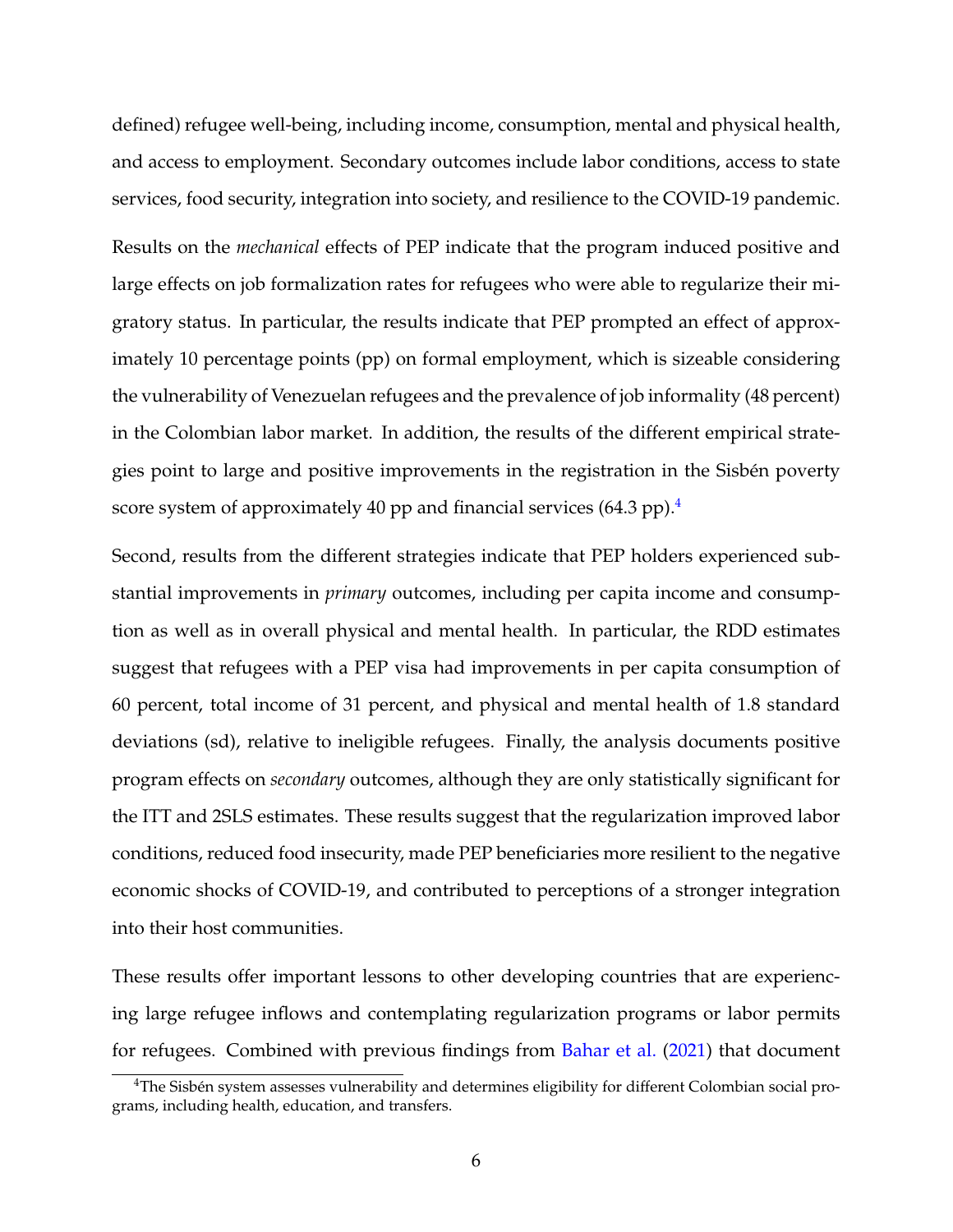the negligible effects of PEP on formal labor markets for Colombian workers, this study provides strong evidence on the virtues of facilitating refugee integration. Considering that most Venezuelan refugees report that they do not plan to return to Venezuela, host countries are most likely better-off facilitating refugee integration as it reduces the time for refugees to become self-sufficient and to contribute to the societies hosting them.

**Contribution to Literature**: This paper contributes to the literature in several dimensions. First, it identifies the causal impacts of a large regularization program on refugee wellbeing in the Global South. Developing countries host the lion's share of refugees worldwide. Hence, it is currently an urgent development challenge to integrate refugees into formal labor markets and to design policies that promote their recovery. There is little evidence on the impact of refugee flows to developing countries, let alone the impact of regularization programs on these refugees. Instead, most research has focused on the impact of regularization programs on labor markets in developed countries [\(Amuedo-Dorantes](#page-33-1) [and Antman](#page-33-1) [2017,](#page-33-1) [Amuedo-Dorantes and Bansak](#page-33-2) [2011,](#page-33-2) [Amuedo-Dorantes et al.](#page-33-3) [2007,](#page-33-3) [Cobb-Clark et al.](#page-34-1) [1995,](#page-34-1) [Chassamboulli and Peri](#page-34-2) [2015,](#page-34-2) [Devillanova et al.](#page-35-1) [2018,](#page-35-1) [Kaushal](#page-36-2)  $2006$ , [Monras et al.](#page-36-3)  $2018$ ).<sup>[5](#page-8-0)</sup> There is recent evidence on developing countries, including [Fallah et al.](#page-35-2) [\(2019\)](#page-35-2) in Jordan and [Bahar et al.](#page-34-0) [\(2021\)](#page-34-0) in Colombia, yet these studies focus on the effects of regularization on natives rather than on refugees themselves. Our paper shows the benefits of regularization are sizeable and contribute to accelerated integration of migrants into their destination countries. In the medium term, labor formalization will reduce the dependency of migrants on government support (and decrease consequent fiscal pressures) through lower demand for aid and their contributions to labor taxes.

Second, this paper provides a broader perspective on refugees' lives by studying the impacts of a regularization program beyond labor, income, and consumption. Regularization programs may have far-reaching implications for refugees' well-being, including

<span id="page-8-0"></span><sup>&</sup>lt;sup>5</sup>A related literature studies the effects of migrant regularizations on crime in hosting communities. See [Baker](#page-34-3) [\(2015\)](#page-34-3) for the United States, [Mastrobuoni and Pinotti](#page-36-4) [\(2015\)](#page-36-4) for the European Union, and [Pinotti](#page-36-5) [\(2017\)](#page-36-5) for Italy.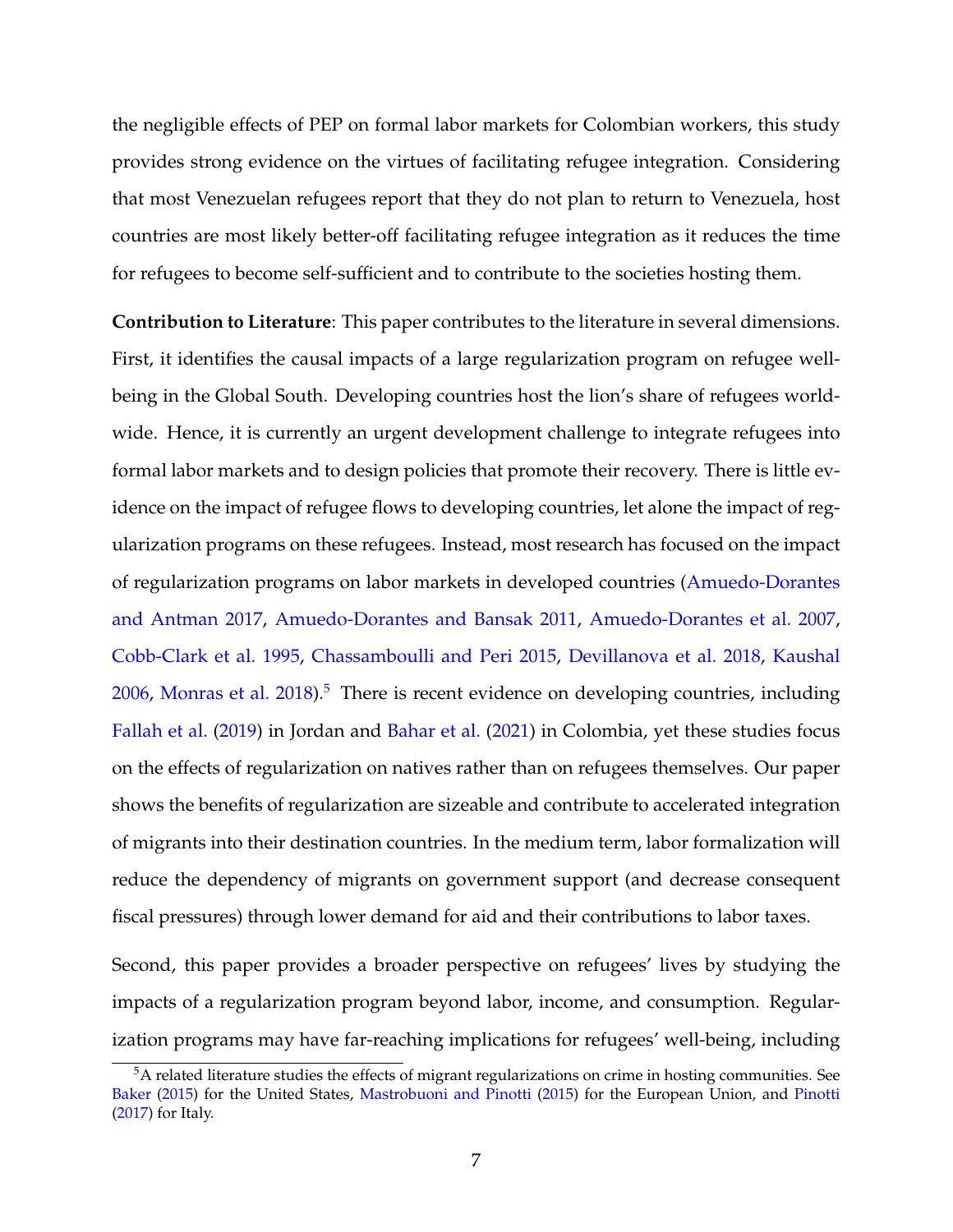physical and mental health. Migrants—refugees in particular—have an initial health disadvantage when compared to the host population [\(Reed and Barbosa](#page-37-0) [2017\)](#page-37-0), and their health may deteriorate even further in the destination country. This disadvantage is driven by the collapse of health infrastructure in their countries of origin, lack of access to healthcare in receiving countries, income effects that reduce household investment in health, stress associated with forced migration and the resettlement process, and cultural differences in the concept of health and healthy behavior [\(Black et al.](#page-34-4) [2015\)](#page-34-4), among others. In some contexts, the gap between natives and migrants closes over time, but in others, as in the case of asylum seekers, the gap may persist [\(Giuntella et al.](#page-35-3) [2018\)](#page-35-3). The mental health of refugees is another source of concern as the drivers of forced migration have negative and sometimes persistent consequences for mental health. In addition, the uncertainty stemming from irregular migratory status, fear of deportation, barriers to proper integration, and socioeconomic deprivation in receiving countries may further deteriorate their mental health and subjective well-being [\(Chen et al.](#page-34-5) [2019\)](#page-34-5). Mental health problems can affect behavior, labor outcomes, and income trajectories, thus creating feedback mechanisms between socioeconomic and mental health dimensions that can lead to economic and psychological poverty traps [\(Ruiz and Vargas-Silva](#page-37-1) [2018\)](#page-37-1).<sup>[6](#page-9-0)</sup> This paper shows that regularization improves the health status of refugees by granting them access to the receiving country's health system, which probably reduces the anxiety, stress, and uncertainty that accompany the lack of legal migratory status.

Third, the study examines how a regularization program promotes the integration of refugees into the society of the receiving country. A successful integration process is crucial for refugees to feel part of the social contract in the host country, to trust state institutions, and to act collectively within their communities. We contribute here by exploring the impact of the regularization process on the attitudes, behaviors, and perceptions

<span id="page-9-0"></span><sup>6</sup>This paper finds descriptive evidence that refugees in the United Kingdom have worse labor outcomes than other migrants; most of the gap can be explained by differences in health status, especially mental health.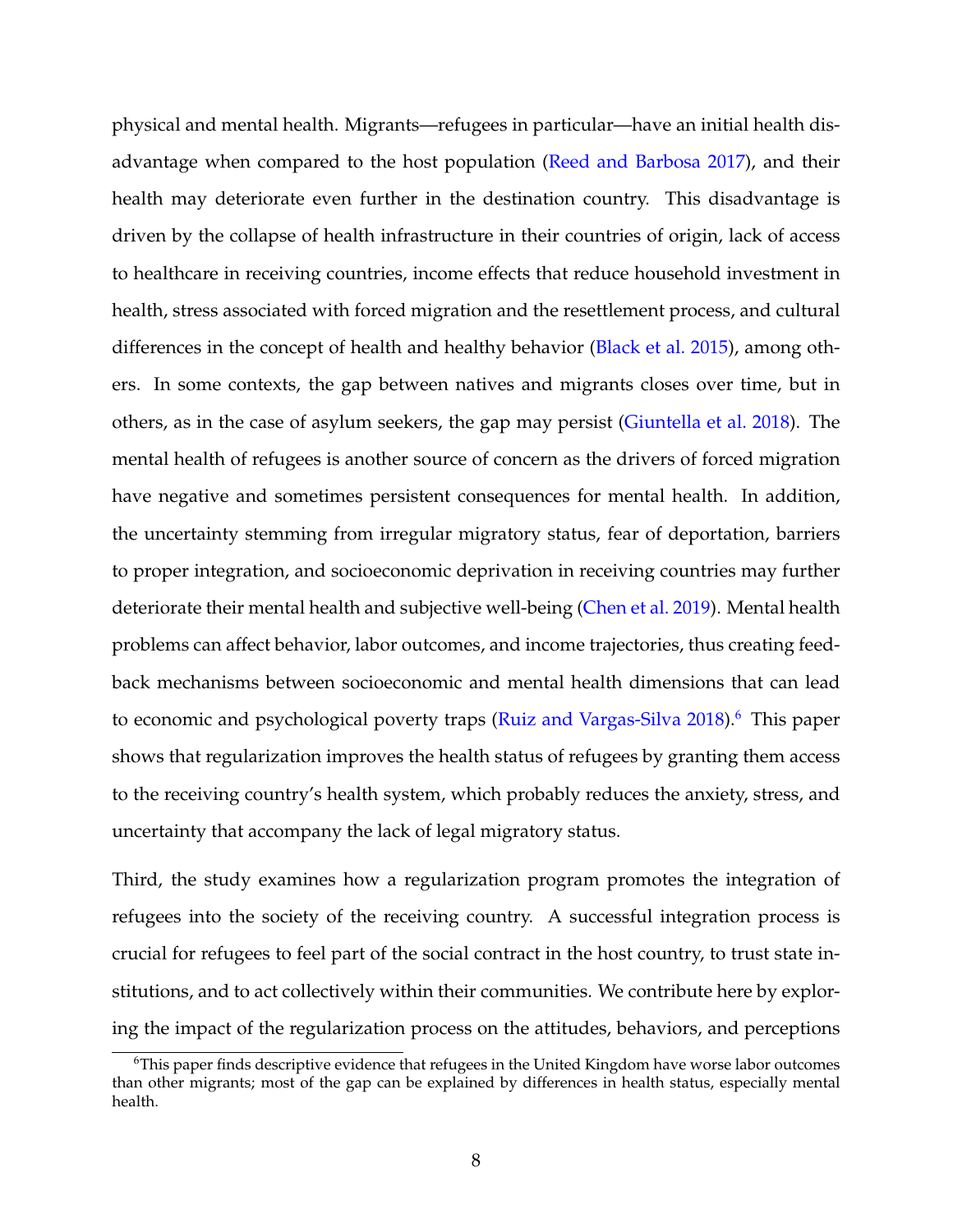of refugees. Most papers in the migration literature study the impact of migration and refugee flows on the attitudes, behaviors, and perceptions of the host population (see, for example, [Dustmann and Preston](#page-35-4) [2007,](#page-35-4) [Facchini and Mayda](#page-35-5) [2009,](#page-35-5) [Abramitzky and Bous](#page-32-0)[tan](#page-32-0) [2017,](#page-32-0) [Alesina and Stantcheva](#page-33-4) [2020,](#page-33-4) [Tabellini](#page-37-2) [2019\)](#page-37-2). While refugees seldom return to their home country, a failed integration process may segregate them from host communities, creating anger and resentment among them. This has occurred in developing countries that settle refugees in camps, where they are isolated from the host communities and lack access to similar services. By providing benefits similar to those granted to citizens in the host country, a regularization program may ease these negative impacts and increase a sense of belonging, which could result in greater willingness to contribute to the community, to pay taxes, and to maintain order, among others. Previous work on this topic has mostly centered on the Global North [\(Hainmueller et al.](#page-35-6) [2015,](#page-35-6) [Abramitzky et al.](#page-33-5) [2014,](#page-33-5) [Abramitzky et al.](#page-33-6) [2021,](#page-33-6) Pérez [2021\)](#page-37-3). Although exploratory, our evidence suggests that regularized migrants feel more integrated and place more trust in their neighbors and the government of the host country than unregularized ones do. The positive effects of Colombia's PEP program on refugee attitudes toward local communities and the government provide useful information on options for hosting refugees.

Fourth, this study yields information on whether PEP helped refugees to cope with the COVID-19 pandemic. Evidence shows that the burden of the pandemic has not been equally distributed and has disproportionately struck underserved communities, exacerbating their social and economic vulnerability. Refugees are among the most vulnerable individuals because they lack access to essential health services and may be ignored or left behind by policies implemented by governments worldwide to tackle the socioe-conomic consequences of the pandemic [\(Lorenzo](#page-36-6) [2020,](#page-36-6) Zambrano-Barragán et al. [2021,](#page-37-4) [Gibson et al.](#page-35-7) [2021\)](#page-35-7). Therefore, Colombia's PEP regularization program may now be even more relevant as it enables refugees to access health and social protection, to receive social transfers instituted during the pandemic, and to be less fearful about approaching health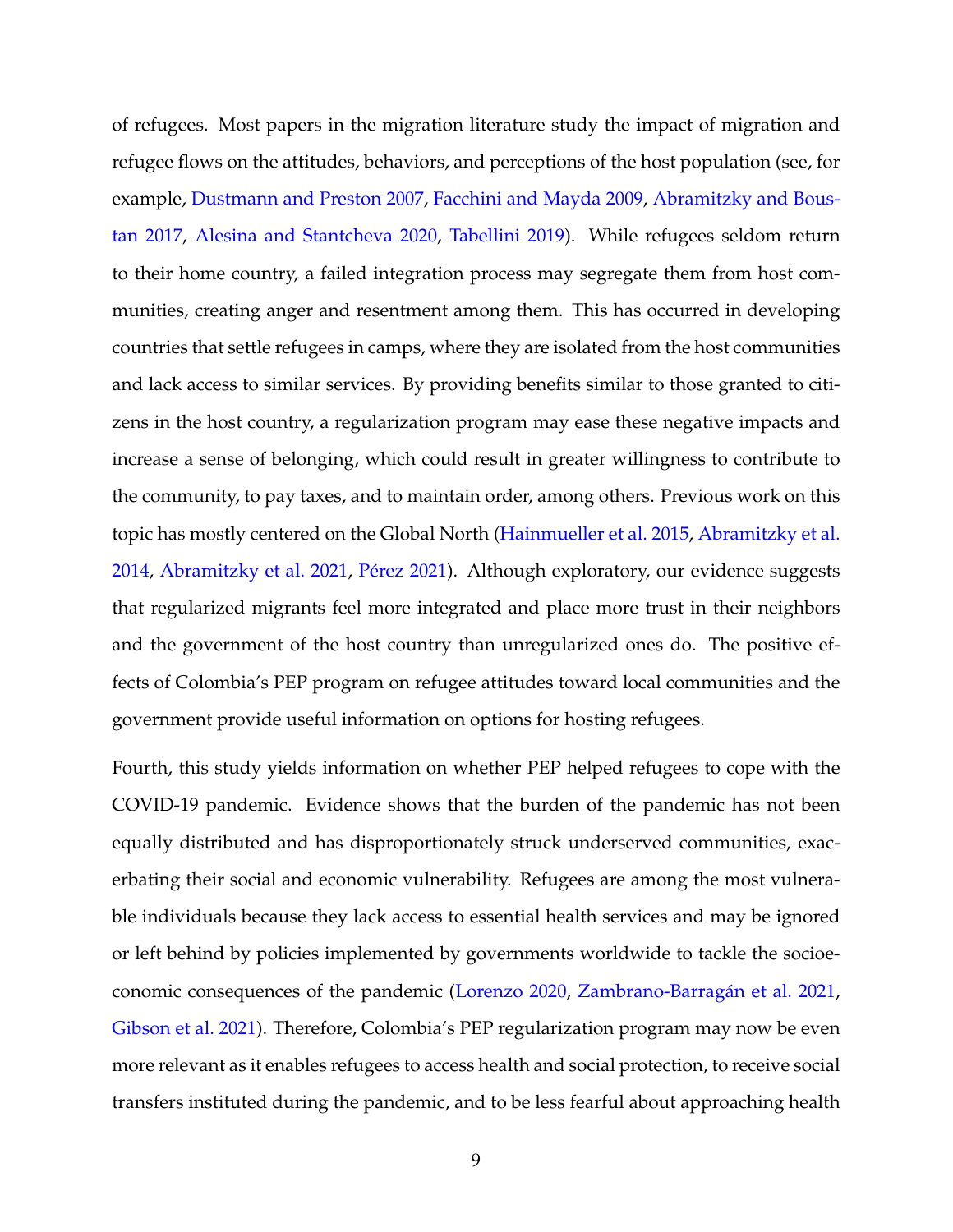centers. Our results show this to be the case. Furthermore, PEP's health benefits extend to the native population because allowing migrants to access public health services can reduce the incidence of infectious diseases locally, as documented by Ibáñez et al. [\(2021\)](#page-36-7).

#### **II THE PEP REGULARIZATION PROGRAM**

#### **II. A Program Rationale**

To facilitate the regularization and integration of Venezuelan refugees, the Colombian government created the PEP program in 2017. PEP grants Venezuelan refugees regular migratory status, a work permit to access jobs in the formal sector, access to private services including financial and digital connection services, and the ability to receive a Sisbén score. The Colombian government uses Sisbén as a metric to determine eligibility for social safety net programs. A Sisbén score enables a refugee to apply for these programs, including subsidized healthcare, public education, early childhood services, and cash transfers.

Refugees in Colombia without regular migratory status cannot work in the formal sector; they can only secure informal jobs (often characterized by low wages and skill downgrading) that do not provide access to social security programs. Refugees in the informal economy may face more risk of exploitation and poor working conditions. More generally, refugees without regular migratory status may be afraid to exercise their rights and access essential services that Colombia offers to all migrants and refugees regardless of migratory status.<sup>[7](#page-11-0)</sup>

The first two waves of PEP targeted Venezuelans who migrated to Colombia through official immigration checkpoints and had lawful migratory status. Nearly 182,500 permits were issued under these two waves. These waves excluded a large share of Venezuelans in Colombia who migrated through illegal border crossings, overextended their stays,

<span id="page-11-0"></span><sup>&</sup>lt;sup>7</sup>Appendix A describes the services provided to all refugees and the additional services and benefits offered by PEP.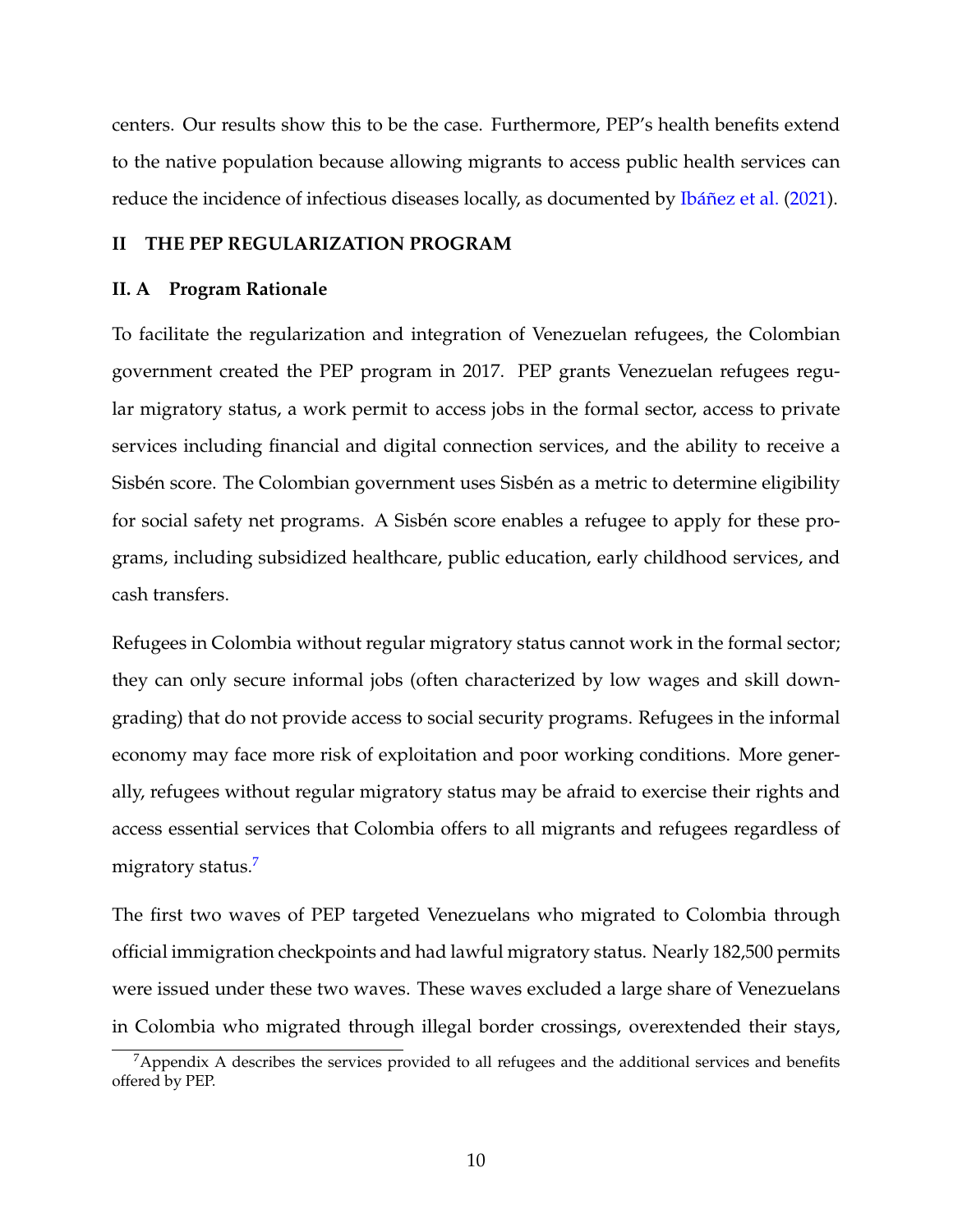or used a temporary document called *Tarjeta de Movilidad Fronteriza*, which only allowed short stays in border areas.<sup>[8](#page-12-0)</sup>

#### **II. B Program Rollout**

In an effort to offer PEP visas to irregular migrants, the Colombian government introduced a third PEP wave in August 2018 for all Venezuelan refugees who had registered in the Administrative Registry of Venezuelan Migrants (again, RAMV for its Spanish acronym). The Colombian government implemented RAMV between April 6 and June 8, 2018 to assess the magnitude of irregular Venezuelan refugee flows and to characterize the population. Importantly, RAMV was not designed to grant work permits; it was implemented only to assess the magnitude of Venezuelan irregular migration. However, in August 2018—just a few weeks before leaving office—Colombian President Juan Manuel Santos unexpectedly enacted a decree that enabled refugees in RAMV to register in a new wave of the special residency permit: PEP-RAMV. For brevity, we refer herein to PEP-RAMV simply as PEP.

The RAMV registry was collected in 441 of the 1,122 municipalities in Colombia. These municipalities include those with the highest number of Venezuelan migrants. The RAMV census was advertised on social media, in local newspapers, and through local refugee organizations. According to the official records, 442,462 Venezuelan refugees registered in RAMV and 64 percent of them (28[1](#page-38-0),307 individuals) applied for PEP. Figure 1 illustrates the rollout of the RAMV registry and the PEP program.

#### **II. C Program Eligibility and Application Process**

Unlike previous amnesty programs around the world, PEP did not impose any eligibility criteria related to education, sector of occupation, or job sponsorship. To be eligible to apply for the PEP program, Venezuelan refugees in Colombia only needed to: (i) have a

<span id="page-12-0"></span><sup>8</sup>The *Tarjeta de Movilidad Fronteriza* facilitated the movement of Venezuelans who lived on the Venezuelan-Colombian border and came across on a regular basis to shop for groceries and medicines, to visit family members, and to attend school, among other reasons. It only permitted free movement inside the border areas. This temporary permit no longer exists.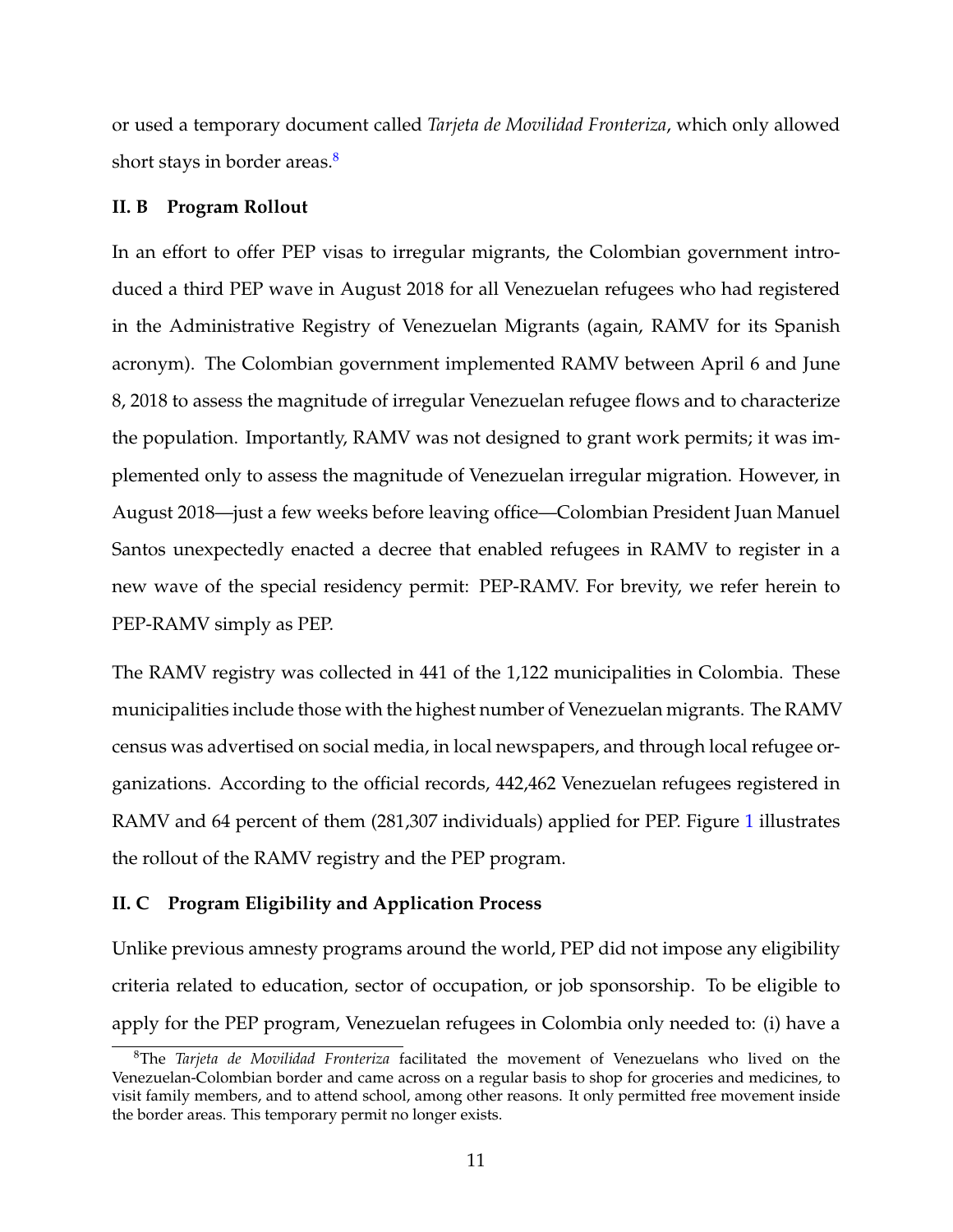valid Venezuelan ID or other proof of Venezuelan citizenship, (ii) be registered in RAMV, (iii) reside in Colombia by the time the decree was issued, and (iv) have no criminal record or deportation order. PEP processing was free and refugees had to submit their application online.

#### **III THE VENEZUELAN REFUGEES PANEL SURVEY (VenRePS)**

This section describes the qualitative study, sampling frame, data-collection process, and main descriptive statistics of the first wave of the Venezuelan Refugees (VenRePS) Panel Survey that was collected for this research project. Given the challenges of sampling and surveying refugees in general, which are even greater in countries like Colombia where refugees do not reside in camps, the sampling construction is discussed in detail to highlight key lessons for future work.

#### **III. A Qualitative Study**

Forty-two semistructured phone interviews were conducted with RAMV and non-RAMV refugees who were contacted through associations and established networks of Venezuelan refugees. These interviews aimed to understand different factors that influenced the decision to register in RAMV and PEP, and to identify potential challenges to re-locating RAMV migrants and building a sample of irregular migrants. The qualitative interviews highlighted key lessons for the survey design and data-collection protocol.

First, refugees have high levels of mistrust because they fear identification and deportation, and because they are often subject to scams and fake information sent through social media. As a result, they are generally skeptical and mistrust any information they receive, which affected their willingness to register in RAMV, to participate in surveys, and to provide accurate information on sensitive topics such as their migratory status, income levels, or integration into Colombian society. Second, refugees were connected to refugee networks in Colombia before migrating. These networks provided aid upon arrival and valuable information about the migration process. Fewer refugees with estab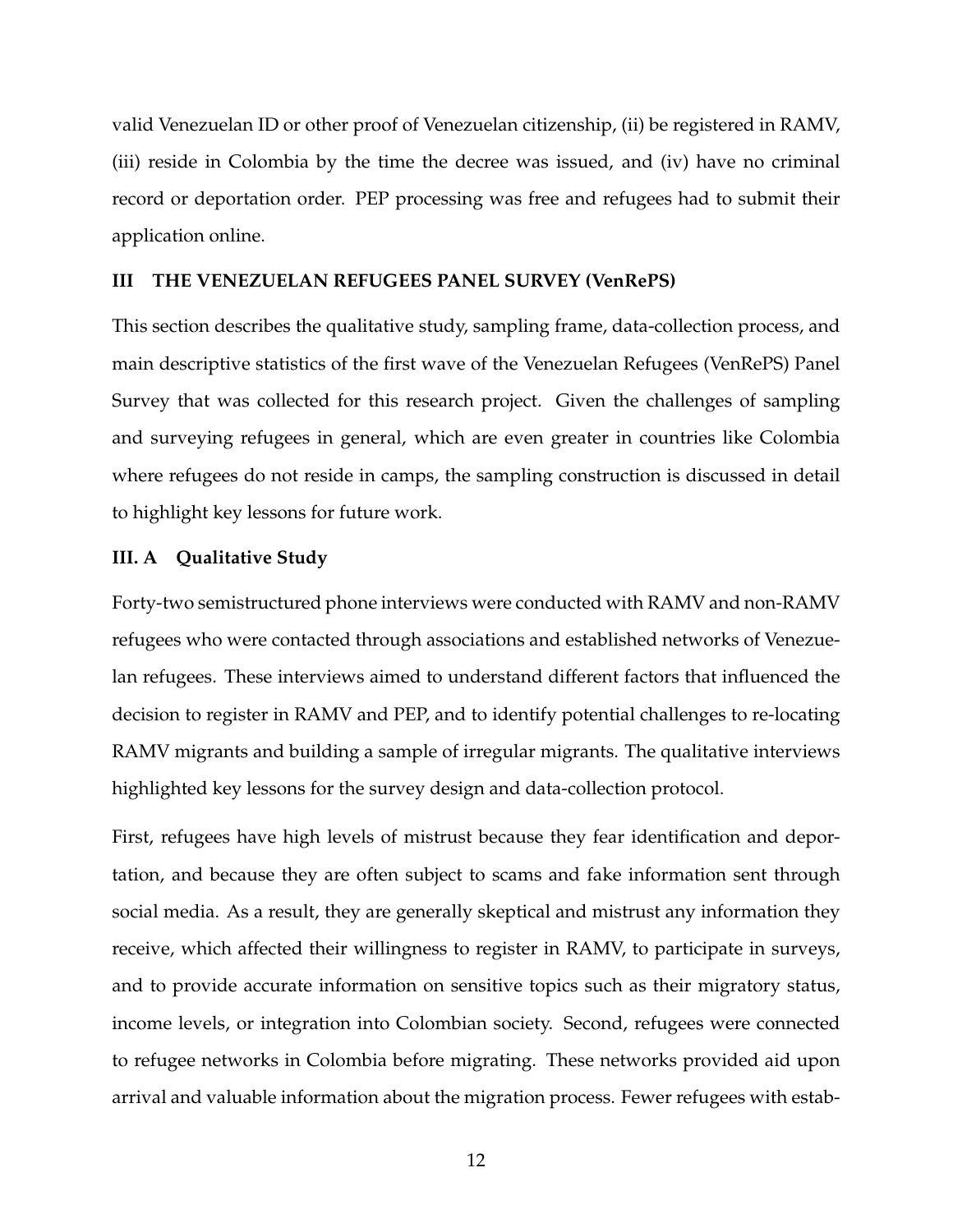lished contacts in refugee networks applied to PEP, presumably because they felt they did not need public support. Third, refugees reported that often local authorities and NGOs produce information in language that is difficult for them to understand. Despite the fact that Venezuelans and Colombians both speak Spanish, there are important differences in everyday usage. The results and implications of the qualitative study are discussed in more detail in [Romero and Uribe](#page-37-5) [\(2021\)](#page-37-5).

The survey and data-collection protocol were updated based on these findings. Venezuelans reviewed the survey instrument and communications, adjusting them to reflect appropriate language usage. All data was collected by Venezuelan enumerators, many of them refugees themselves. Venezuelan refugee organizations disseminated information on the objectives and scope of our project to facilitate and build trust with the individuals in the sample and to reduce their reluctance to share personal information over the phone. Finally, the survey included questions on premigration networks and access to information in Colombia that were used in the empirical strategy to control for these unobservable factors, which are correlated with the decisions to register in the RAMV and PEP systems.

#### **III. B Sampling Frame**

We estimated the impacts of PEP in the lives of migrants using data from a survey that was administered to 2,232 Venezuelan refugee families living in Colombia. As outlined in the preanalysis plan, the sampling frame targeted two types of refugees: (i) *RAMV or eligible families*, where the head or partner had registered in RAMV and who thus was individually eligible for PEP (1,100 families); and (ii) *non-RAMV or ineligible families*, where the head or partner did not register in RAMV and therefore was not eligible for PEP  $(1,132 \text{ families})$ . Given the difficulties of sampling and contacting refugees in general, the sampling frame was built separately for RAMV and non-RAMV refugees.

<span id="page-14-0"></span> $^9$ In practice, there were 3,455 families, but some of them had Colombian nationals, especially among the PEP sample. Therefore, the sample was restricted to avoid confounding the effects of PEP with those of services and rights that are available to Colombian nationals.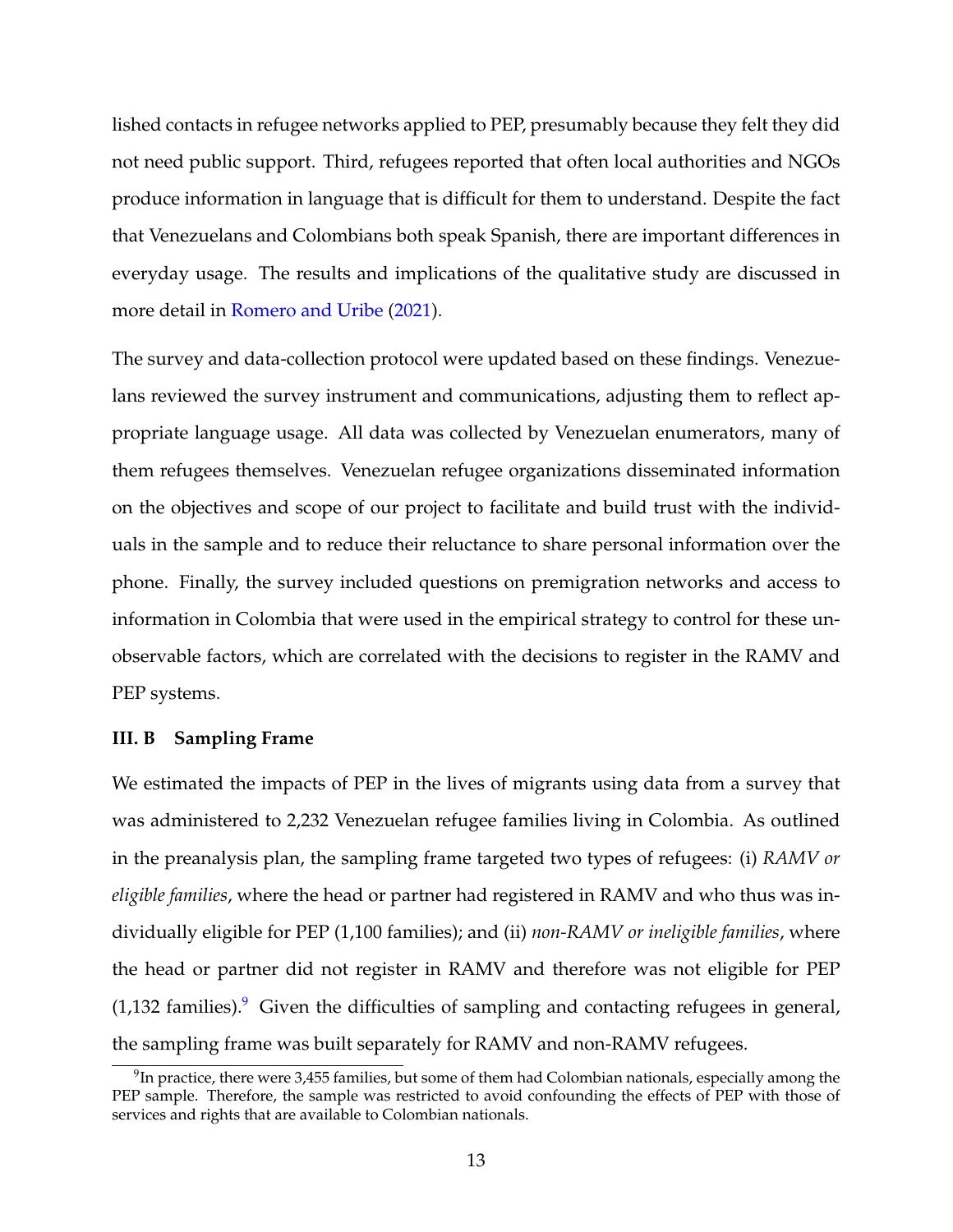The sample is representative of four geographical regions in Colombia that host the largest share of Venezuelan refugees in the country: Barranquilla, Bogotá, Medellín (and their metropolitan areas)—three of the largest cities in Colombia—and a fourth region of smaller cities closer to the Venezuelan border. In total, the sample covers cities that host 59 percent of Venezuelan refugees in Colombia, according to the RAMV registry.<sup>[10](#page-15-0)</sup> Figure [2](#page-39-0) illustrates the geographic distribution of our sample and the number of Venezuelan refugees in the 2018 population census, which can be taken as a proxy of the overall distribution of refugees in the country. The sample was stratified by gender, education, and occupational sector.

#### **III. C RAMV or Eligible Refugees**

For RAMV or eligible refugees, the sampling frame was the RAMV census data facilitated by the Colombian migration authorities. RAMV data has contact information for all registered refugees, the city where they registered, and basic demographic information. The sample was stratified by age, sex, and education; it was designed as a representative sample of refugees with and without PEP. Subjects in this sample fulfilled the following criteria: (i) aged 18 or older; (ii) were the household head or partner; (iii) arrived in Colombia between January 1, 2017 and June 8, 2018, and therefore were in Colombia before RAMV registration closed; and (iv) registered in RAMV in any of the following locations: Barranquilla, Bogotá, Medellín, Cúcuta, Villa del Rosario, Cali, Cartagena, Riohacha, Maicao, Uribia, Valledupar, Santa Marta, and Arauca. We selected these cities because they host a large share of Venezuelan refugees.

Overall, the survey interviewed 1,100 families in which the head or partner had registered in RAMV. According to RAMV registry data, many families live in the same residence, so the sampling unit is the nuclear family of the household head, which we define as the immediate family plus the daughter-in-law and son-in-law. Response rates of individuals

<span id="page-15-0"></span> $10$ Of these places, Bogotá hosts 9.74 percent Medellín, 2.60 percent; Barranquilla, 4.84 percent; and the smaller cities, 41.87 percent of refugees registered in RAMV.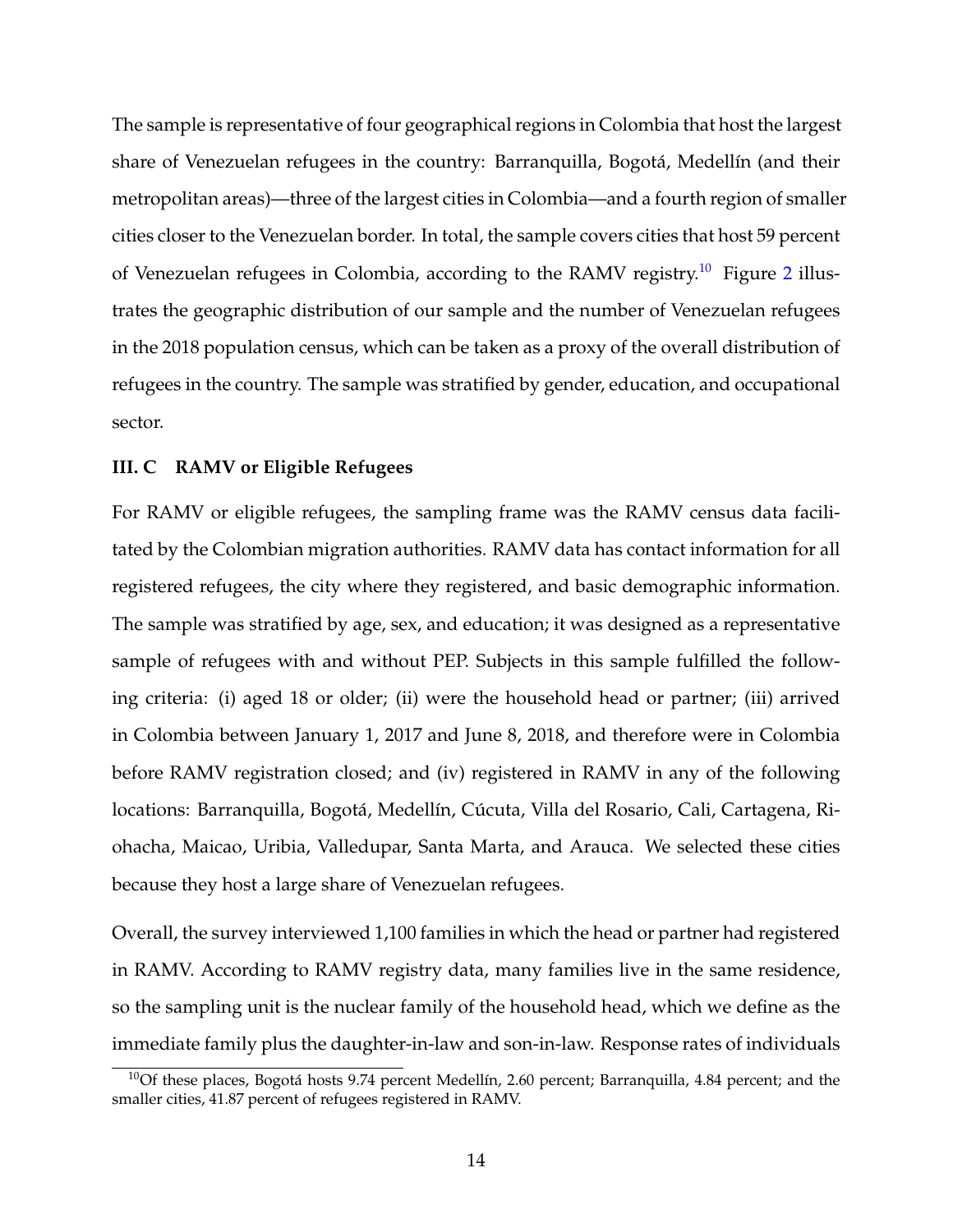who were eligible but did not apply for PEP were lower than we expected. In practice, 94 percent of the collected eligible sample included PEP applicants, while the population share in the RAMV census was closer to 60 percent. Qualitative interviews suggest many of the migrants who registered in RAMV and did not apply for PEP left the country. In addition, in recontacting "RAMV-No PEP," we found errors in which the official registry identified persons as "RAMV-No PEP" who were actually "RAMV-PEP."

#### **III. D Non-RAMV or Ineligible Refugees**

For non-RAMV refugees who were ineligible for PEP, there are no official records to use as sampling frames. Hence, the sampling frame was based on a pool of referrals from RAMV refugees combined with databases shared by organizations that support migrants.<sup>[11](#page-16-0)</sup> By the end of the collection period, 14,935 non-RAMV refugee families were part of the sampling frame—31.6 percent of whom were referrals—and 1,122 were randomly selected and surveyed.<sup>[12](#page-16-1)</sup> The sample included refugees who arrived in Colombia before and after the RAMV registry closed, which enabled the estimation of a regression discontinuity design around the date RAMV ended.

#### **III. E Collection Process**

The survey was administered over the telephone between October 2020 and January 2021. Originally, the survey was planned for in-person data collection, but it shifted to a telephone mode because of the COVID-19 pandemic.

The questionnaire had three main modules. The first posed standard sociodemographic questions to all family members. The second module elicited information on the registration process for the RAMV census and PEP, including whether each member had

<span id="page-16-0"></span> $11$ At the end of each survey, we asked respondents if they knew refugees who were not registered in RAMV, and asked them to provide up to five contacts for such individuals. To help refugees in identifying non-RAMV refugees, we explained that we sought refugees who were: (i) aged 18 or older; (ii) without a passport, because this defines irregular migratory status; (iii) without any version of PEP; and (iv) who arrived in Colombia between January 2017 and December 31, 2018.

<span id="page-16-1"></span> $12$ Appendix C shows there are no significant differences in the characteristics of migrants referred by RAMV individuals or by local organizations.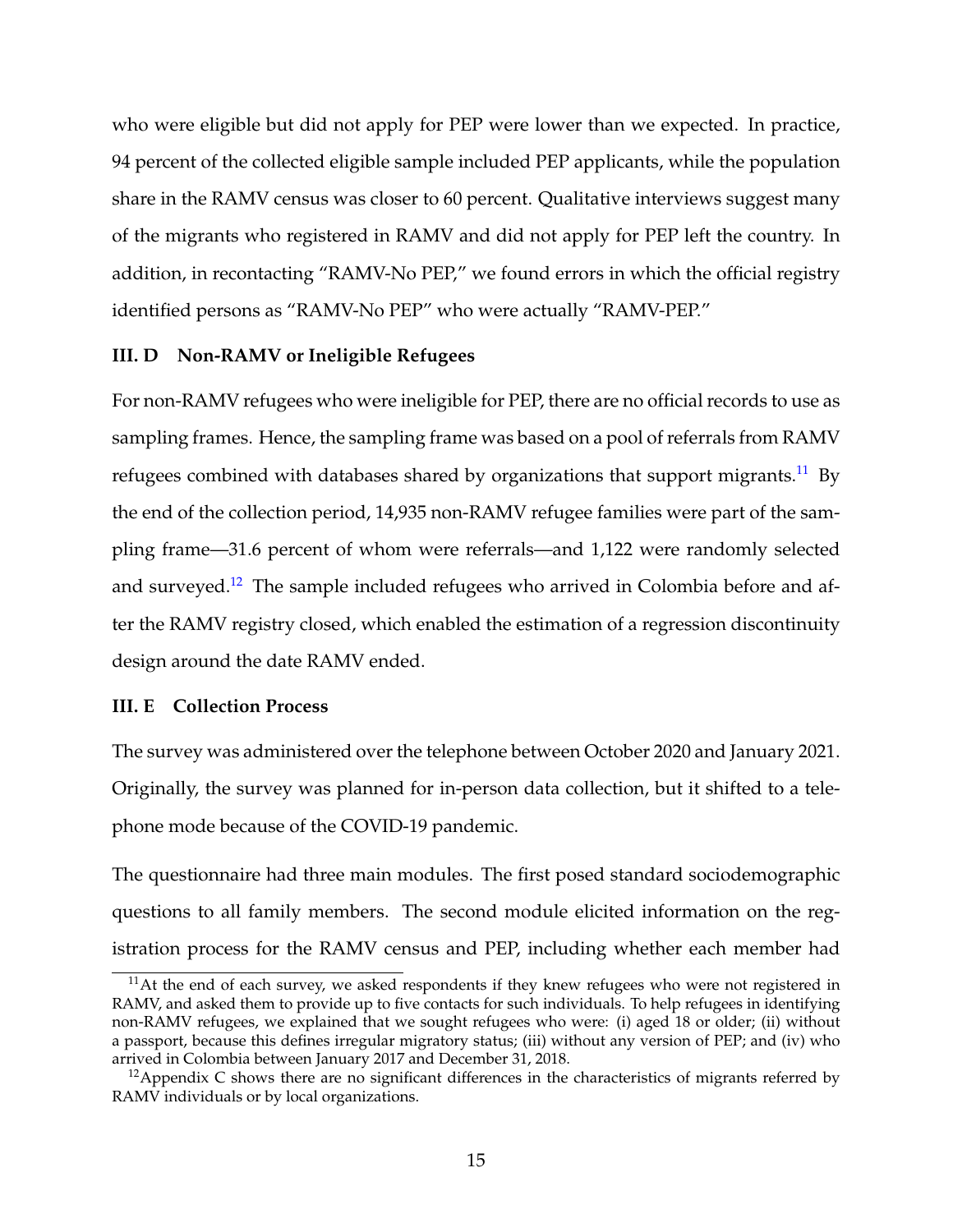PEP (any version), its issue date, perceived benefits, and reasons why they registered in RAMV and PEP or did not. Next, a labor module was administered; it was designed in line with the Colombian Labor Force Survey (*Gran Encuesta Integrada de Hogares*) to make it comparable to existing data on monthly and weekly income, as well as on labor history in Venezuela and Colombia. To reduce the time required to take the survey, the labor module was posed to only the household head and spouse, or absent a spouse, to another adult member randomly selected from the household roster. The final module was collected only for the respondent, who provided information on the following dimensions: (i) migration, (ii) health and access to healthcare, (iii) integration into Colombian society and connections with Venezuelan refugee networks, (iv) prosocial preferences, (v) housing, and (vi) expenditure and remittances. On average, the survey collection lasted one hour and 40 minutes. Appendix B presents more details on the collection process and the instrument.

Respondents received an incentive of \$27,000 Colombian pesos (approximately \$USD 9) for participating in the study. As most refugees are excluded from the financial system, it was a significant challenge to deliver the incentive during data collection. For this reason, different options for delivery were provided, including cellphone credit, supermarket vouchers, and electronic transfers.

#### **III. F Outcome Variables**

Since the regularization of migrants is a politically sensitive issue, the research team designed a preanalysis plan with a rich set of mechanical and primary outcomes (see Ibáñez [et al.](#page-35-0) [2020\)](#page-35-0). Additionally, we analyzed a broader set of secondary outcomes in an exploratory way.

#### **III. F.1 Mechanical Effects**

These are direct benefits and services provided by PEP that are not available to non-PEP irregular migrants, including the opportunity to hold formal employment, enrollment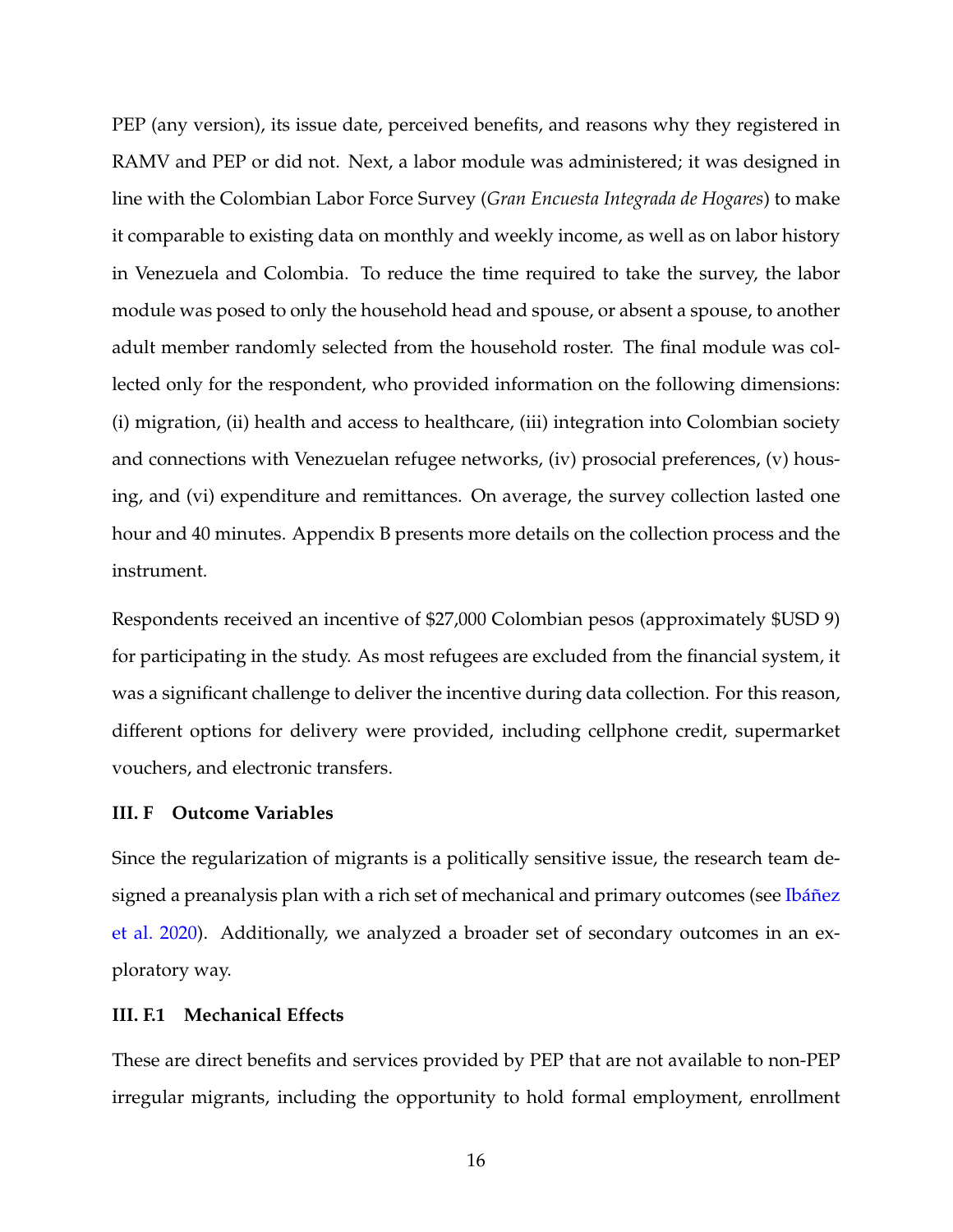in the Sisbén means-tested targeting system, access to the subsidized healthcare system, transfers from the government, and access to financial services. These mechanical outcomes provide a first approximation of the impacts of the regularization program on refugees plus possible mechanisms that underlie its impact on well-being.

#### **III. F.2 Primary Outcomes**

Migrant well-being was analyzed encompassing socioeconomic dimensions as well as physical and mental health. Specifically, we assessed effects of the PEP visa on five primary outcomes including consumption per capita, income, employment, weekly hours worked, mental health, and an aggregate well-being index. The latter two measures come from the EQ-5D-3L, a standardized questionnaire used to describe and assess health across different dimensions, including physical and mental health, via a Likert scale. The questionnaire has been adapted to different settings, including Colombia and Venezuela, and it has demonstrated appropriate psychometric properties and validity. The Spanishlanguage version adapted to the Venezuelan population was administered to elicit severe symptoms of anxiety and depression, and an overall health/well-being index was constructed through a Principal Component Analysis.

#### **III. F.3 Secondary Outcomes**

We conducted a more exploratory analysis of PEP's impact on a set of secondary outcomes to provide a broader picture of how the regularization program affected refugees' well-being and to understand potential mechanisms. These included other, more specific characteristics of labor market conditions (i.e., reservation wages, job satisfaction, selfemployment, permanent work status, and participation in the gig economy); integration (i.e., feelings of integration into Colombian society and the neighborhood, having Colombian friends, feelings of experiencing discrimination, and trust in the Colombian government); food security and immunization (i.e., whether refugees skipped a meal, access to healthcare, and children's immunization compliance); and resilience to the economic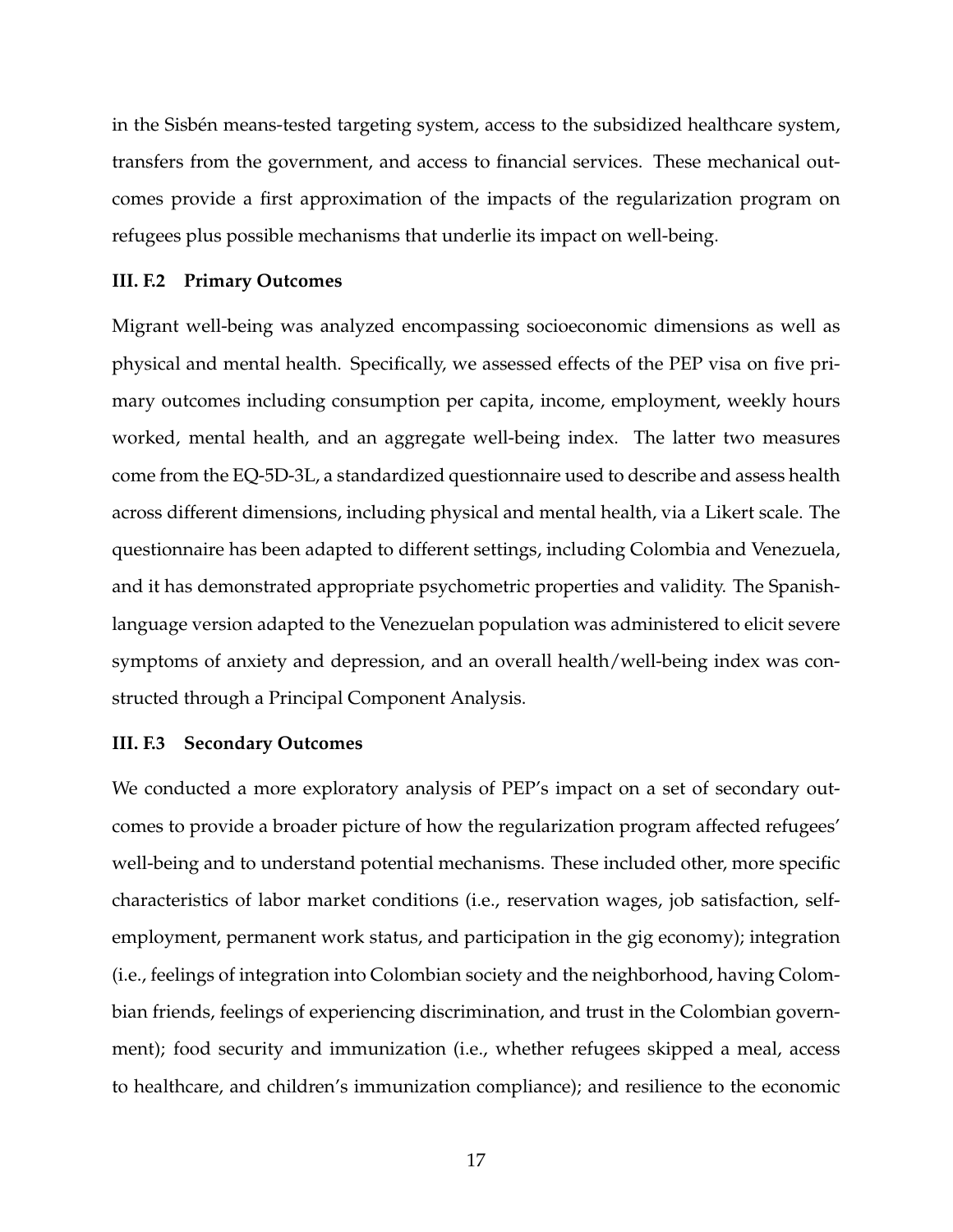impacts of COVID-19 (i.e., evictions, sales of assets, and support during the crisis).

Appendix E reports basic descriptive statistics for all outcomes listed above. It suggests that refugees with PEP had, on average, higher levels of well-being than irregular migrants. These differences could be associated with observable and unobservable factors that determined self-selection into the RAMV census and the PEP program. Our empirical design leverages three identification strategies to reduce these potential biases.

#### **III. G Descriptive Statistics**

Table [1](#page-44-0) reports descriptive statistics on refugees' demographic and premigration socioeconomic characteristics, as well as on variables related to the migration process. Column (1) reports data for families where no one registered in RAMV (non-RAMV refugees), Column (2) for families where at least one member registered in RAMV (RAMV refugees), and Column (3) for families where at least one member registered in RAMV and received PEP (PEP refugees). Columns (4) and (5) report the p-value for the two-sample differences between non-RAMV and RAMV refugees, and non-RAMV and PEP refugees, respectively.

By and large, there are statistically significant differences along the three different dimensions of the data—albeit not of a large magnitude—indicating that RAMV and PEP refugees were slightly better-off in Venezuela than non-RAMV refugees, particularly regarding labor market outcomes. There were also differences across key variables that could have been correlated with registration in RAMV. These differences could confound the effects and benefits of PEP. For example, relative to non-RAMV refugees, those in RAMV and PEP had been settled in Colombia for six additional months on average, meaning they were further along in their assimilation process and likely had more information about RAMV and PEP. Likewise, these refugees were approximately five years older, had smaller families with fewer children, were more educated, and had a greater (albeit small) likelihood of having worked while in Venezuela. Finally, they had fewer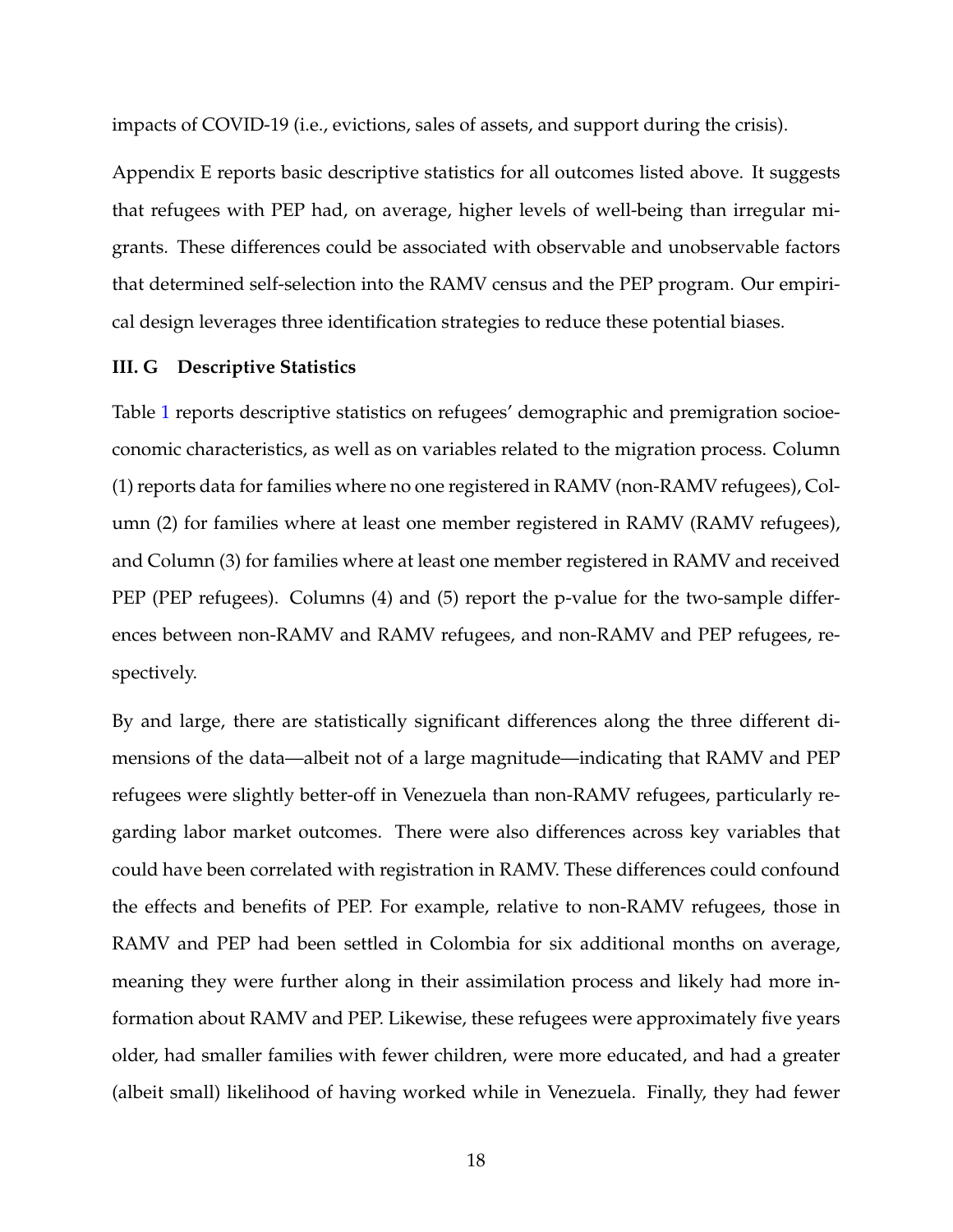families or friends in Colombia before migrating and had a higher likelihood of owning a smartphone, which are both instrumental in accessing information about refugee networks, their rights in Colombia, and social and governmental initiatives such as RAMV and PEP. RAMV and Non-RAMV refugees also showed similar characteristics before migrating.

Appendix D reports data on the self-reported factors for not registering in RAMV and for not applying to PEP (See Tables [D.1](#page-57-0) and [D.2\)](#page-57-1). The main reason for not registering in RAMV was a lack of information about it or the process and requirements to register: 51 percent of refugees in Colombia at the time RAMV took place did not register because they did not know about it or mistakenly thought they needed a passport, that they would be charged for registering, or that the process would be too cumbersome. In addition, 17 percent of non-RAMV refugees were not in Colombia at the time RAMV was open. Other reasons for not registering included difficulties in going to the registration sites because of conflicting work schedules (15 percent) and fear of being deported (seven percent). Similarly, the main reasons for not applying to PEP—conditional on having registered in RAMV—also related to lack of information: 16 percent thought they needed a passport, six percent did not know about PEP, and five percent did not know the benefits and services associated with PEP. In addition, 23 percent reported not applying because they had lost their proof of registration in RAMV.

#### **IV IDENTIFICATION STRATEGY**

Key features of the PEP program facilitate estimating its causal effects on migrants' life outcomes. Since PEP was enacted unexpectedly, was available to all refugees registered in RAMV, and was not paired with other eligibility requirements or policies, we can rule out any behavioral and anticipatory effects and simultaneous treatments that have precluded analyzing the effects of other similar programs. Registration for RAMV and application to PEP, however, were voluntary. Hence, refugees self-selected into RAMV registration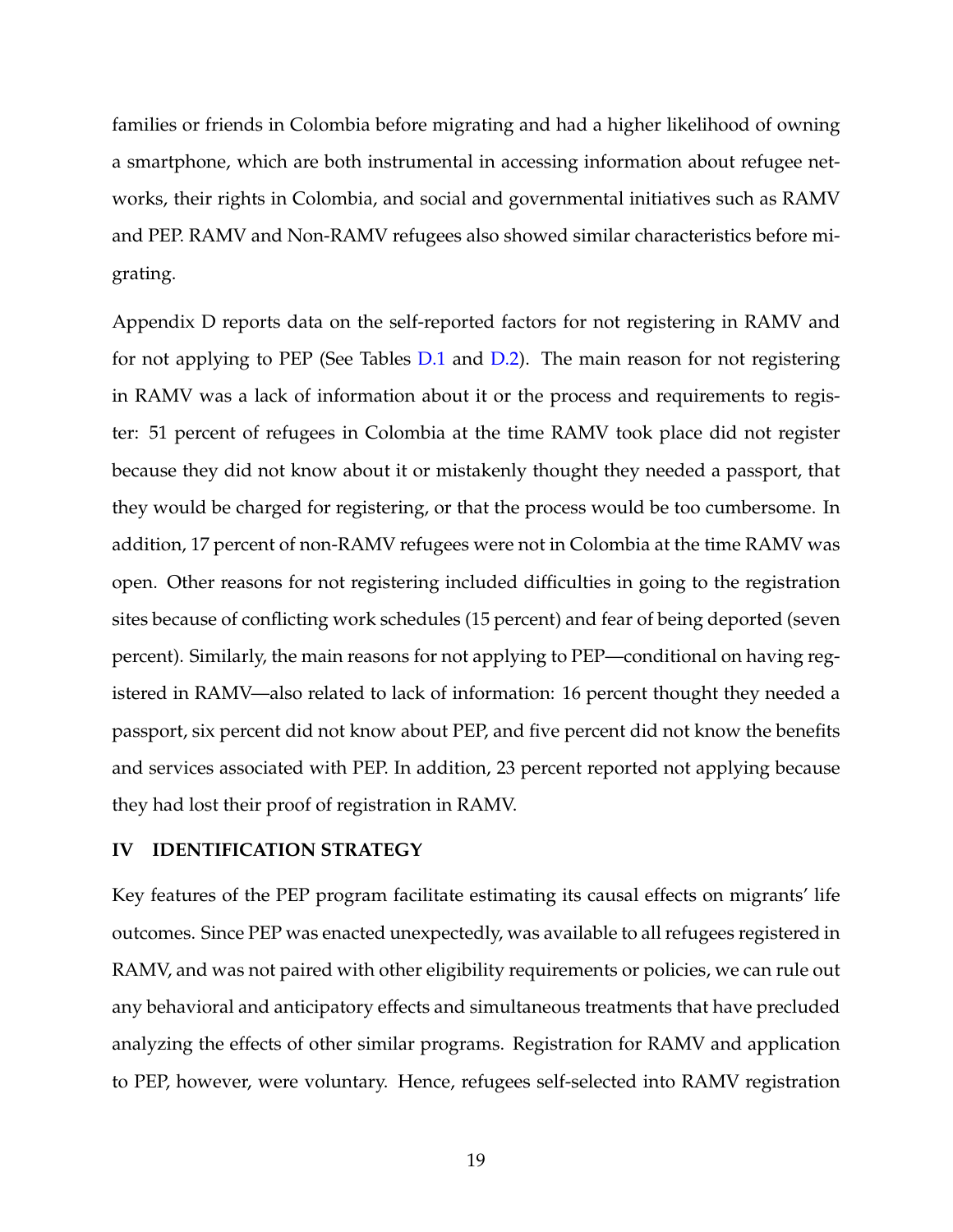and PEP application. This precludes comparing differences between refugees who were eligible and ineligible for the program as a way of identifying the causal effects of PEP. To tackle these challenges, we employed multiple identification strategies as described in the preanalysis plan. These strategies included a fuzzy regression discontinuity design (RDD), an intent-to-treat (ITT), and a two-stage, least-squares specification (2SLS) (see Ibáñez et al. [2020\)](#page-35-0). The different approaches come with trade-offs in terms of external validity and statistical power versus the ability to control for biases caused by self-selection and unobservable variables.

The RDD exploits the discontinuity in eligibility for PEP around the final date on which refugees could register in RAMV. This strategy is better suited to isolating the underlying biases in the selection into RAMV and PEP and the differences in time of assimilation between eligible and ineligible refugees, but it has lower statistical power and only depicts the local average treatment effect around the vicinity of the RAMV cutoff date. The ITT and 2SLS have more precision as the whole sample can be used to estimate the effects of the program, but their validity rests on whether the specifications control for all observable characteristics that drove self-selection into RAMV and PEP.

By combining the different empirical strategies, we aimed to balance the pluses and minuses of each and provide a broader picture of PEP's causal effects on migrants' life outcomes.

#### **IV. A Fuzzy Regression Discontinuity Design**

The fuzzy RDD exploits the discontinuity created by RAMV registration and the fact that only registered migrants were eligible to apply for PEP. Venezuelan refugees could only register in RAMV between April 6 and June 8, 2018. Those who arrived in Colombia later therefore could not register in RAMV and were not eligible for PEP.

Specifically, we estimated a fuzzy RDD that compared eligible and ineligible refugees on

20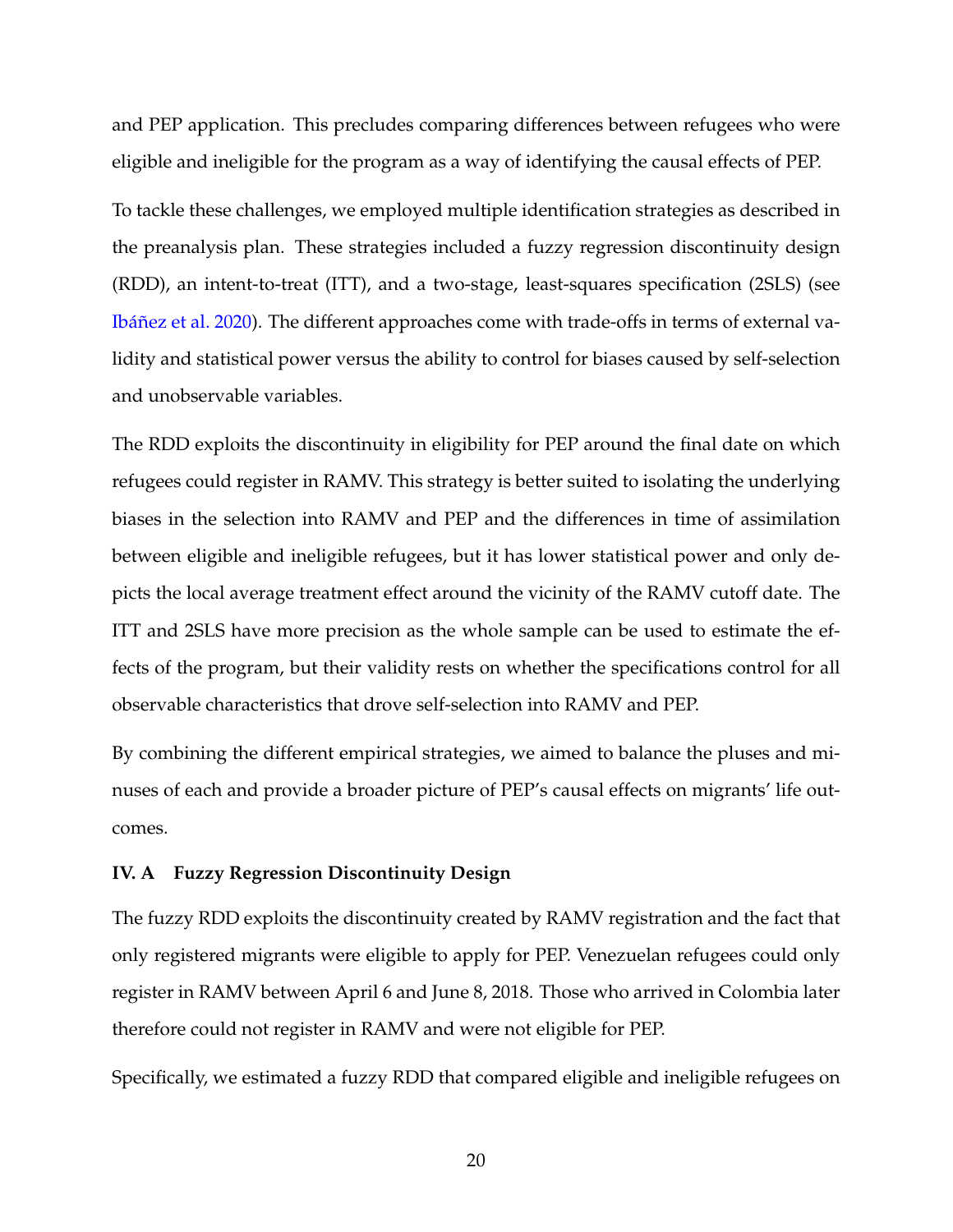each side of the RAMV time-eligibility cutoff (June 8, 2018). The specification is given by the following model:

$$
1[PEP_i = 1] = \beta_1 + \beta_2 1[T_i < \bar{T}] + \beta_3 f(d_i) + \theta' X_{ij} + \gamma' Z_j + \phi + \epsilon_{ij} \tag{1}
$$

$$
Y_{ij} = \alpha_0 + \alpha_1 1[\widehat{PEP_i} = 1] + \alpha_3 f(d_i) + \omega' X_{ij} + \Psi' Z_j + \phi + \mu_{ij}
$$
 (2)

where  $Y_{ij}$  is the observed outcome for refugee i in family j,  $1[PEP_i = 1]$  is an indicator variable for refugees who applied for PEP,  $T_i$  and  $\bar{T}$  are the date of migration to Colombia and the date when the RAMV registry closed, respectively, and  $1[T_i < \overline{T}]$  is an indicator variable for whether the refugee arrived in Colombia when the registry was still open. Hence, the treatment is equal to one for refugees who were eligible for PEP because they arrived before RAMV closed.  $f(d_i)$  is a polynomial of the distance, measured in days, between the date of arrival of the migrant and June 8, 2018 ( $d_i = T_i - \bar{T}$ ).  $X_{ij}$  and  $Z_i$  are vectors of prespecified individual and family controls that we present in Table [1.](#page-44-0) These controls include characteristics and factors that are correlated with RAMV take-up, especially regarding pre-RAMV access to information, networks, and socioeconomic status. Vector  $X_{ij}$  of pre-RAMV individual controls includes age, gender, and years of education before migration; labor history in Venezuela (ever worked, had a formal job, and type of job); time of settlement in Colombia; and the time gap between the last job in Venezuela and migration to Colombia. Vector  $Z_i$  includes premigration family characteristics including demographic composition (household size, composition, and number of children); access to public services; house ownership; and whether the household had a smartphone. This vector also controls for variables related to the migration decision such as whether they had family or friends in Colombia, knew about job opportunities before migrating, and whether they migrated for health reasons.  $\phi$  is a vector of fixed effects for the sampling city and state of residence. The RDD specification was estimated with and without controls, and the results remain unchanged. For inference, the estimates follow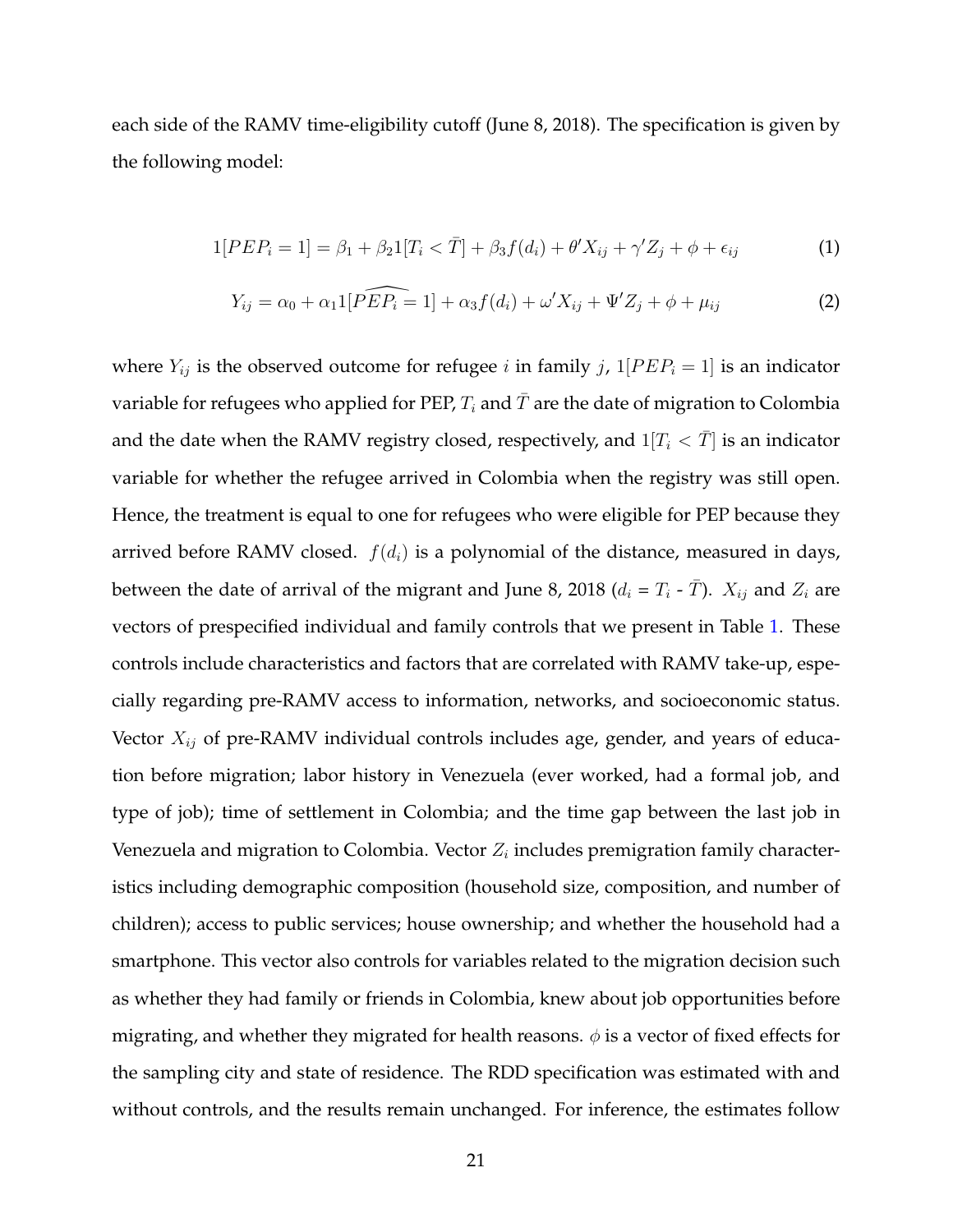[Cattaneo et al.](#page-34-6) [\(2019\)](#page-34-6) and use a local linear polynomial of the running variable, a meansquared-error optimal bandwidth (MSERD), and a robust bias-corrected estimator and confidence intervals.

Figure [3](#page-40-0) illustrates the discontinuity in the probability of treatment for migrants who arrived in Colombia after June 8, 2018, using the raw data. Panel A illustrates the mean probability of PEP application for all refugees in the sample on a weekly basis (blue line). This figure confirms the existence of a sharp discontinuity in the probability of applying for PEP after June 8, 2018, when the RAMV census registration closed. Panel A also plots gray bars that illustrate the density of refugees who arrived in Colombia each week. Visual inspection of the figure indicates no discontinuity in the number of individuals who arrived in Colombia before or after June 8,  $2018<sup>13</sup>$  $2018<sup>13</sup>$  $2018<sup>13</sup>$  The McCrary test rejects the existence of any discontinuity in the density in the sample or manipulation from individuals (p-value=0.96). This is expected because when RAMV opened, the Colombian government did not intend to use it as a platform to regularize refugees, so there were no public discussions or announcements in this vein.

Panel B illustrates the discontinuity in the probability of treatment, estimated as the average treatment take-up in each bin. This figure illustrates the discontinuity using a linear polynomial to confirm the existence of a large, robust discontinuity in the probability of treatment around June 8, 2018, when RAMV registration closed.<sup>[14](#page-23-1)</sup> At each point, the figure illustrates the mean probability of treatment in each bin and its 95% confidence intervals.

Figure [4](#page-41-0) examines whether refugees who migrated just before and after the RAMV cutoff date were similar across a range of individual and household characteristics. For this

<span id="page-23-0"></span><sup>&</sup>lt;sup>13</sup>The survey asks the reasons for migration, with one option being to register in RAMV. Only 0.5 percent of respondents reported migrating in order to register in RAMV. For those who migrated after RAMV registration opened in April 2018, only three reported migrating to register in RAMV.

<span id="page-23-1"></span> $14$ Appendix G illustrates the discontinuity fitting a quadratic polynomial. It confirms the existence of a large discontinuity in the application probability around June 8, 2018.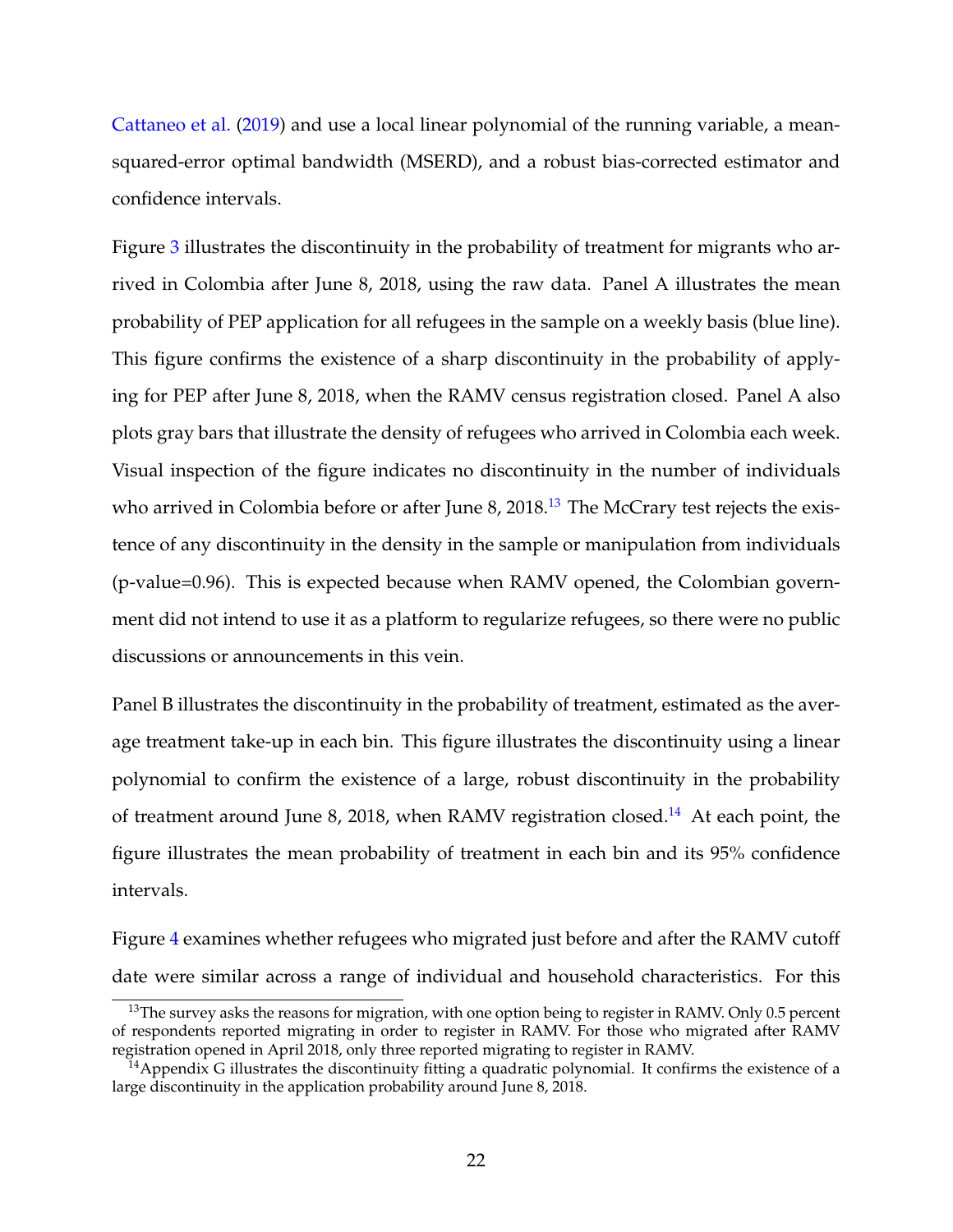purpose, a sharp-RDD model was estimated with a set of premigration and pre-RAMV controls used in the RDD as the outcome variables. These variables were specified in our preanalysis plan. The point estimates are in Appendix F. The estimates support the validity of the local continuity assumption. Only two out of 21 estimated coefficients are significant at the 10% level, which is expected due to random variation. Therefore, the data suggests no evidence of systematic differences between refugees who migrated just before and after the RAMV closing date.

#### **IV. B Intent-to-Treat (ITT)**

The ITT specification compares RAMV and non-RAMV refugees, thus exploiting the individual eligibility requirement for PEP. To isolate selection into RAMV, the specification controls for a broad set of pre-RAMV and premigration covariates specified in the preanalysis plan. Specifically, the following model was estimated:

<span id="page-24-1"></span><span id="page-24-0"></span>
$$
Y_{ij} = \alpha_0 + \alpha_1 1[RAMV_{ij} = 1] + \theta' X_{ij} + \gamma' Z_j + \phi + \epsilon_i j \tag{3}
$$

where all the symbols represent the same variables as in the RDD specification and  $\epsilon_{ij}$ is the White robust error. Although inclusion of the broad set of premigration and pre-RAMV characteristics allows us to control for some of the factors related to the decision to register in RAMV and to apply for PEP, the ITT estimates could have biases due to unobserved variables that cannot be controlled for. Yet, the ITT estimates also offer the advantage of more precision since the sample size is larger than the one used for the fuzzy RDD.

#### **IV. C Reweighted Two-Stage Least Squares (2SLS)**

The 2SLS specification exploits assignment into RAMV as an instrument for PEP status, conditional on the set of premigration and pre-RAMV observables described above. Specifically, individual PEP treatment status  $1[PEP_{ij} = 1]$  in model [\(3\)](#page-24-0) was instrumented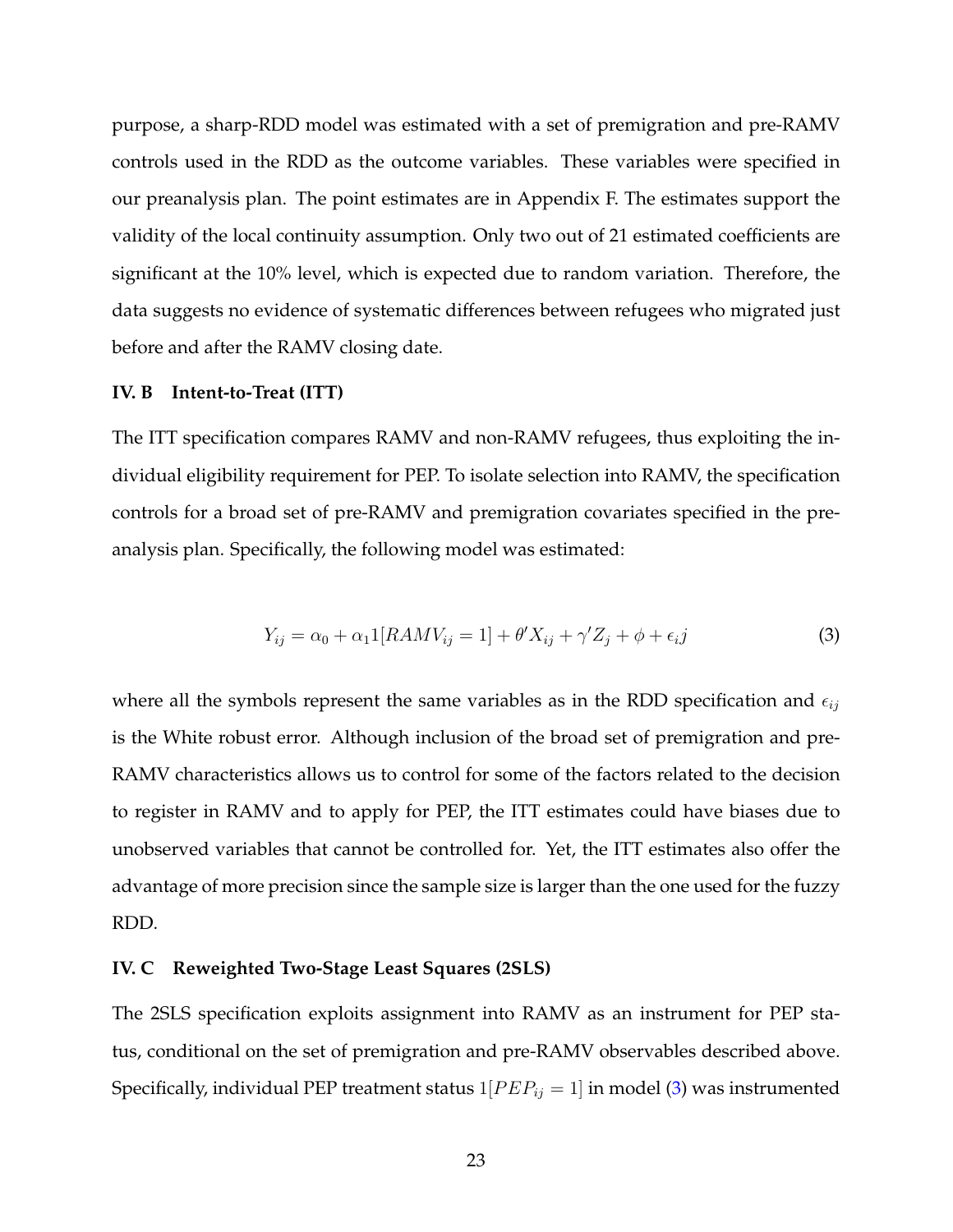with the individual eligibility for the program (RAMV registration). The 2SLS provides the effect of PEP for the compliers—those who were eligible for PEP because they had registered in RAMV, and those who effectively applied for PEP. The validity of the 2SLS rests on the assumption that selection into RAMV is driven by observable factors that can be controlled for, and on the assumptions of monotonicity and exclusion restriction. In this case, PEP allows isolating selection into the PEP and would provide an upper bound of the Average Treatment Effect.<sup>[15](#page-25-0)</sup>

As mentioned earlier, the eligible or RAMV sample had 94 percent of PEP applicants; in the actual RAMV census, the share of PEP applicants was closer to 60 percent.<sup>[16](#page-25-1)</sup> To correct for this issue, the 2SLS estimates were reweighted with sampling weights that represent the true proportion of PEP and non-PEP applicants in the actual RAMV or eligible population.

#### **V RESULTS**

#### **V. A PEP Impacts on Mechanical Effects**

Table [2](#page-45-0) reports the estimates on the set of mechanical outcomes. Panel A presents estimates for the RDD design, panel B for the ITT, and panel C for the reweighted 2SLS specification. The tables also report q-values for the possible false discovery rates when multiple outcomes are tested.

The estimates across the three identification strategies suggest robust, positive, and sizeable effects of the PEP program on Sisbén registration and access to financial products. Sisbén registration for eligible PEP applicants is approximately 40 to 43 pp higher than for ineligible refugees (who have a mean registration of 2.1 percent). Access to financial

<span id="page-25-0"></span><sup>&</sup>lt;sup>15</sup>Monotonicity refers to the fact that assignment to the treatment—here, eligibility for PEP among RAMV refugees—does not make application for PEP less likely. The exclusion restriction refers to the fact that outcomes should be the same among refugees who do not take up the treatment, regardless of registration in RAMV or lack thereof.

<span id="page-25-1"></span><sup>&</sup>lt;sup>16</sup>As noted earlier, qualitative interviews suggested the low response rates were due to eligible refugees in RAMV who did not apply for PEP because they were not living in Colombia anymore. Also, the official registry mistakenly labeled some PEP participants as not having RAMV.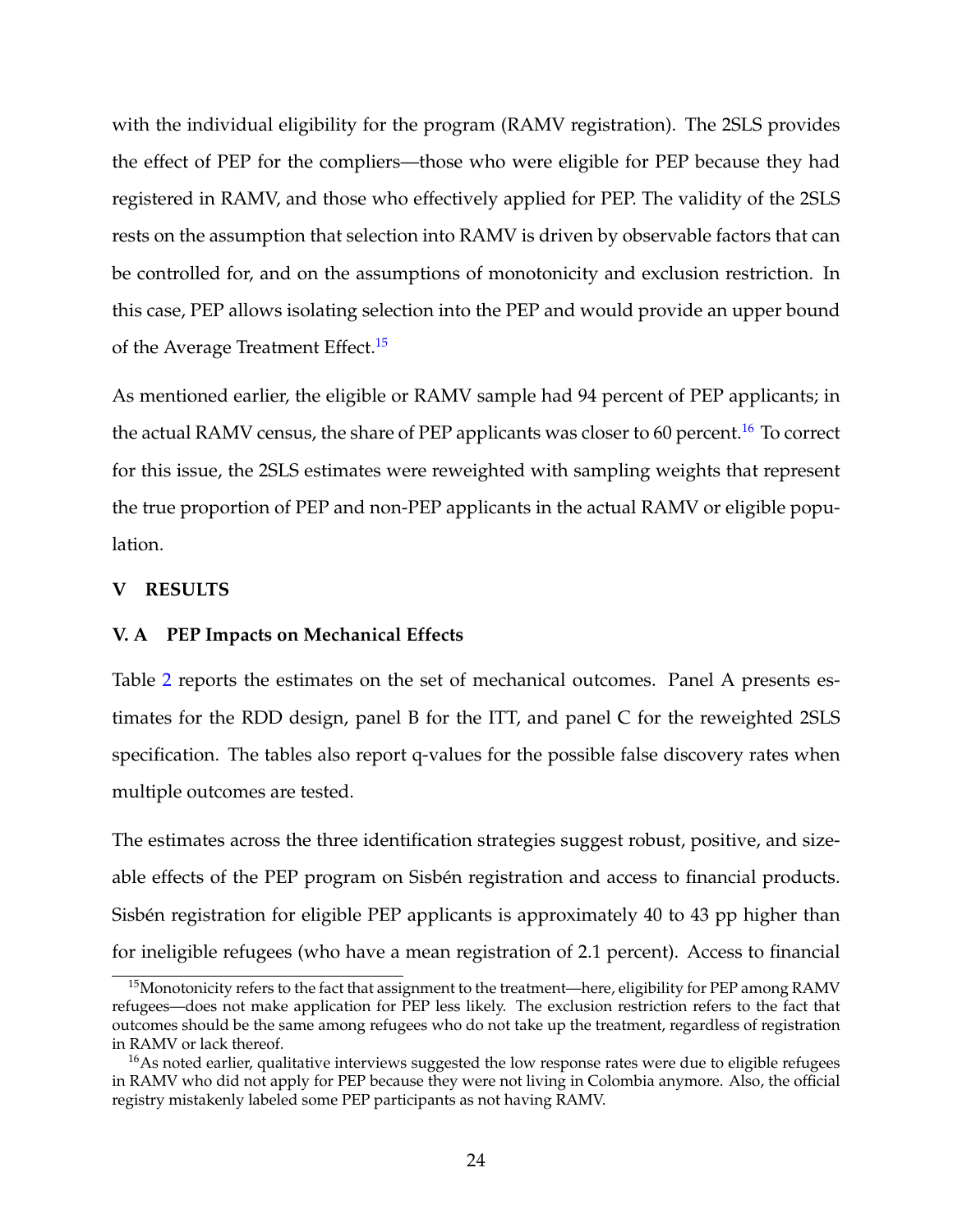products is between 64.3 pp (in the RDD estimates) and 20 pp (in the ITT and 2SLS estimates) higher for eligible PEP applicants, relative to ineligible refugees (who have a mean access to financial products of 3.2 percent).

The estimates for the outcomes of having a formal job, having access to subsidized healthcare, and receiving transfers from the government are all positive, but they are only statistically significant for the ITT and 2SLS estimates. Interestingly, for the outcomes of having a formal job (column (1)) and having access to subsidized healthcare (column (3)), the estimates across the three methodologies are extremely similar in value and point to approximate effects of the PEP program on a 10 pp change in labor formalization and 20 to 30 pp in subsidized healthcare access. The similar point estimates across the three methodologies suggest that biases driven by self-selection and unobservables are not large in the ITT and 2SLS estimates; they also imply that the RDD estimates come at the cost of less precision for the smaller sample in the fuzzy RDD, rather than the absence of positive effects for PEP holders.

The effects of PEP on labor formalization are large given the high informality prevalent in Colombian labor markets. Half of employed Colombians are in the formal labor force and, for natives in the first three income deciles, formalization rates range from 24 to 31 percent. The short-term effect of regularization is therefore one-fifth of the formalization rate for the average Colombian and one-third for those in the first three income deciles. Although no estimates on the impact of similar programs are available with which to compare our results, [Kugler et al.](#page-36-8) [\(2017\)](#page-36-8) estimate that a tax reform in Colombia that reduced payroll taxes and employment contributions to health insurance by 13.5 percent increased formalization by 6.9 pp. $^{17}$  $^{17}$  $^{17}$ 

Figure [5](#page-42-0) shows the estimates of the fuzzy RDD using different bandwidths to illustrate

<span id="page-26-0"></span><sup>&</sup>lt;sup>17</sup>[Bernal et al.](#page-34-7) [\(2017\)](#page-34-7) estimate that manufacturing firms increased formal employment by 4.3 pp in re-sponse to the same tax reform, while Fernández and Villar [\(2017\)](#page-35-8) estimate that informality decreased by 4.8 pp.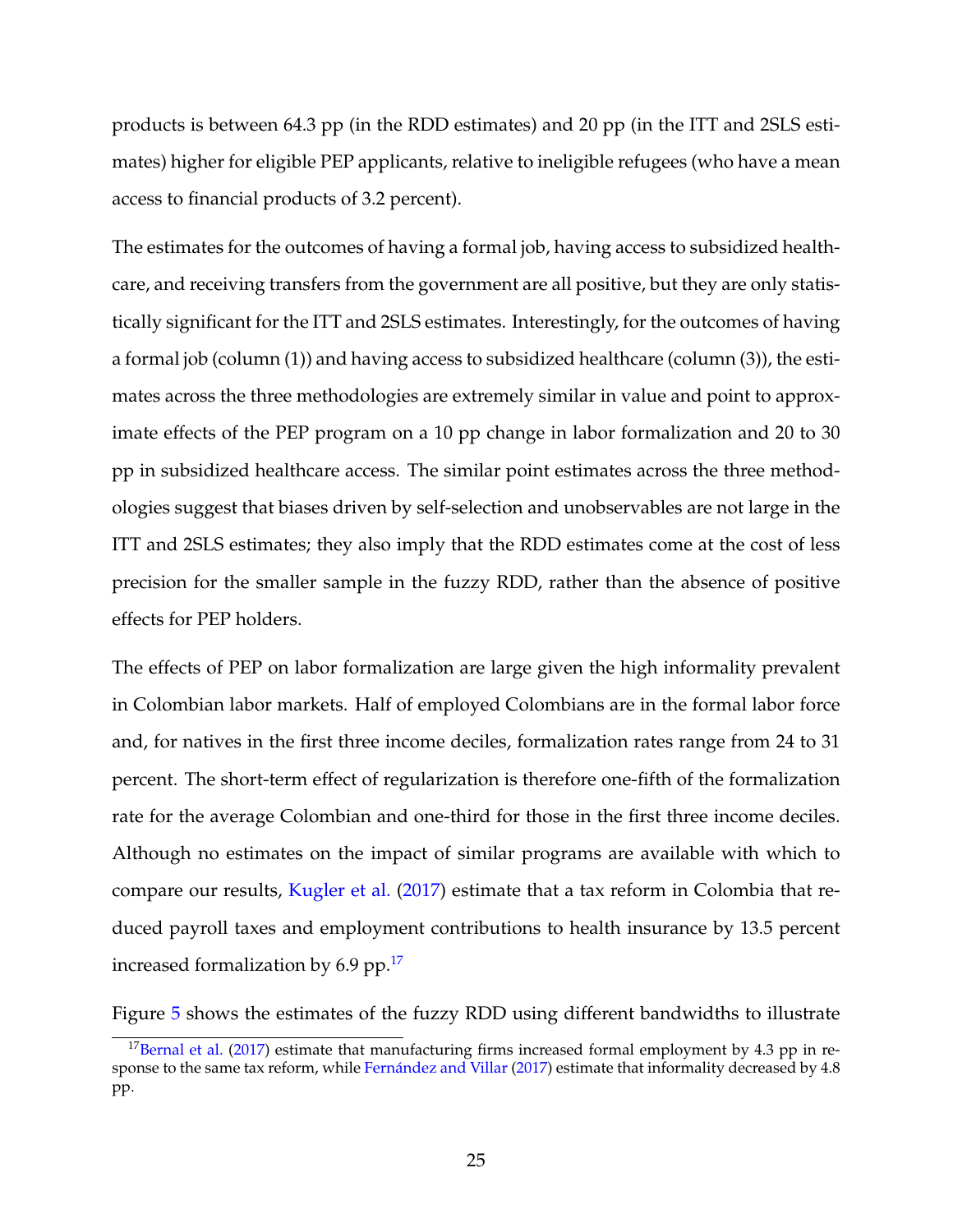the coefficient stability when precision is increased with a larger sample around the cutoff. The figure confirms stable effects of the PEP program of approximately 10 pp on labor formalization, 50 pp on Sisbén access, 20 pp on subsidized healthcare access, and 30 pp on financial access. The estimates also show insignificant statistical effects of the PEP program on refugees' access to transfers from the Colombian government.

The results from this section indicate that PEP brought about sizeable effects on refugees' access to Sisbén as well as access to subsidized healthcare and financial products. It also had an approximate effect of 10 pp on refugees' labor formalization, which is large given that the impacts are short-term ones and that the survey took place while the pandemic was ravaging labor markets.

#### **V. B PEP Impacts on Refugee Well-Being**

Table [3](#page-46-0) reports estimates on the primary outcomes. As for the case of the mechanical outcomes, panel A presents estimates for the RDD, panel B for the ITT, and panel C for the reweighted 2SLS specification. Columns (1) through (6) present estimates of the impacts of PEP on consumption per capita, total labor income, employment status, weekly hours worked, critical symptoms of anxiety or depression, and a well-being index.  $^{18}$  $^{18}$  $^{18}$ 

Estimates across methodologies suggest that PEP had positive and substantial effects on the levels of consumption per capita and total income. Specifically, the RDD estimates the preferred and more rigorous specification—suggest that per capita consumption and total income were 60 and 31 percent higher for refugees with PEP who arrived in Colombia close to June 8, 2018 than for ineligible refugees who arrived after the cutoff date. The impact of conditional cash transfer programs on aggregate consumption provide a

<span id="page-27-0"></span> $18$ The logarithm of total annual consumption per capita and the logarithm of total labor income (sum of wage, extra payments, and revenue from independent work) are expressed in logs of Colombian million pesos. Employment is measured through an indicator variable equal to one when a person is employed (as either wage earner, independent, or family worker) and the logarithm of weekly hours worked. Symptoms of severe anxiety or depression are an indicator variable equal to one if the respondent reports being very or extremely depressed or anxious according to the Likert scale. Finally, the well-being index is the first component of a PCA index for self-rated health variables on (i) mobility, (ii) anxiety and depression, (iii) daily activities, (iv) personal care, (v) pain and fatigue, and (vi) health perception.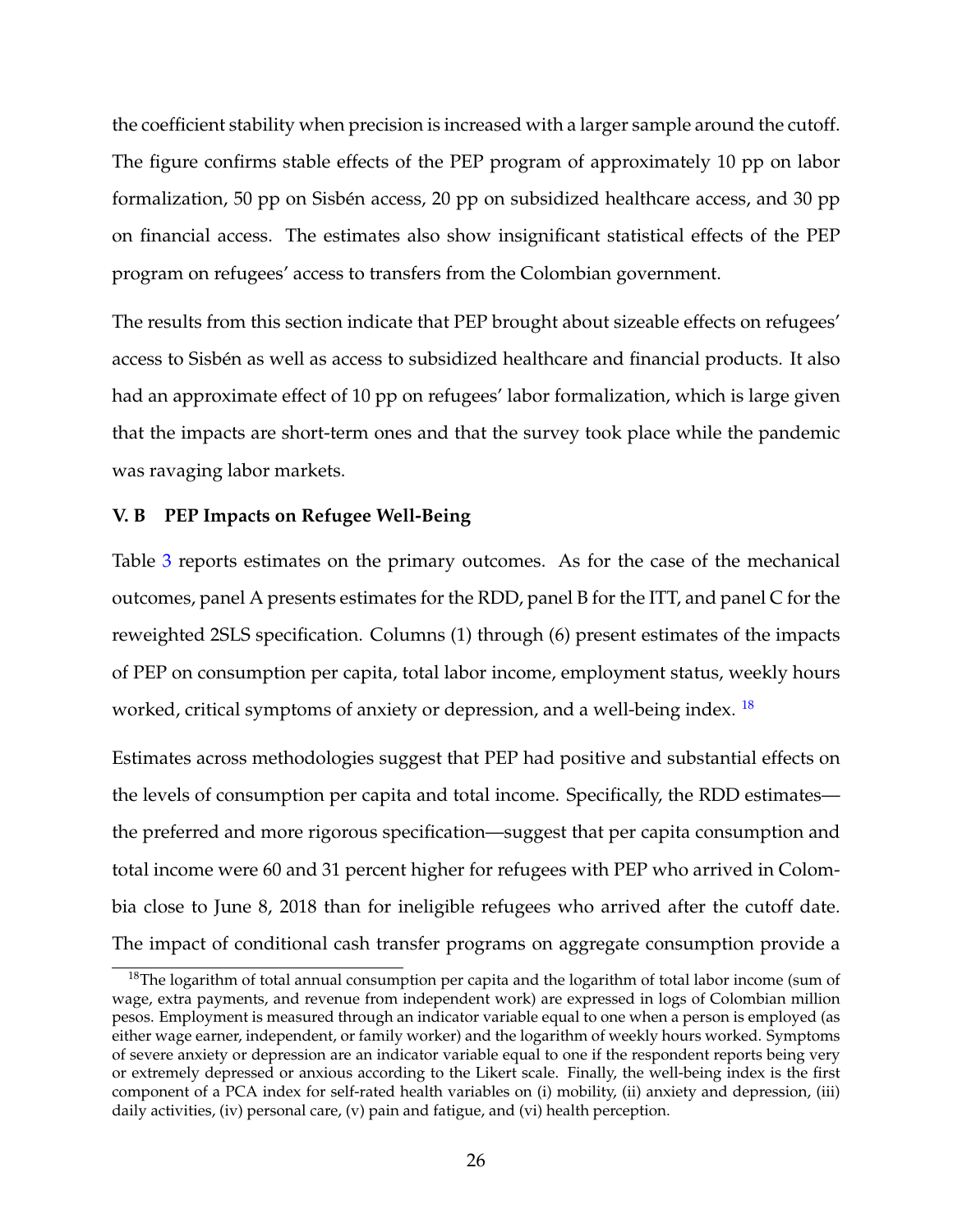benchmark with which to compare our results. The increment in consumption from these programs in Colombia, Mexico, and Indonesia range from no impact to 15 percent on total consumption and 23.1 percent on food consumption [\(Attanasio and Mesnard](#page-33-7) [2006,](#page-33-7) [Angelucci and Attanasio](#page-33-8) [2009,](#page-33-8) [Cahyadi et al.](#page-34-8) [2020\)](#page-34-8). Even our lower estimate is twice the effect of the highest estimate for the impact of CCT programs in these countries.

The improvement in migrant well-being went beyond economic welfare. The mental health of PEP holders is significantly better than for those without PEP. Within the vicinity of the RAMV cutoff date, the physical and mental well-being index of refugees with PEP is 1.8 sd higher than for those without PEP, although this result is only statistically significant at the 10% significance level.

The coefficient estimates for employment and the well-being index suggest positive effects of the program but are only statistically significant for the ITT and 2SLS estimates. Nonetheless, the point estimates in the fuzzy RDD specification are much larger than those in the ITT and 2SLS.

Figure [6](#page-43-0) depicts the estimates of the fuzzy RDD using different bandwidths. As in the case of the mechanical outcomes, this exercise illustrates the coefficient stability when precision is increased with a larger sample around the cutoff. The figure shows that the size of the coefficients becomes smaller as the bandwidth increases, and that program effects are only consistently observed for the consumption per capita and total income.

Can labor formalization explain such large increments in consumption per capita and total income? The effect on labor formalization, despite being large, may only partially explain the sizeable increase in consumption and income. It is likely that although the majority of eligible migrants did not switch from the informal to the formal sector, they did in fact improve their labor conditions. Appendix H supports this idea by illustrating that refugees with the PEP visa changed sectors more often relative to other migrants, arguably in search of better jobs. Migrants could also have remained in the same job but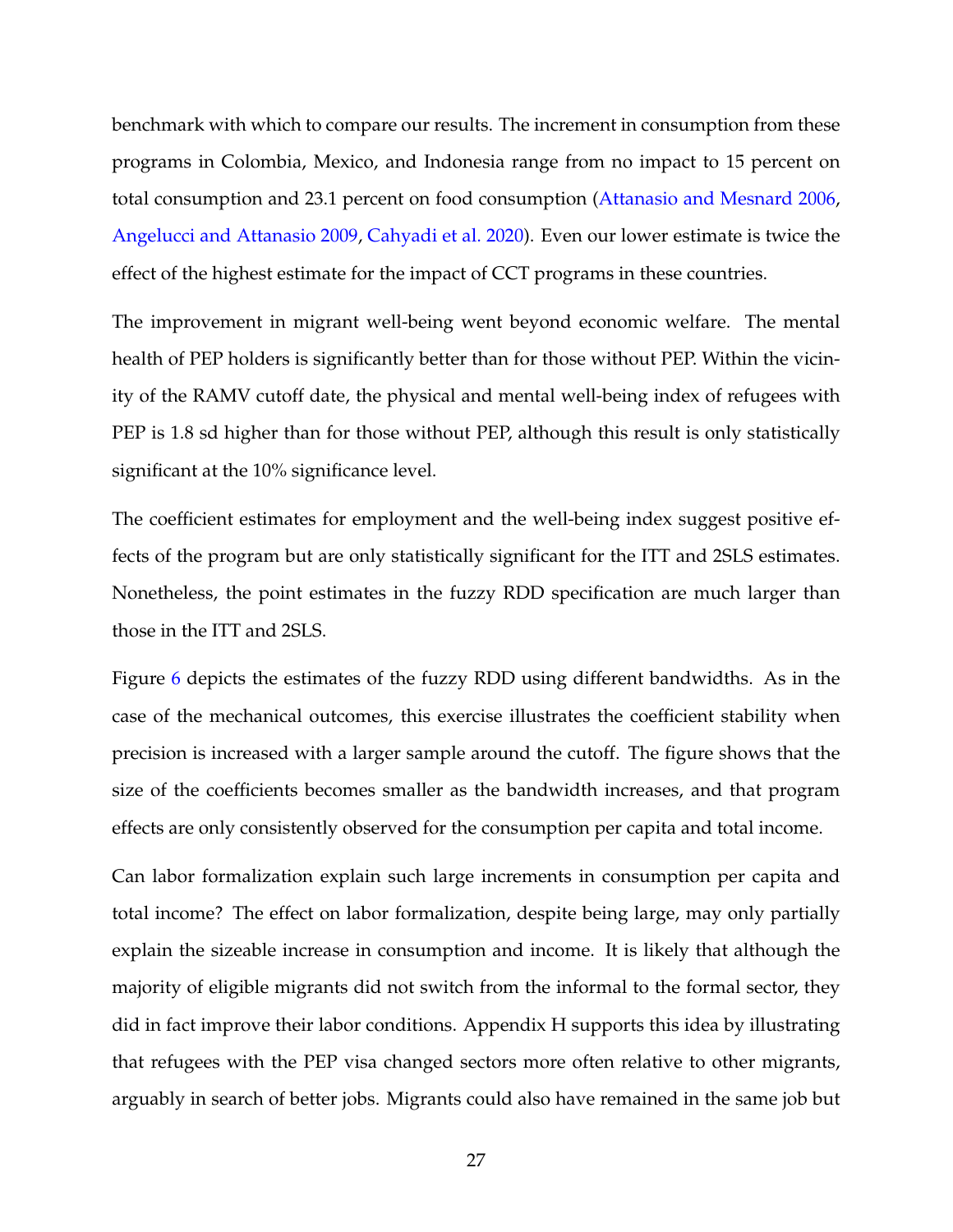had more negotiating power to increase their remuneration and labor conditions.

Taken together, the results indicate positive and sizeable effects of the PEP on per capita consumption, total income, and overall well-being, effects that were robust across the different empirical strategies.

#### **V. C Exploratory Analysis of the Impacts of PEP**

This section explores the effects of the PEP visa on four groups of outcomes: (i) other unexplored labor outcomes that capture labor conditions, (ii) integration into Colombian society, (iii) food security and immunization, and (iv) COVID-[19](#page-29-0) resilience.<sup>19</sup> Variables included in each index are described in detail in Appendix I. The estimated effects of the PEP program for each index are in Table [4](#page-47-0) along with q-values for the possible false discovery rates. The estimates in panel A, which illustrates the estimates of the RDD, do not allow us to distinguish any statistically significant effects of the PEP program in any of the indexes we explored. However, the results are statistically significant and suggest positive changes for the ITT (panel B) and 2SLS (panel C) estimates. Due to the different values of the point estimates, it is not possible to make a strong conclusion concerning the effects of the program on these outcomes.

Nonetheless, the ITT and 2SLS results for the four indexes suggest a positive effect of the program and point to mechanisms that might have driven the improvements in PEP holders' well-being. First, the coefficient estimate for the labor market index is between 0.18 and 0.2 sd higher for PEP holders. Besides improving access to formal labor markets, regularization seems to have improved overall labor conditions for migrants who said they were more satisfied with their job, had transitioned to better jobs, and had higher reservation wages. Second, the food security index, which is between 0.24 and 0.27 sd higher for PEP holders, is in line with the positive impact on aggregate consumption

<span id="page-29-0"></span> $19$ For each case, an index was created as a combination of up to five variables. Each variable was standardized, then all variables were averaged to form an index, and the index was standardized again to simplify its interpretation.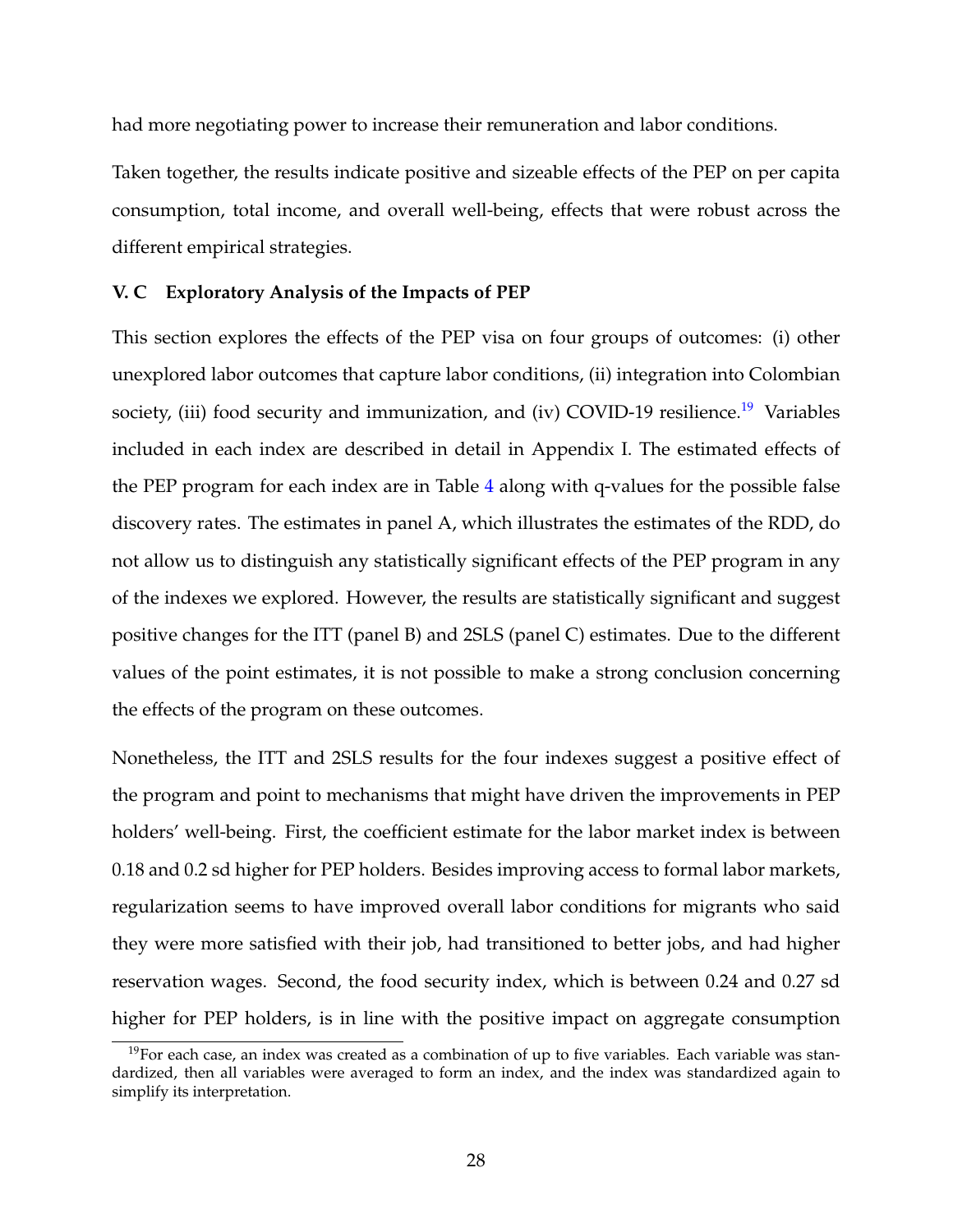that seems to have translated to a lower frequency of food insecurity. Third, regularization apparently increased the ability of households to cope with the negative economic shock of COVID-19. The COVID-19 resilience index is between 0.22 and 0.27 sd higher for PEP holders, driven by fewer house evictions and less reliance on help from family and friends. Lastly, the amnesty program seems to have strengthened the integration process for regularized migrants, who more frequently reported feeling part of Colombian society and their neighborhoods, and had more friends from the host communities, resulting in a coefficient estimate between 0.18 and 0.24 sd higher for regularized migrants.

#### **V. D Heterogeneous Analysis**

This section presents an analysis of the heterogeneous effects of the PEP program by gender, education (less and more than high school), occupation (high-skilled vs. low-skilled occupation), and type of city (main vs. smaller city). These stratification variables were used to construct the sample. The analysis is centered on the ITT estimates since the fuzzy RDD estimates have a small sample and become imprecise once the sample is restricted to specific groups. Additionally, the 2SLS method requires a second instrument as some of these variables could be endogenous to the program. As such, these estimates should interpreted as correlations and not causal effects.

The results are in Appendix J and suggest that the effects of the program were stronger for more educated individuals, those in high-skilled occupations, and those who resided in main cities. Concerning gender effects, women seemed to have more access to social safety nets but reduced their labor force participation relative to men. Qualitative evidence suggests these correlations may be due to a recomposition of household activities in which men took better jobs and women stayed home with responsibility for children and chores.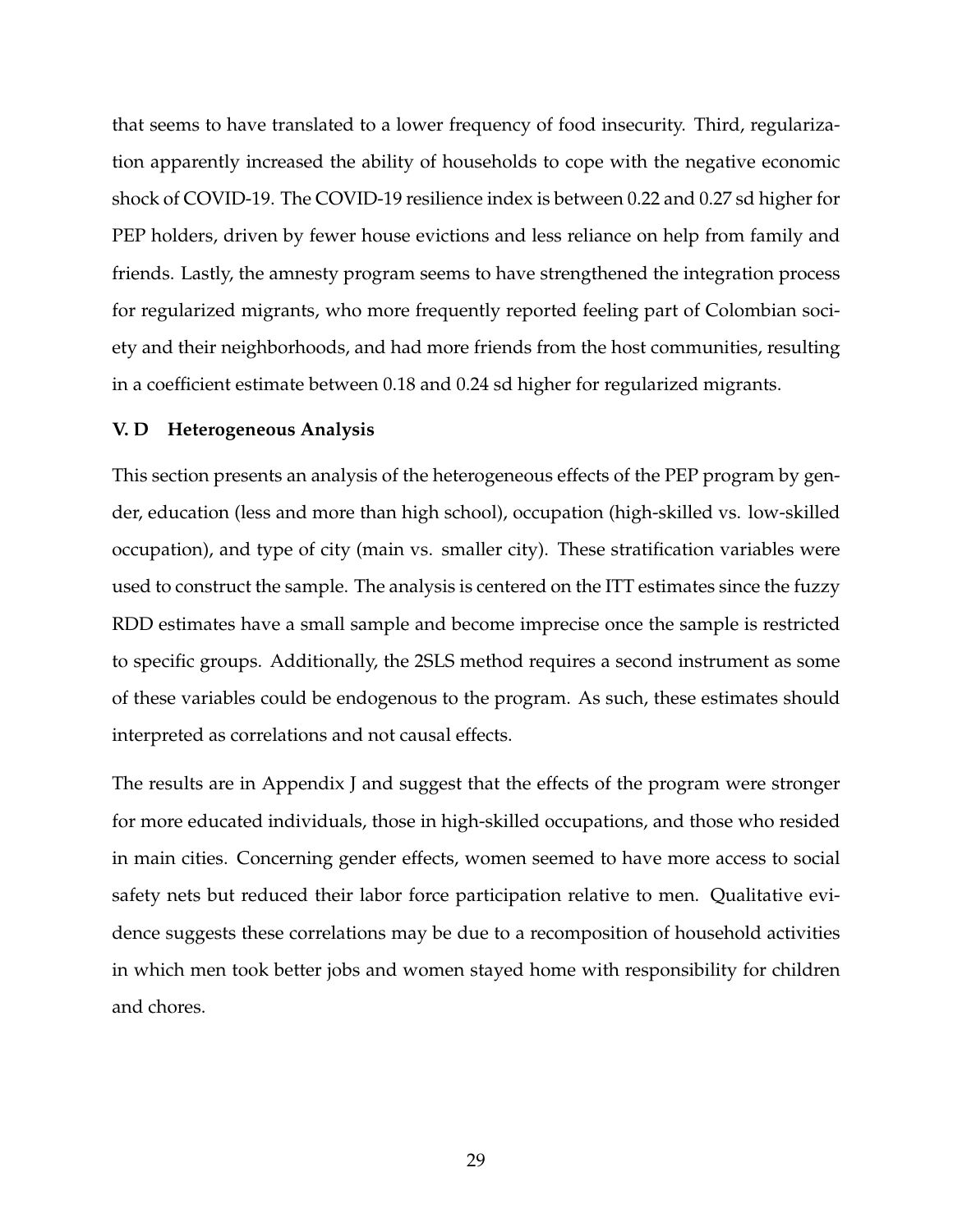#### **VI DISCUSSION**

This paper analyzes the short-term effects of a large and generous government regularization program on life outcomes for Venezuelan refugees in Colombia. The amnesty not only granted forced migrants a work permit but also gave them access to all government safety nets in Colombia for two years.

Our main conclusion is that migrants with a PEP visa had overall better well-being than other migrants. For example, migrants with a PEP visa had higher consumption per capita, income, better physical and mental health, and greater access to safety nets and financial markets, relative to other migrants. As such, migrants with a PEP visa became more self-sufficient compared to migrants without access to the amnesty.

However, the amnesty effects on the labor formalization of migrants were approximately 10 pp. Although the impact is not negligible, the formalization rates of regularized migrants are still one-fifth of those for the host population. This could be due to a combination of factors. First, the pandemic and the consequent economic crisis made additional job creation difficult. Second, migrants reported other hurdles that prevented them from securing formal employment, including the struggle to get a bank account. Third, some formal firms might not have recognized the validity of the PEP visa. Fourth, Venezuelan refugees might have been reluctant to move to formal employment as they would have to pay taxes. Previous work by [Bahar et al.](#page-34-0) [\(2021\)](#page-34-0) suggests there is a large premium for working in the formal sector in Colombia, so the last hypothesis is an unlikely explanation for this result). Fifth, there might not have been demand for workers in the formal sector. According to the Colombian Statistics Agency, informal employment accounted for roughly half of the total employed population in 2019. As such, formal jobs likely are available for individuals who have high education, are well-connected, and have been working in Colombia for many years. Refugees have fewer networks and even if educated—face barriers to education certification and validation. Future research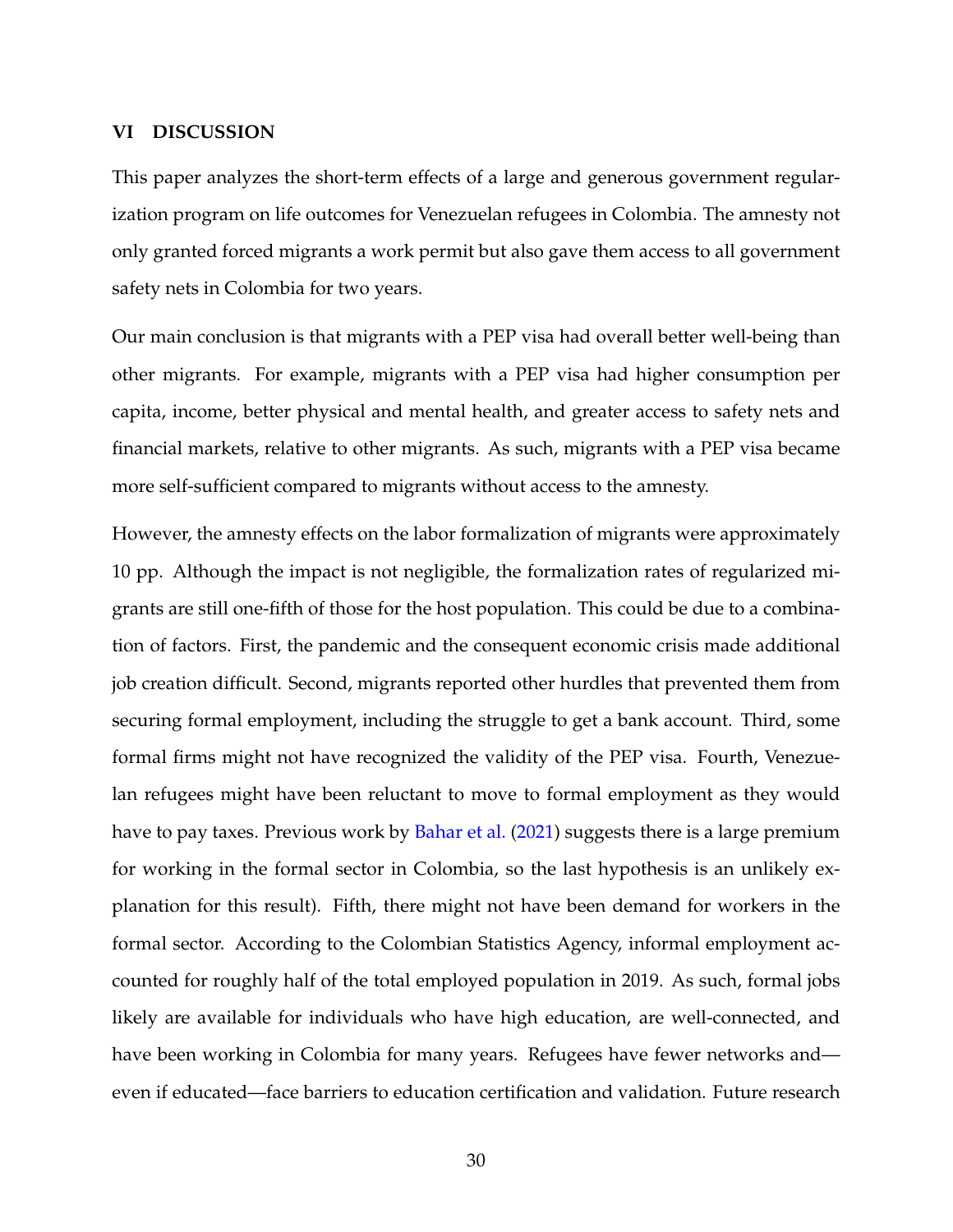should evaluate the effectiveness of interventions that target these barriers to increase the formalization rate of refugees.

Our key distinction concerning the effects of migration amnesties in the Global South is that migrants in countries with large informal sectors are already part of the informal sector even without a job permit. Thus, these amnesties do not give migrants the right to work per se, but instead provide them access to the formal sector. As such, the granting of a permit may or may not allow all workers to join the formal sector, but it improves migrants' material labor conditions, gives them access to social safety nets, and improves their well-being.

Previous findings by [Bahar et al.](#page-34-0) [\(2021\)](#page-34-0) suggest that PEP had negligible effects on Colombian labor markets, specifically precisely zero effects for Colombian native workers. The combination of those results and ours, which point to large and positive effects of the program on migrant welfare, argues strongly for refugee formalization.

Missing from this puzzle, of course, are the domestic fiscal and political impacts of the PEP program. Although these effects are outside the scope of this paper, early evidence by [Rozo et al.](#page-37-6) [\(2022\)](#page-37-6) suggests that PEP has not impacted voting behaviors or political perceptions. Moreover, recent work by [Clemens](#page-34-9) [\(2021\)](#page-34-9) on the fiscal impacts of migrants in the United States indicates positive effects even for an average recent immigrant with less than a high school education. However, the sizeable short-term effects of the PEP program along several dimensions suggest that providing the same rights to migrants might in the long run be a more effective policy to reduce aid dependency than traditional humanitarian programs.

#### <span id="page-32-0"></span>**References**

Abramitzky, Ran and Leah Boustan (2017) "Immigration in American Economic History," *Journal of Economic Literature*, 55 (4), 1311–45.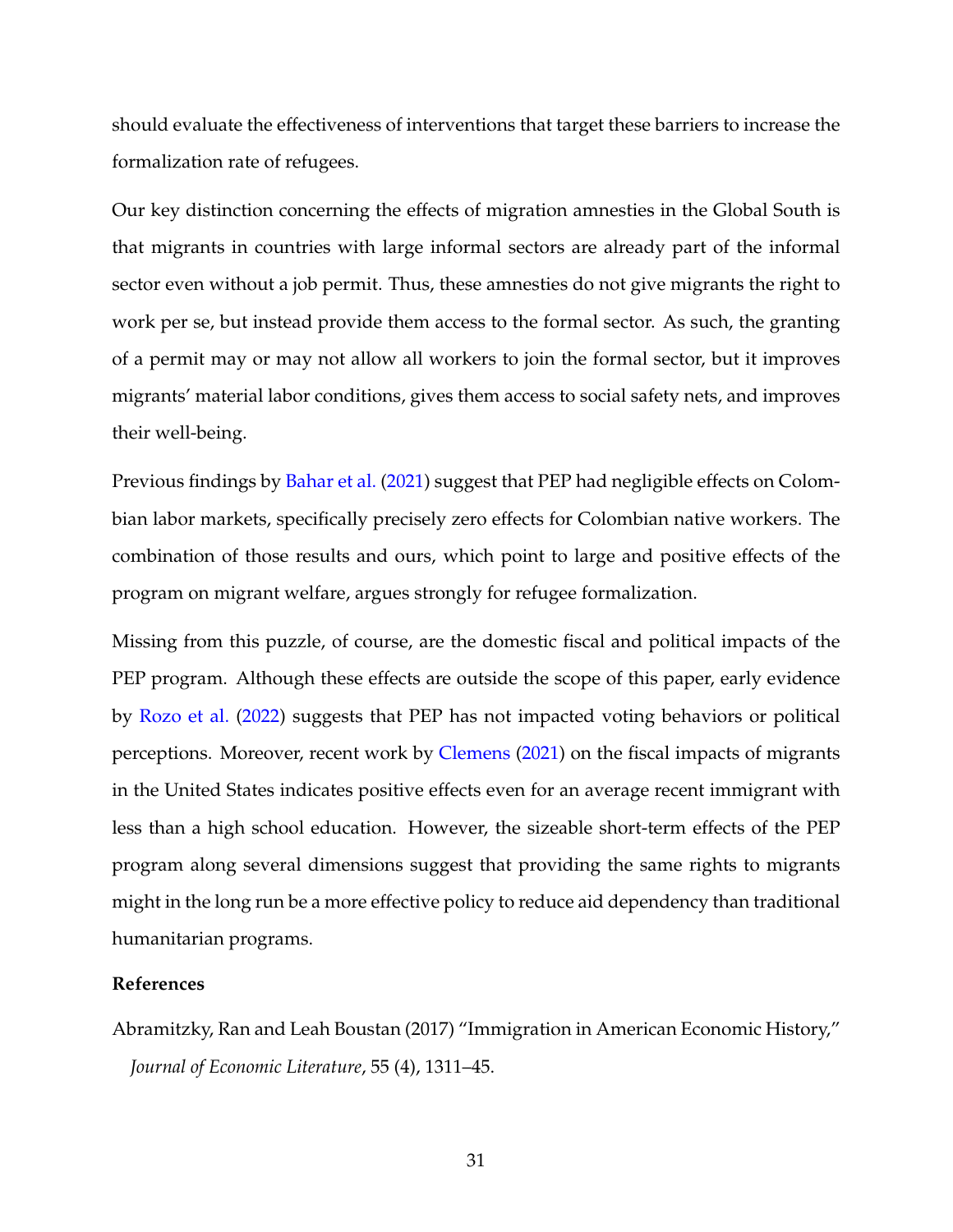- <span id="page-33-6"></span>Abramitzky, Ran, Leah Boustan, Elisa Jácome, and Santiago Pérez (2021) "Intergenerational Mobility of Immigrants in the United States over two Centuries," *American Economic Review*, 111 (2), 580–608.
- <span id="page-33-5"></span>Abramitzky, Ran, Leah Platt Boustan, and Katherine Eriksson (2014) "A Nation of Immigrants: Assimilation and Economic Outcomes in the Age of Mass Migration," *Journal of Political Economy*, 122 (3), 467–506.
- <span id="page-33-4"></span>Alesina, Alberto and Stefanie Stantcheva (2020) "Diversity, Immigration, and Redistribution," *AEA Papers and Proceedings*, 110, 329–34.
- <span id="page-33-0"></span>Altındag, Onur and Stephen D O'Connell (2021) "The short-lived effects of unconditional cash transfers to refugees."
- <span id="page-33-1"></span>Amuedo-Dorantes, Catalina and Francisca Antman (2017) "Schooling and Labor Market Effects of Temporary Authorization: Evidence from DACA," *Journal of Population Economics*, 30 (1), 339–373.
- <span id="page-33-2"></span>Amuedo-Dorantes, Catalina and Cynthia Bansak (2011) "The Impact of Amnesty on Labor Market Outcomes: A Panel Study using the Legalized Population Survey," *Industrial Relations: A Journal of Economy and Society*, 50 (3), 443–471.
- <span id="page-33-3"></span>Amuedo-Dorantes, Catalina, Cynthia Bansak, and Steven Raphael (2007) "Gender Differences in the Labor Market: Impact of IRCA's Amnesty Provisions," *The American Economic Review*, 97 (2), 412–416.
- <span id="page-33-8"></span>Angelucci, Manuela and Orazio Attanasio (2009) "Oportunidades: Program Effect on Consumption, Low Participation, and Methodological Issues," *Economic Development and Cultural Change*, 57 (3), 479–506.
- <span id="page-33-7"></span>Attanasio, Orazio and Alice Mesnard (2006) "The Impact of a Conditional Cash Transfer Programme on Consumption in Colombia," *Fiscal Studies*, 27 (4), 421–442.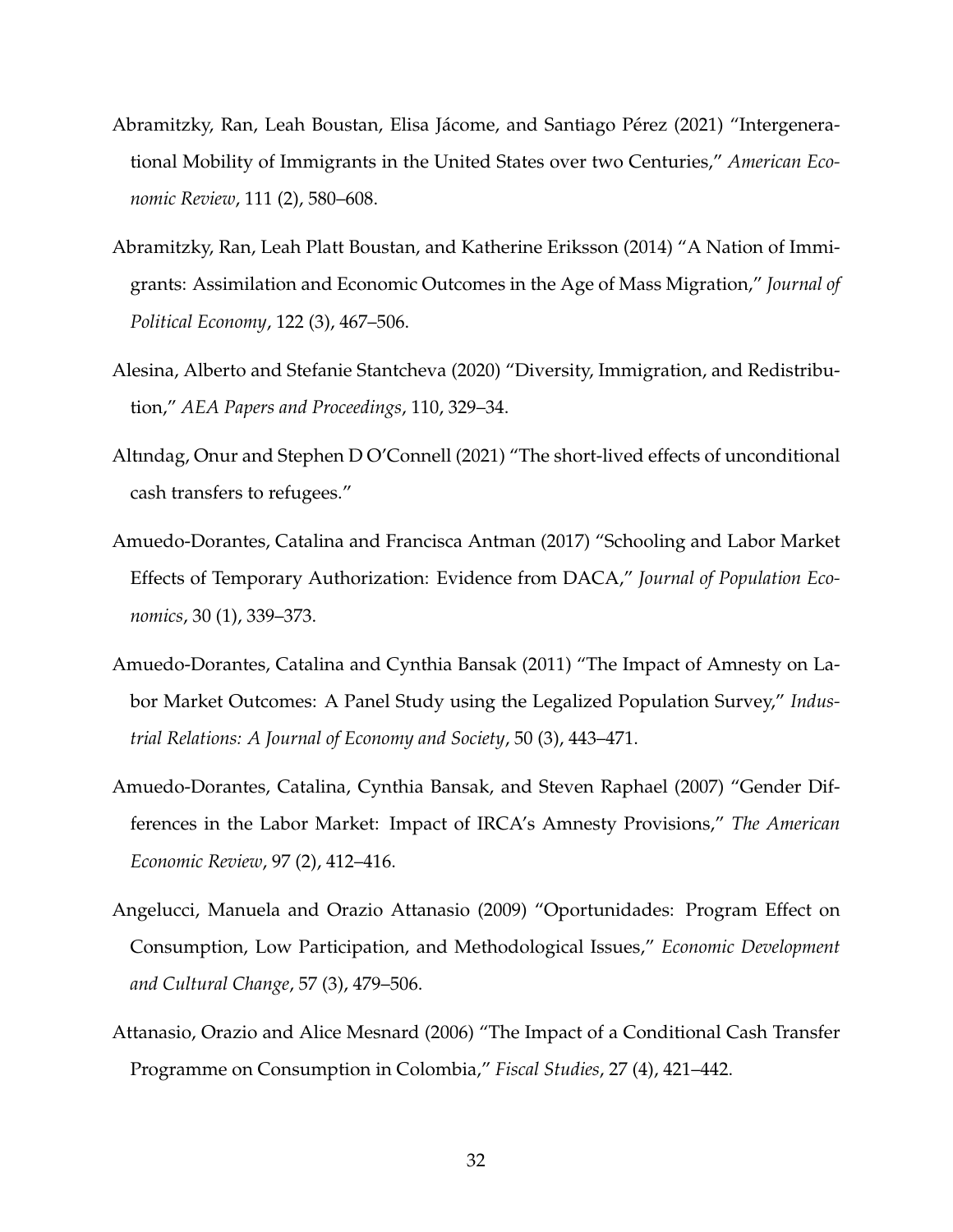- <span id="page-34-0"></span>Bahar, Dany, Ana María Ibáñez, and Sandra V. Rozo (2021) "Give me your Tired and your Poor: Impact of a Large-scale Amnesty Program for Undocumented Refugees," *Journal of Development Economics*, 151, 102652.
- <span id="page-34-3"></span>Baker, Scott R (2015) "Effects of Immigrant Legalization on Crime," *American Economic Review*, 105 (5), 210–13.
- <span id="page-34-7"></span>Bernal, Raquel, Marcela Eslava, Marcela Meléndez, and Alvaro Pinzón (2017) "Switching from Payroll Taxes to Corporate Income Taxes: Firms' Employment and Wages after the 2012 Colombian Tax Reform," *Econom´ıa*, 18 (1), 41–74.
- <span id="page-34-4"></span>Black, Dan A., Seth G. Sanders, Evan J. Taylor, and Lowell J. Taylor (2015) "The Impact of the Great Migration on Mortality of African Americans: Evidence from the Deep South," *American Economic Review*, 105 (2), 477–503.
- <span id="page-34-8"></span>Cahyadi, Nur, Rema Hanna, Benjamin A. Olken, Rizal Adi Prima, Elan Satriawan, and Ekki Syamsulhakim (2020) "Cumulative Impacts of Conditional Cash Transfer Programs: Experimental Evidence from Indonesia," *American Economic Journal: Economic Policy*, 12 (4), 88–110.
- <span id="page-34-6"></span>Cattaneo, Matias D, Nicolás Idrobo, and Rocío Titiunik (2019) *A Practical Introduction to Regression Discontinuity Designs: Foundations*: Cambridge University Press.
- <span id="page-34-2"></span>Chassamboulli, Andri and Giovanni Peri (2015) "The Labor Market Effects of Reducing the Number of Illegal Immigrants," *Review of Economic Dynamics*, 18 (4), 792–821.
- <span id="page-34-5"></span>Chen, Joyce, Katrina Kosec, and Valerie Mueller (2019) "Moving to Despair? Migration and Well-being in Pakistan," *World Development*, 133, 186–203.
- <span id="page-34-9"></span>Clemens, Michael A (2021) "The Fiscal Effect of Immigration: Reducing Bias in Influential Estimates," *CESifo Working Paper No. 9464*.
- <span id="page-34-1"></span>Cobb-Clark, Deborah A., Clinton R. Shiells, and B. Lindsay Lowell (1995) "Immigration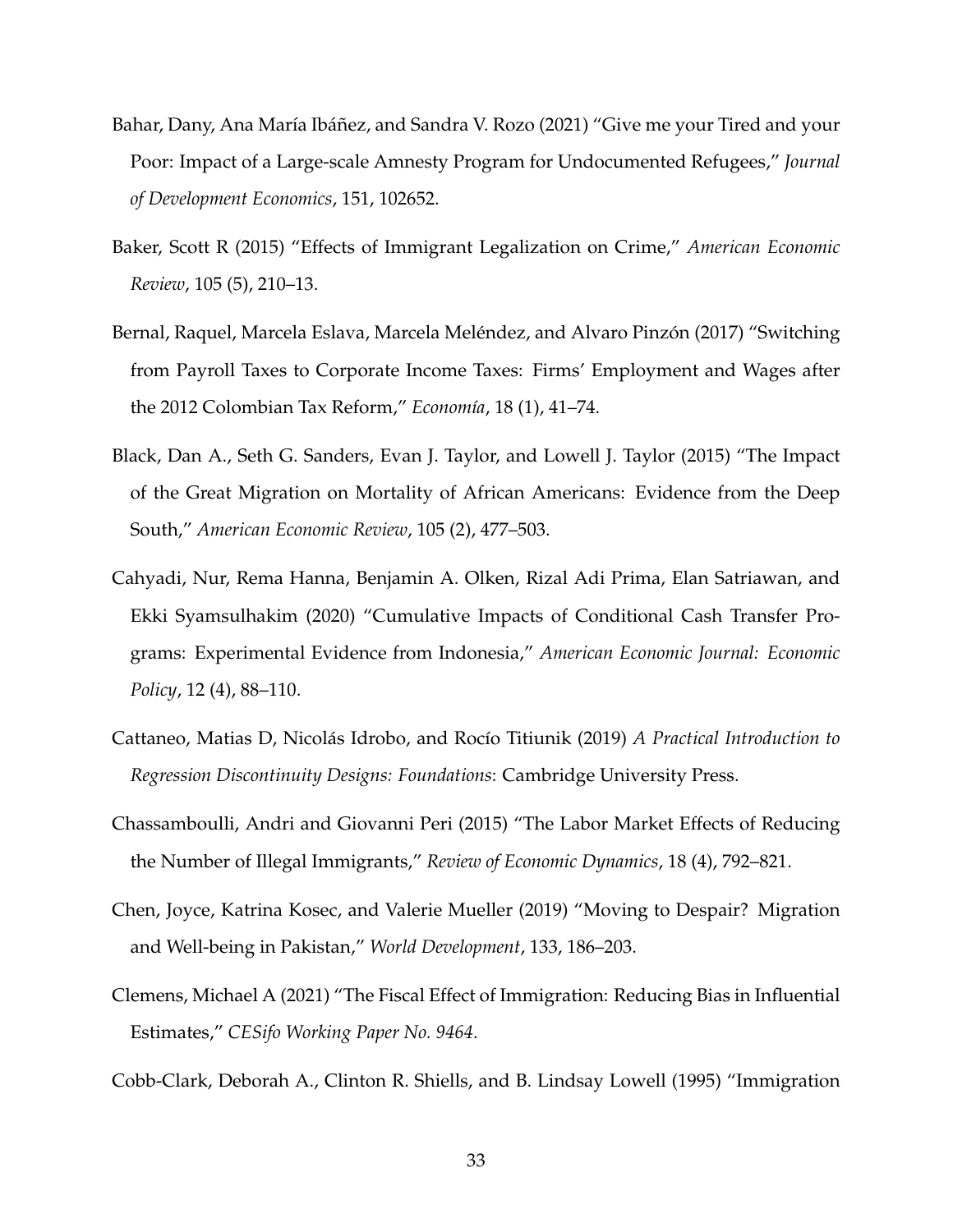Reform: The Effects of Employer Sanctions and Legalization on Wages," *Journal of Labor Economics*, 13 (3), 472–498.

- <span id="page-35-1"></span>Devillanova, Carlo, Francesco Fasani, and Tommaso Frattini (2018) "Employment of Undocumented Immigrants and the Prospect of Legal Status: Evidence from an Amnesty Program," *Industrial and Labor Relations Review*, 71 (4), 853–881.
- <span id="page-35-4"></span>Dustmann, Christian and Ian Preston (2007) "Racial and Economic Factors in Attitudes to Immigration," *The B.E. Journal of Economic Analysis Policy*, 7 (1), 1–41.
- <span id="page-35-5"></span>Facchini, Giovanni and Anna Maria Mayda (2009) "Does the Welfare State Affect Individual Attitudes toward Immigrants? Evidence across Countries," *The Review of Economics and Statistics*, 91 (2), 295–314.
- <span id="page-35-2"></span>Fallah, Belal, Caroline Krafft, and Jackline Wahba (2019) "The Impact of Refugees on Employment and Wages in Jordan," *Journal of Development Economics*, 139, 203–236.
- <span id="page-35-8"></span>Fernández, Cristina and Leonardo Villar (2017) "The Impact of Lowering the Payroll Tax on Informality in Colombia," *Economía*, 18, 125-155.
- <span id="page-35-7"></span>Gibson, Irene, Marc R. Rosenblum, and Bryan Baker (2021) "COVID-19 Vulnerability by Immigration Status. Status-Specific Risk Factors and Demographic Profiles,"Technical report, Department of Homeland Security.
- <span id="page-35-3"></span>Giuntella, O., Z.L. Kone, I. Ruiz, and C. Vargas-Silva (2018) "Reason for Immigration and Immigrants' Health," *Public Health*, 158, 102–109.
- <span id="page-35-6"></span>Hainmueller, Jens, Dominik Hangartner, and Giuseppe Pietrantuono (2015) "Naturalization Fosters the Long-term Political Integration of Immigrants," *Proceedings of the National Academy of Sciences*, 112 (41), 12651–12656.
- <span id="page-35-0"></span>Ibáñez, Ana María, Sandra V. Rozo, Andrés Moya, María Adelaida Ortega, and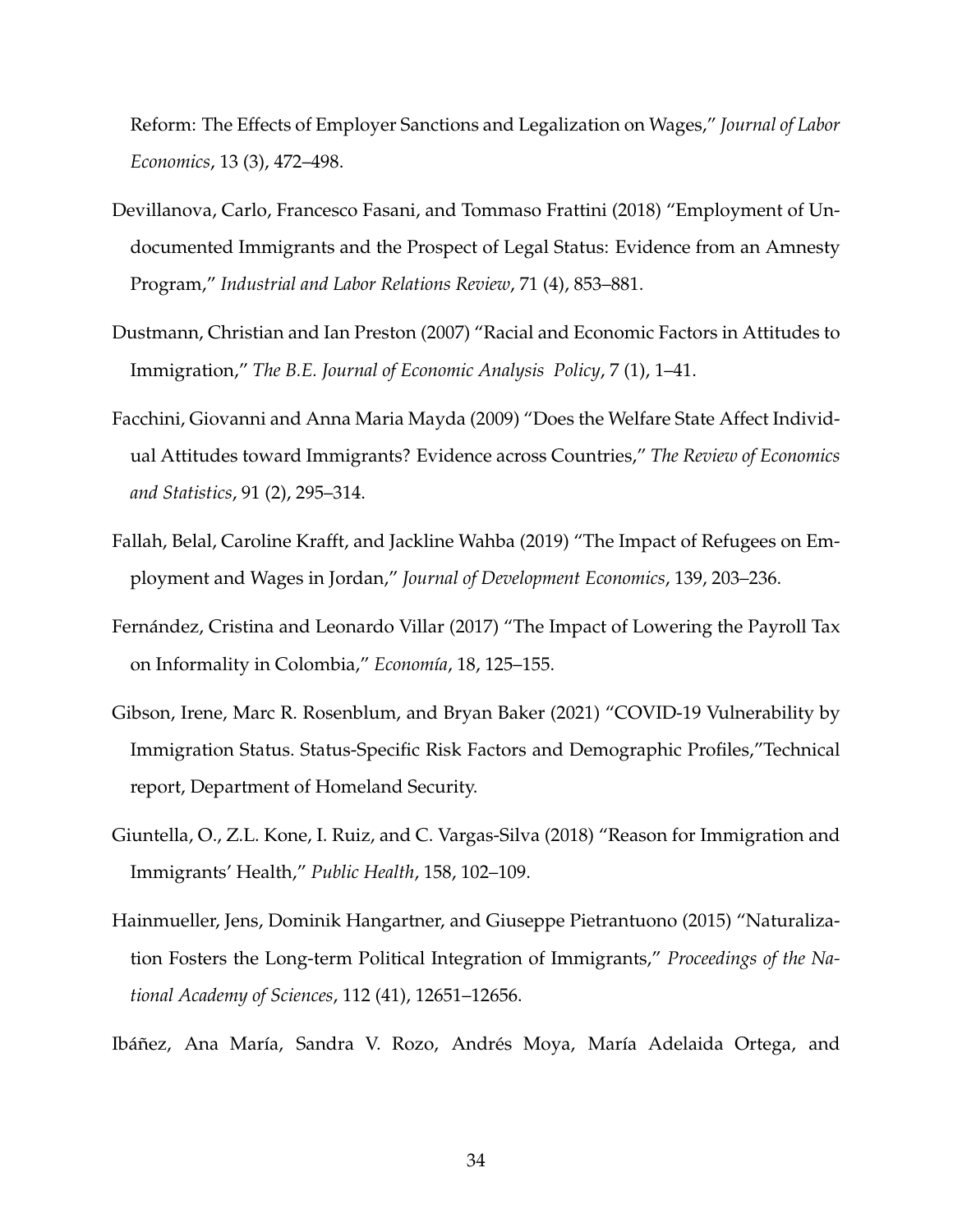Marisol Rodríguez Chatruc (2020) "Pre-Analysis Plan: Life out of the Shadows: Impacts of Amnesty Programs on Migrant's Life."

- <span id="page-36-7"></span>Ibáñez, Ana María, Sandra V Rozo, and María J Urbina (2021) "Forced Migration and the Spread of Infectious Diseases," *Journal of Health Economics*, 79, 102491.
- <span id="page-36-1"></span>Ibáñez, Ana María, A. Moya, and A Velásquez (2021) "Promoting Recovery and Resilience for Forced Migrants: Lessons from Colombia,"Technical report.
- <span id="page-36-2"></span>Kaushal, Neeraj (2006) "Amnesty Programs and the Labor Market Outcomes of Undocumented Workers," *Journal of Human resources*, 41 (3), 631–647.
- <span id="page-36-9"></span>Kling, Jeffrey R, Jeffrey B Liebman, and Lawrence F Katz (2007) "Experimental Analysis of Neighborhood Effects," *Econometrica*, 75, 83–119.
- <span id="page-36-8"></span>Kugler, Adriana D., Maurice D.Kugler, and Luis O. Herrera-Prada (2017) "Do Payroll Tax Breaks Stimulate Formality? Evidence from Colombia's Reform," *Econom´ıa*, 18 (1), 3–40.
- <span id="page-36-6"></span>Lorenzo, Guadagnho (2020) "Migrants and the COVID-19 Pandemic: An Initial Analysis,"Technical Report No.60, International Organization for Migration.
- <span id="page-36-4"></span>Mastrobuoni, Giovanni and Paolo Pinotti (2015) "Legal Status and the Criminal Activity of Immigrants," *American Economic Journal: Applied Economics*, 7 (2), 175–206.
- <span id="page-36-3"></span>Monras, Joan, Javier Vázquez-Grenno, and Ferran Elias (2018) "Understanding the Effects of Legalizing Undocumented Immigrants."
- <span id="page-36-0"></span>Ozler, Berk, Çiğdem Çelik, Scott Cunningham, P Facundo Cuevas, and Luca Parisotto (2021) "Children on the move: Progressive redistribution of humanitarian cash transfers among refugees," *Journal of Development Economics*, 153, 102733.
- <span id="page-36-5"></span>Pinotti, Paolo (2017) "Clicking on Heaven's Door: The Effect of Immigrant Legalization on Crime," *American Economic Review*, 107 (1), 138–68.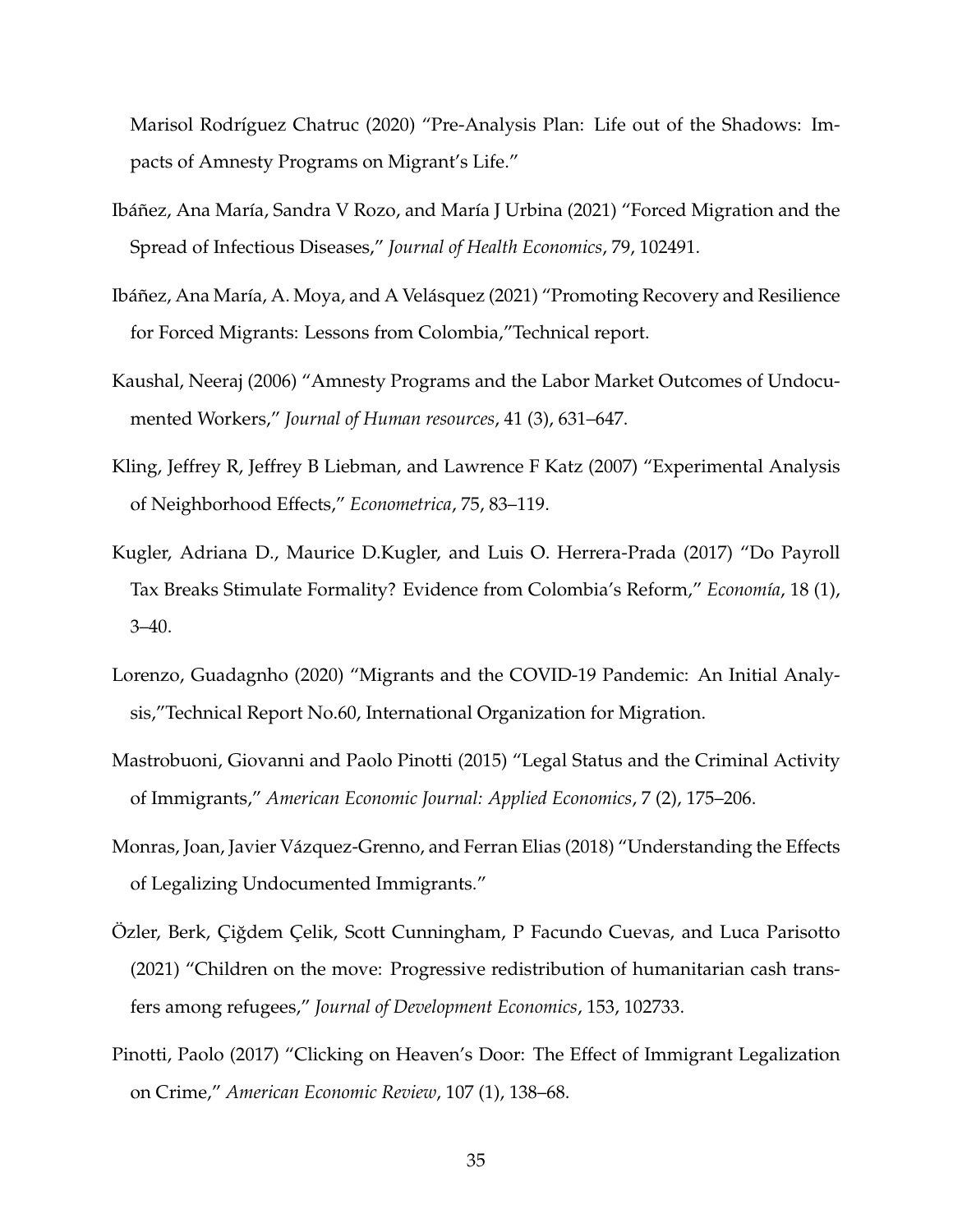- <span id="page-37-3"></span>Pérez, Santiago (2021) "Southern (American) Hospitality: Italians in Argentina and the United States During the Age of Mass Migration," *The Economic Journal*, 131 (638), 2613– 2628.
- <span id="page-37-0"></span>Reed, Holly E. and Guillermo Yrizar Barbosa (2017) "Investigating the Refugee Health Disadvantage Among the U.S. Immigrant Population," *Journal of Immigrant & Refugee Studies*, 15, 53–70.
- <span id="page-37-5"></span>Romero, Nicolas and Laura Uribe (2021) "Mecanismos que Fortalecen la Integracion: ´ Redes de Migrantes y Permisos de Permanencia en los Procesos Migratorios," *Inter-American Development Bnak Working Paper*.
- <span id="page-37-6"></span>Rozo, Sandra, Alejandra Quintana, and Maria Urbina (2022) "Migrants and Social Capital," *Working Paper*.
- <span id="page-37-1"></span>Ruiz, Isabel and Carlos Vargas-Silva (2018) "Differences in Labor Market Outcomes between Natives, Refugees and Other Migrants in the UK," *Journal of Economic Geography*, 18 (4), 855–885.
- <span id="page-37-2"></span>Tabellini, Marco (2019) "Gifts of the Immigrants, Woes of the Natives: Lessons from the Age of Mass Migration," *The Review of Economic Studies*, 87 (1), 454–486.
- <span id="page-37-4"></span>Zambrano-Barragán, Patricio, Sebastián Ramírez Hernández, Luisa Feline Freier, Marta Luzes, Rita Sobczyk, Alexander Rodríguez, and Charles Beach (2021) "The Impact of COVID-19 on Venezuelan Migrants' Access to Health: A Qualitative Study in Colombian and Peruvian cities," *Journal of Migration and Health*, 3, 1000–1029.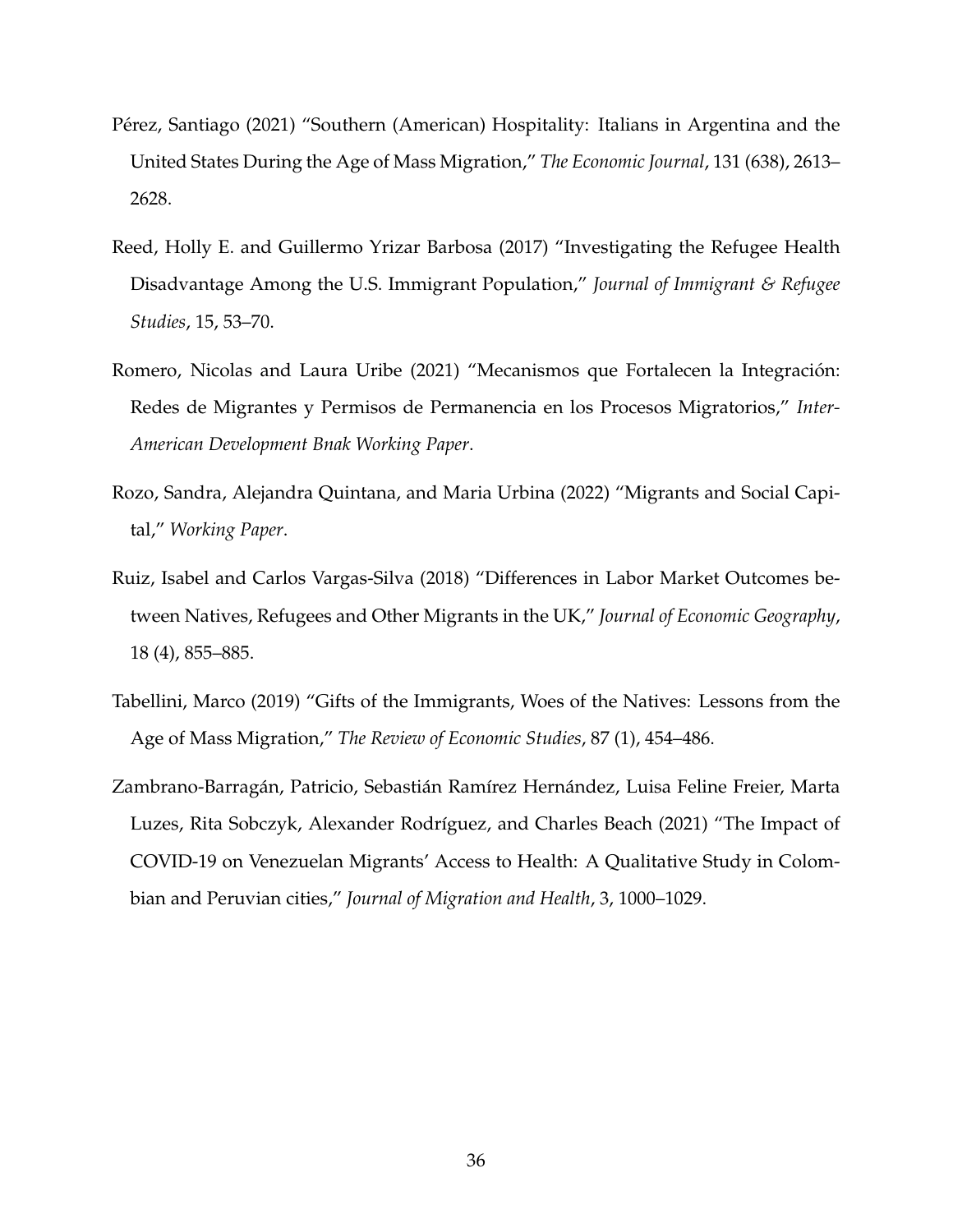### **VII Figures**

<span id="page-38-0"></span>Figure 1. Registry and Program Roll-out: RAMV census registration, PEP application, and data collection

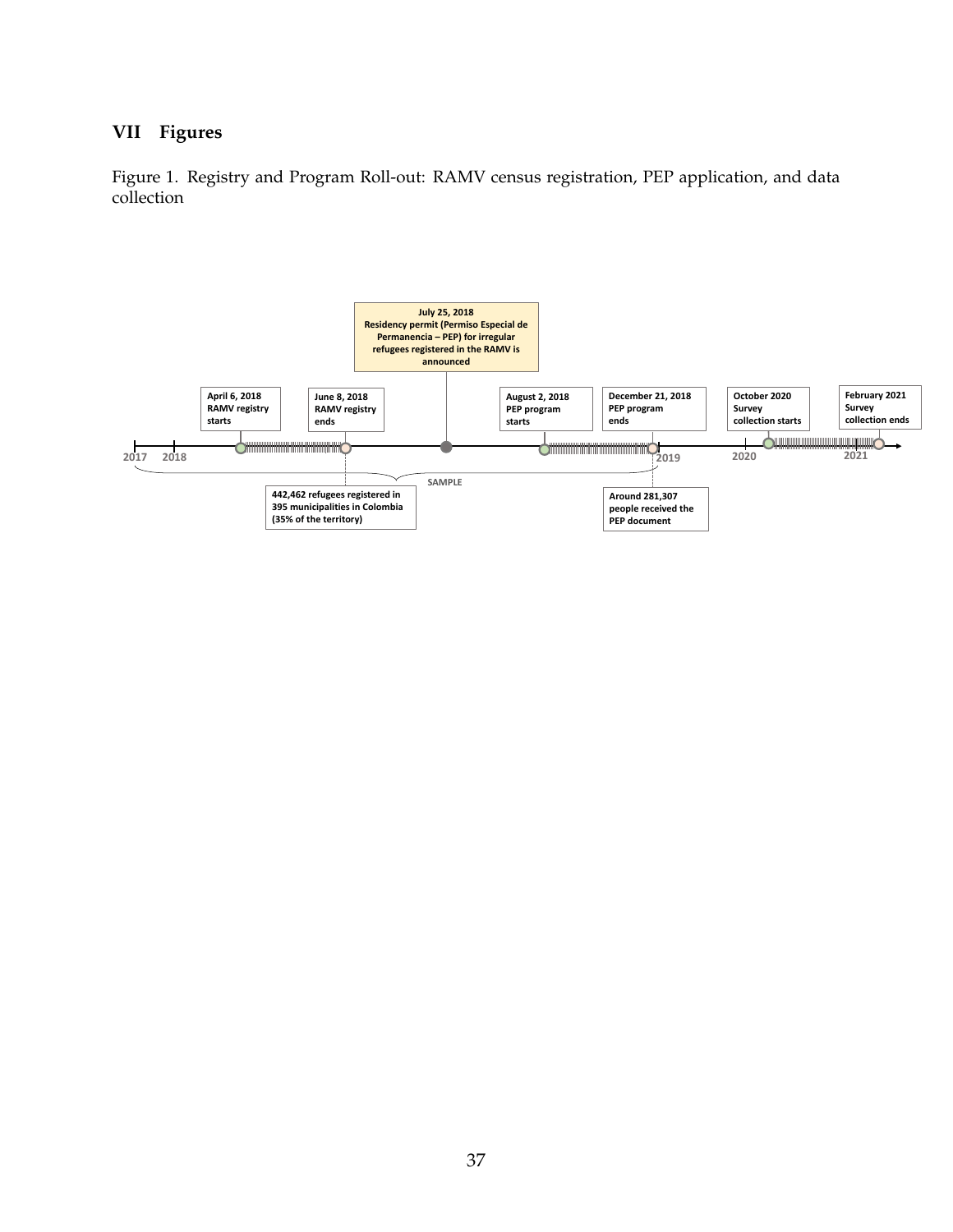<span id="page-39-0"></span>

Figure 2. Sample and Distribution of Venezuelans in Colombia

*Notes:* The left-hand panel of the figure illustrates in shades the number of Venezuelans registered in the RAMV census; the orange circles depict the surveys carried out per municipality. The right-hand panel illustrates the number of Venezuelans per municipality reported in the 2018 Colombian census, a proxy of the overall distribution of refugees in the country. As noted in the box between the two panels, the correlation between the sample and the 2018 Colombian census registry is 0.93.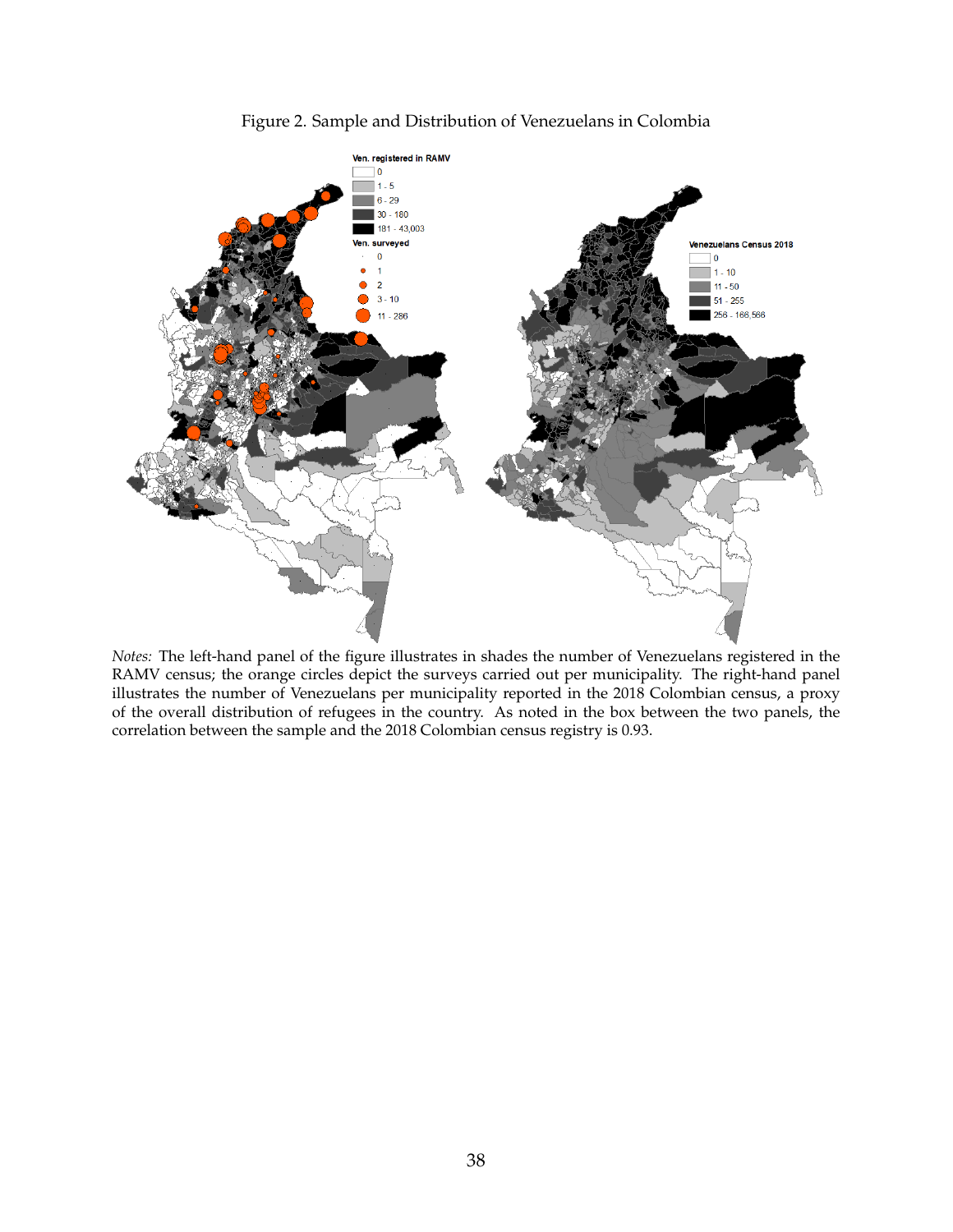<span id="page-40-0"></span>

Figure 3. Discontinuity in the Probability of Treatment on June 8, 2018

\* Observations grouped by week of arrival

Panel B: RD plot with fitted global polynomial of degree 1



*Notes:* Panel A illustrates the weekly probability of treatment for all of the sample on a weekly basis (blue line) and the number of observations in each week in the survey (gray bars). Panel B illustrates the discontinuity in treatment probability for 200 days around June 8, 2018, when the RAMV census closed. The bars illustrate 95% confidence intervals.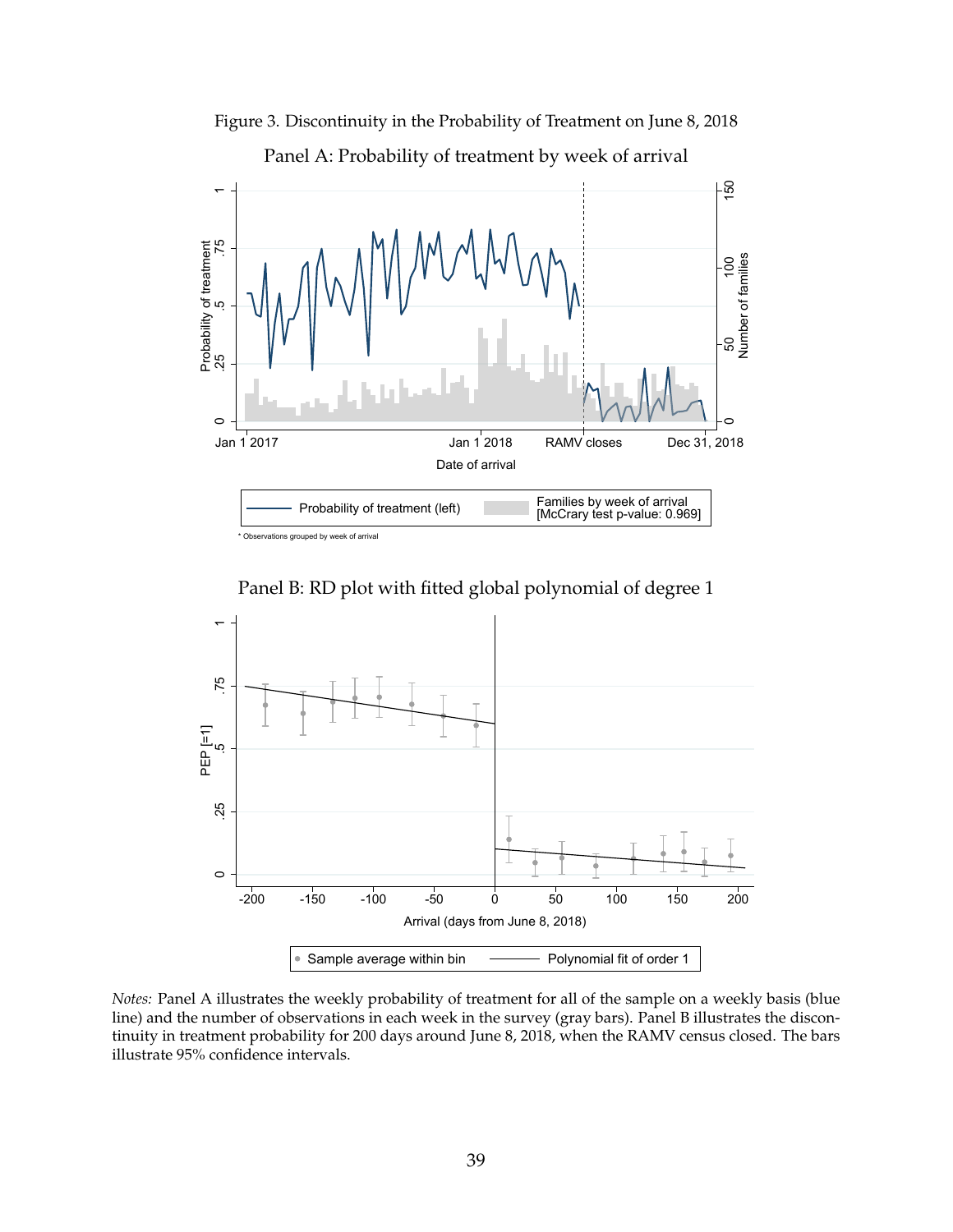<span id="page-41-0"></span>

Figure 4. Validity of the Local Continuity Assumption

*Notes:* The figure depicts sharp-RDD model results using the standardized premigration and pre-RAMV controls as outcome variables. These variables correspond to all the controls described in Equation [\(3\)](#page-24-0) and specified in our preanalysis plan. The estimation uses a triangular kernel and a common MSERD optimal bandwidth.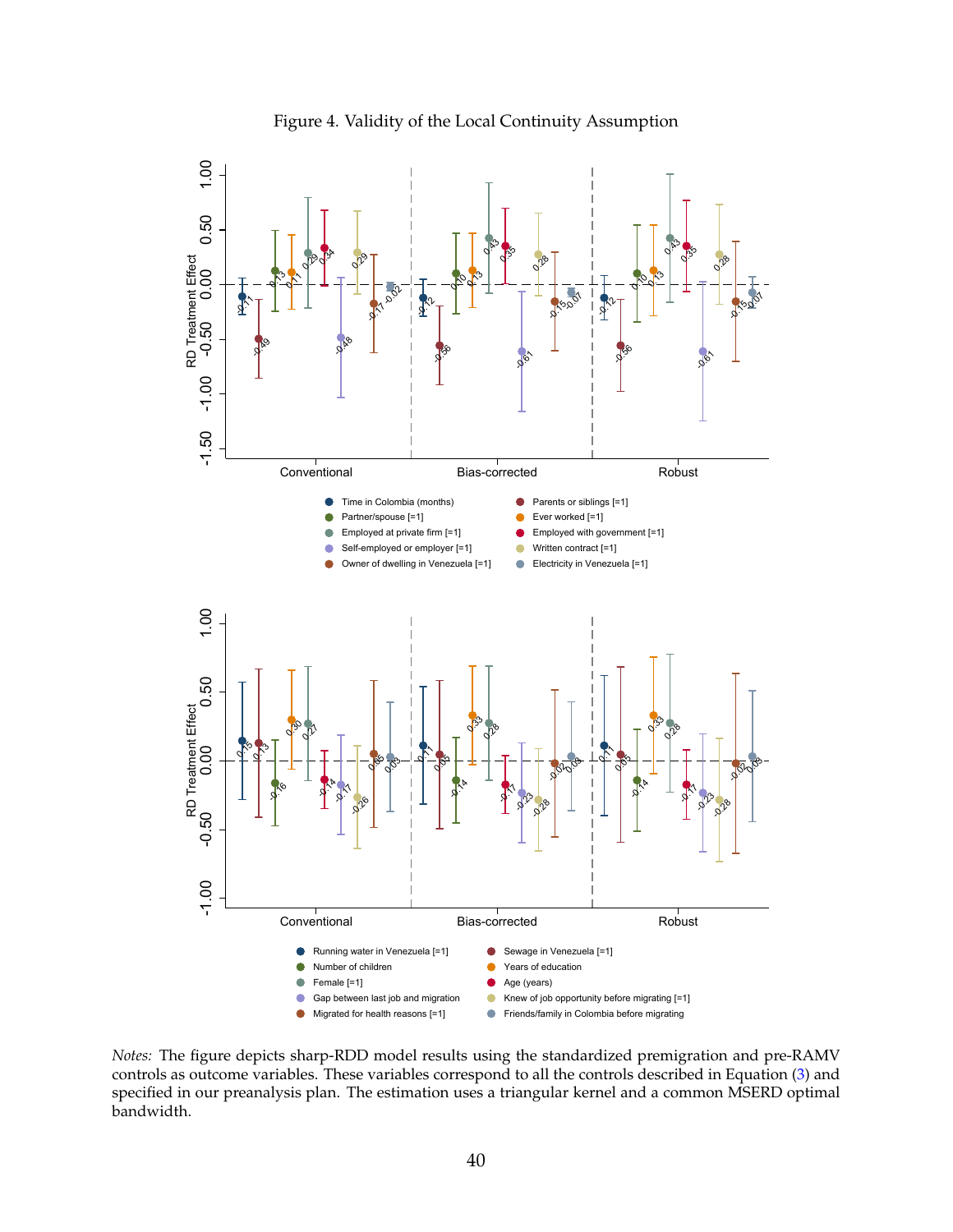<span id="page-42-0"></span>

Figure 5. Mechanical Outcomes Using Different Bandwidths

*Notes:* Robust bias-corrected point estimators and confidence intervals for different bandwidths measured in days around June 8, 2018. In black, manually inputed ad hoc bandwidths with a frequency of 20 days. In gray, optimal bandwidths according to different methodologies: (i) mean squared error (MSE), (ii) MSE for the sum of regression estimates (MSESUM), (iii) coverage error rate (CER), (iv) CER for the sum of regression estimates (CERSUM). We run the same specification specified in Table [2.](#page-45-0) Confidence intervals at 95% level of significance.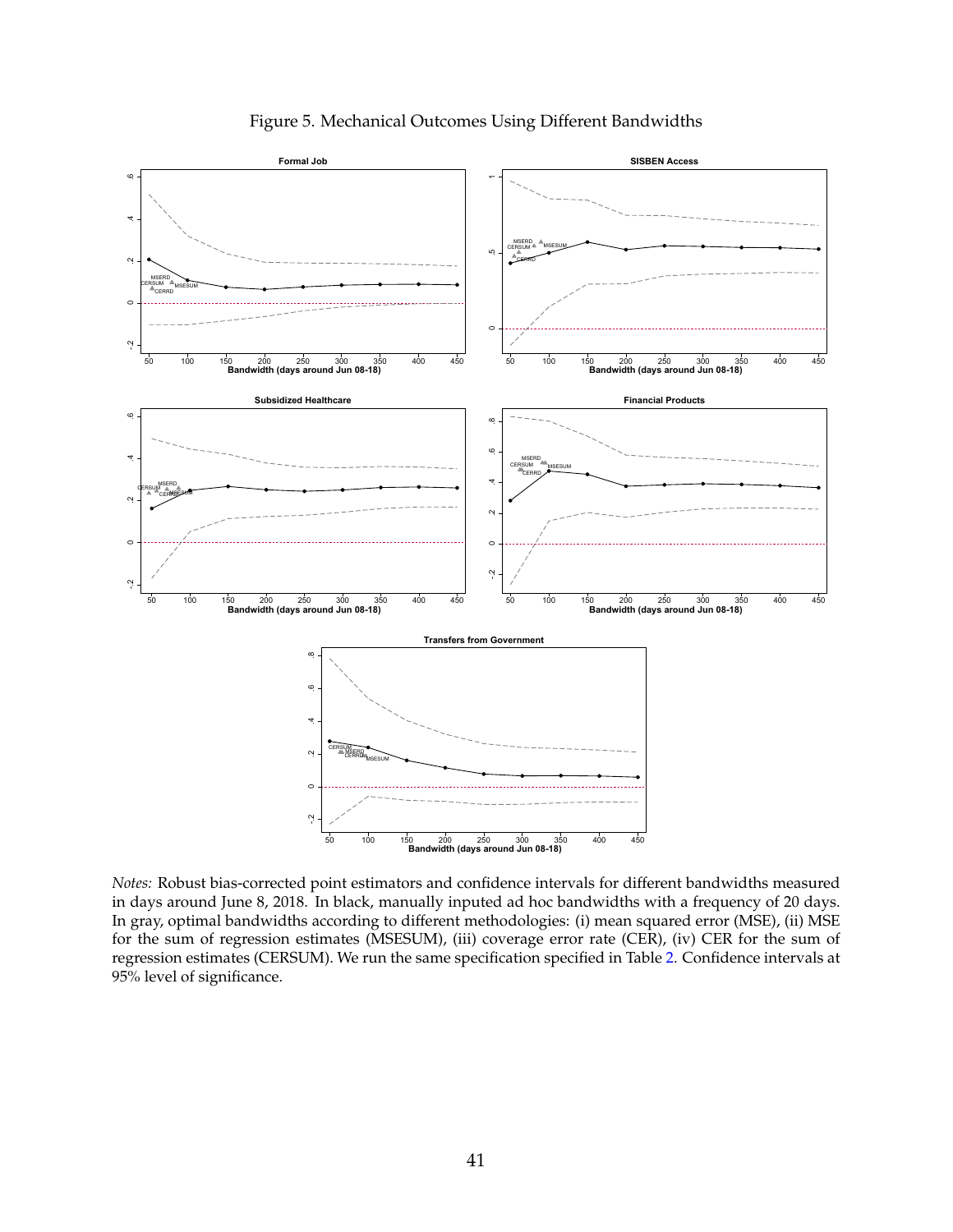<span id="page-43-0"></span>

Figure 6. Primary Outcomes Using Different Bandwidths (RD estimates)

*Notes:* Robust bias-corrected point estimators and confidence intervals for different bandwidths measured in days around June 8, 2018. In black, manually inputed ad hoc bandwidths with a frequency of 20 days. In gray, optimal bandwidths according to different methodologies: (i) mean squared error (MSE), (ii) MSE for the sum of regression estimates (MSESUM); (iii) coverage error rate (CER), (iv) CER for the sum of regression estimates (CERSUM). We run the same specification specified in Table [3.](#page-46-0) Confidence intervals at 95% level of significance.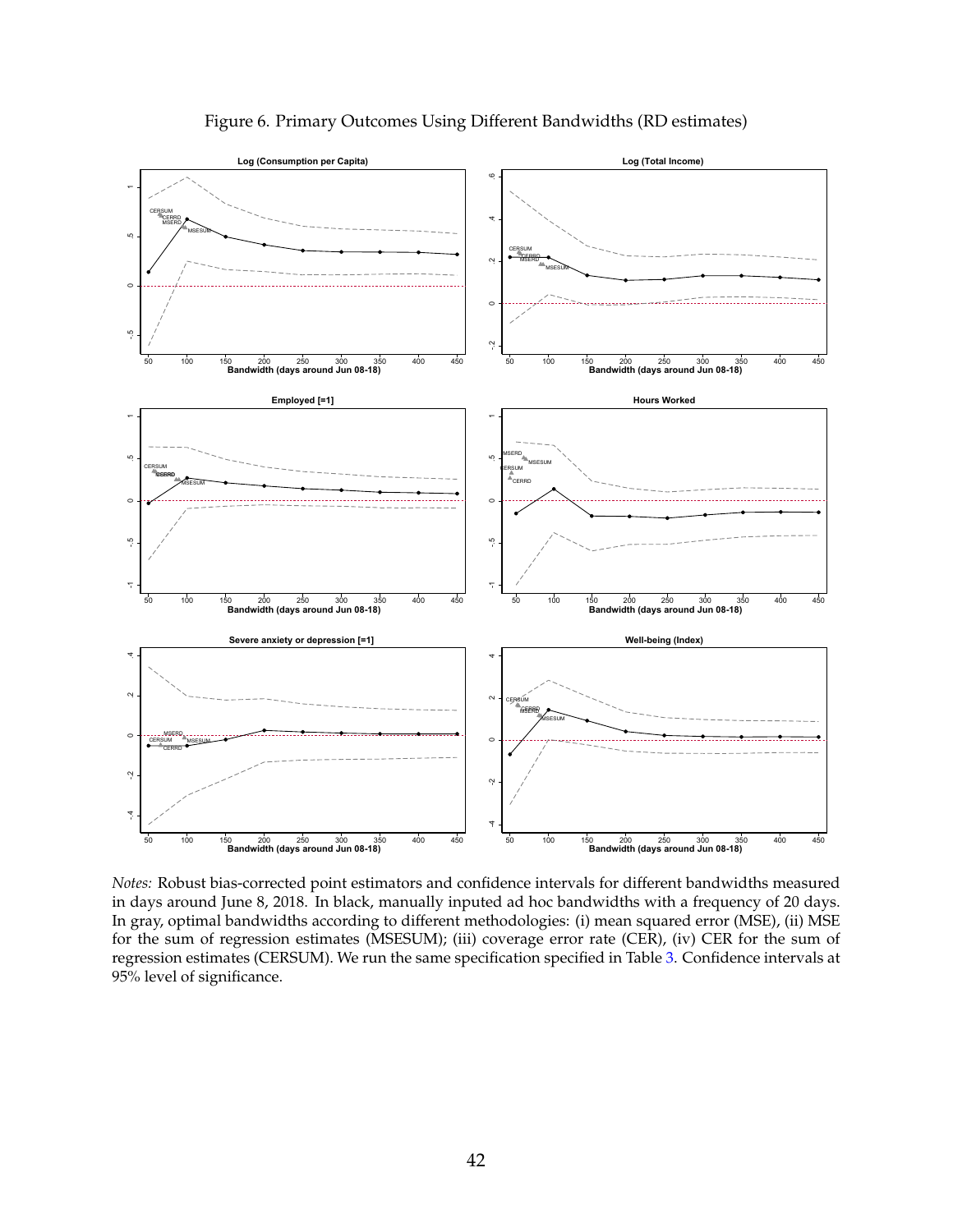#### <span id="page-44-0"></span>**VIII Tables**

|  | Table 1. Descriptive Statistics: baseline and control variables |  |  |  |  |  |
|--|-----------------------------------------------------------------|--|--|--|--|--|
|--|-----------------------------------------------------------------|--|--|--|--|--|

|                                                                            | Non-RAMV | <b>RAMV</b> | PEP      | Mean diff. (p-value)     | Mean diff. (p-value)    |
|----------------------------------------------------------------------------|----------|-------------|----------|--------------------------|-------------------------|
|                                                                            | (1)      | (2)         | (3)      | Non-RAMV vs. RAMV<br>(4) | Non-RAMV vs. PEP<br>(5) |
| Panel A: Demographic variables                                             |          |             |          |                          |                         |
| Time in Colombia (months)                                                  | 40.484   | 45.834      | 46.015   | 0.000                    | 0.000                   |
|                                                                            | (9.147)  | (10.371)    | (10.120) |                          |                         |
| Age (years)                                                                | 31.971   | 35.467      | 35.454   | 0.000                    | 0.000                   |
|                                                                            | (8.870)  | (9.294)     | (9.235)  |                          |                         |
| Female [=1]                                                                | 0.470    | 0.330       | 0.337    | 0.000                    | 0.0001                  |
|                                                                            | (0.499)  | (0.470)     | (0.473)  |                          |                         |
| Size of household roster                                                   | 3.635    | 3.412       | 3.363    | 0.001                    | 0.000                   |
|                                                                            | (1.487)  | (1.662)     | (1.672)  |                          |                         |
| Number of children                                                         | 1.803    | 1.455       | 1.437    | 0.000                    | 0.000                   |
|                                                                            | (1.268)  | (1.308)     | (1.317)  |                          |                         |
| Panel B: Socioeconomic variables (Info. in Venezuela before the migration) |          |             |          |                          |                         |
| Years of education                                                         | 12.873   | 13.495      | 13.489   | 0.000                    | 0.000                   |
|                                                                            | (2.953)  | (2.789)     | (2.795)  |                          |                         |
| Ever worked [=1]                                                           | 0.966    | 0.978       | 0.980    | 0.078                    | 0.0518                  |
|                                                                            | (0.181)  | (0.146)     | (0.141)  |                          |                         |
| Employed at private firm [=1]                                              | 0.605    | 0.605       | 0.598    | 0.974                    | 0.723                   |
|                                                                            | (0.489)  | (0.489)     | (0.491)  |                          |                         |
| Employed with government [=1]                                              | 0.140    | 0.152       | 0.155    | 0.410                    | 0.325                   |
|                                                                            | (0.347)  | (0.359)     | (0.362)  |                          |                         |
| Self-employed or employer [=1]                                             | 0.168    | 0.194       | 0.197    | 0.109                    | 0.073                   |
|                                                                            | (0.374)  | (0.395)     | (0.398)  |                          |                         |
| Written contract [=1]                                                      | 0.446    | 0.568       | 0.572    | 0.000                    | 0.000                   |
|                                                                            | (0.497)  | (0.496)     | (0.495)  |                          |                         |
| Owner of dwelling in Venezuela [=1]                                        | 0.868    | 0.868       | 0.867    | 0.971                    | 0.950                   |
|                                                                            | (0.339)  | (0.339)     | (0.340)  |                          |                         |
| Electricity in Venezuela [=1]                                              | 0.994    | 0.994       | 0.993    | 0.984                    | 0.885                   |
|                                                                            | (0.079)  | (0.079)     | (0.082)  |                          |                         |
| Running water in Venezuela [=1]                                            | 0.855    | 0.882       | 0.883    | 0.057                    | 0.056                   |
|                                                                            | (0.353)  | (0.323)     | (0.322)  |                          |                         |
| Sewage in Venezuela [=1]                                                   | 0.930    | 0.938       | 0.937    | 0.434                    | 0.465                   |
|                                                                            | (0.256)  | (0.242)     | (0.242)  |                          |                         |
| Panel C: Migration variables                                               |          |             |          |                          |                         |
| Friends/family in Col. before migrating                                    | 0.745    | 0.706       | 0.707    | 0.040                    | 0.049                   |
|                                                                            | (0.436)  | (0.456)     | (0.455)  |                          |                         |
| Friends/family helped upon arrival                                         | 0.586    | 0.583       | 0.584    | 0.864                    | 0.916                   |
|                                                                            | (0.493)  | (0.493)     | (0.493)  |                          |                         |
| Knew of job opportunity before migrating $[=1]$                            | 0.344    | 0.323       | 0.327    | 0.281                    | 0.409                   |
|                                                                            | (0.475)  | (0.468)     | (0.469)  |                          |                         |
| Migrated for health reasons                                                | 0.097    | 0.113       | 0.114    | 0.233                    | 0.214                   |
|                                                                            | (0.296)  | (0.316)     | (0.317)  |                          |                         |
| Had smartphone $[-1]$                                                      | 0.510    | 0.652       | 0.663    | 0.000                    | 0.000                   |
|                                                                            | (0.500)  | (0.476)     | (0.473)  |                          |                         |
|                                                                            |          |             |          |                          |                         |
| Observations                                                               | 1,122    | 1,110       | 1,039    |                          |                         |

*Notes:* The table reports data on refugees' demographic variables, premigration socioeconomic characteristics, and migration process variables, as well as the differences between the subsample of the surveyed frame (Non-RAMV vs. RAMV) and (Non-RAMV vs. PEP). Subsample frame variables are defined as follows: (i) Non-RAMV includes refugees who were in Colombia at the time RAMV was implemented but who did not not register, and refugees who arrived in Colombia immediately after RAMV had been completed; (ii) RAMV includes refugees who had registered in RAMV and thus were eligible for PEP; and (iii) PEP includes refugees who had registered in RAMV and were issued the PEP permit.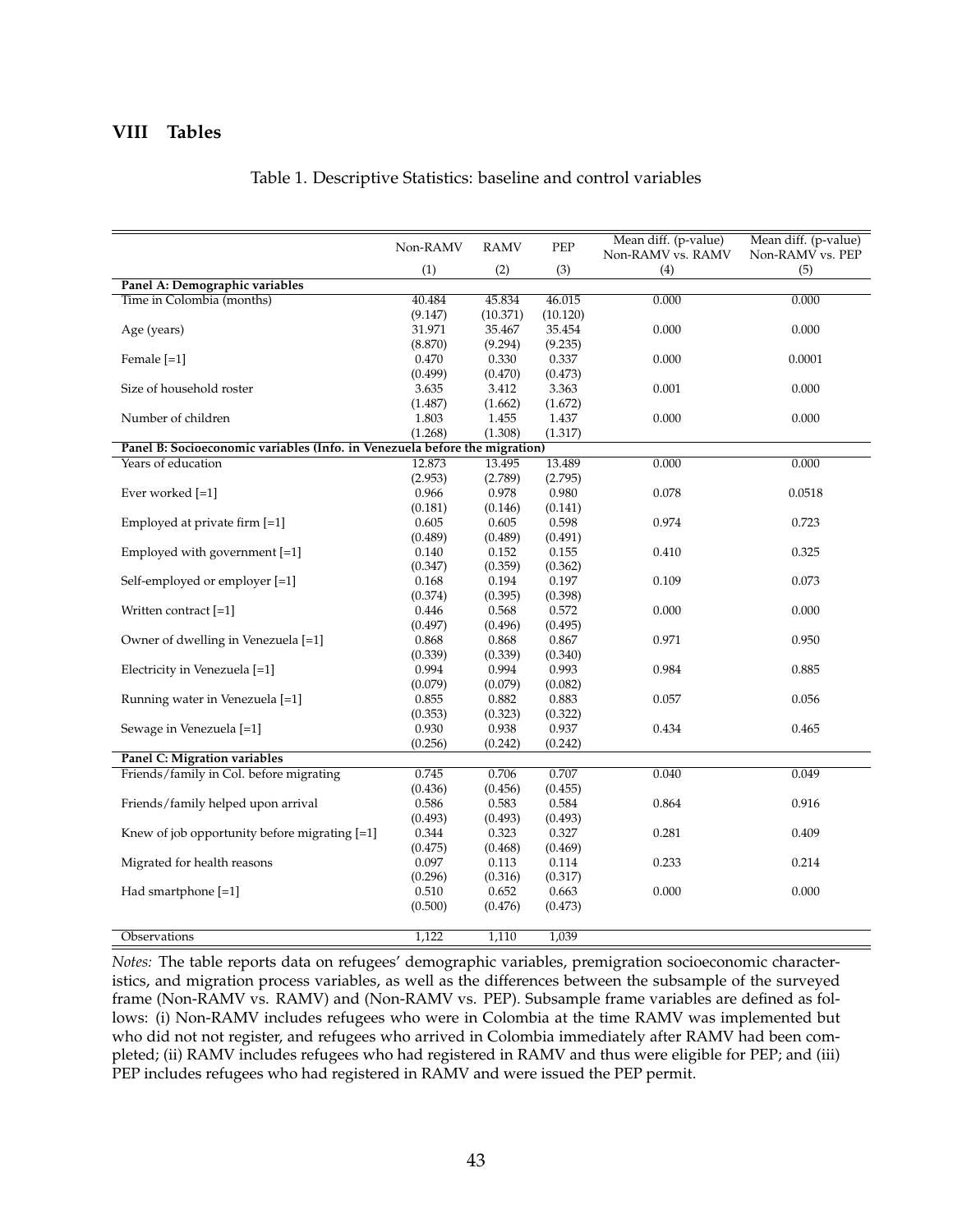<span id="page-45-0"></span>

|                                   | Formal Job | <b>SISBEN Access</b> | Subsidized<br>Healthcare | Financial<br>Products | <b>Transfers from</b><br>Government |
|-----------------------------------|------------|----------------------|--------------------------|-----------------------|-------------------------------------|
|                                   | (1)        | (2)                  | (3)                      | (4)                   | (5)                                 |
| Panel A: RDD                      |            |                      |                          |                       |                                     |
| $1[PEP_i = 1]$                    | 0.109      | $0.434***$           | 0.193                    | $0.643***$            | 0.172                               |
|                                   | (0.128)    | (0.162)              | (0.167)                  | (0.153)               | (0.157)                             |
| q-value                           | [0.315]    | [0.006]              | [0.172]                  | [0.001]               | [0.172]                             |
| Obs. Left                         | 208        | 302                  | 237                      | 278                   | 274                                 |
| Obs. Right                        | 493        | 647                  | 454                      | 622                   | 591                                 |
| Panel B. ITT                      |            |                      |                          |                       |                                     |
| $1[RAMV_{ij} = 1]$                | $0.097***$ | $0.461***$           | $0.297***$               | $0.193***$            | $0.080***$                          |
|                                   | (0.014)    | (0.018)              | (0.017)                  | (0.016)               | (0.015)                             |
| q-value                           | [0.001]    | [0.001]              | [0.001]                  | [0.001]               | [0.001]                             |
| R-squared                         | 0.122      | 0.303                | 0.189                    | 0.143                 | 0.035                               |
| Observations                      | 1,547      | 2,089                | 2,074                    | 2,097                 | 2,098                               |
| Panel C. Re-weighted 2SLS         |            |                      |                          |                       |                                     |
| $1[RAMV_{ii} = 1]$                | $0.082***$ | $0.475***$           | $0.260***$               | $0.215***$            | $0.043***$                          |
|                                   | (0.011)    | (0.016)              | (0.015)                  | (0.013)               | (0.012)                             |
| q-value                           | [0.001]    | [0.001]              | [0.001]                  | [0.001]               | [0.001]                             |
| F-stat                            | 5,030      | 6,316                | 6,238                    | 6,295                 | 6,344                               |
| R-squared                         | 0.128      | 0.235                | 0.152                    | 0.137                 | 0.092                               |
| Observations                      | 165,418    | 235,052              | 232,721                  | 235,270               | 236,237                             |
| Mean values (Ineligible migrants) | 0.001      | 0.021                | 0.066                    | 0.032                 | 0.063                               |
| Outcome Level                     | Individual | Individual           | Household                | Individual            | Individual                          |

#### Table 2. Impacts of PEP Visa on Mechanical Outcomes

*Notes:* Dependent variables: (i) Formal Job is a dummy [=1] if respondent has written/verbal contract and saves in a pension fund; (ii) SISBEN Access is a dummy [=1] if the respondent is enrolled in the vulnerability assessment system; (iii) Subsidized Healthcare is a dummy [=1] if the respondent benefits from public healthcare; (iv) Financial Products is a dummy  $[=1]$  if the respondent has a savings account or other financial or banking products; (v) Transfers from Government is a dummy [=1] if the respondent received transfers from any official social assistance program. All columns include department (Antioquia, Atlántico, Bogotá, and Norte de Santander) and sampling-city fixed effects. Individual controls include: age, gender, and years of education before migration. Labor history in Venezuela controls include: ever worked [=1], type of job, had a written contract [=1], and gap between last job and migration. Household controls in Venezuela include: number of children; household size; if had energy, water, and sewage [=1]; owner of dwelling [=1]; and had smartphone [=1]. Migration decisions controls include: had family/friends in Colombia before migrating [=1], knew of job opportunities before migrating [=1], if the head migrated for health reasons [=1], and time of permanence in Colombia. Standard errors are reported in parentheses and False Discovery Rate (FDR) q-values are reported in brackets. \*\*\* significant at the 1%, \*\* significant at the 5%, \* significant at the 10%.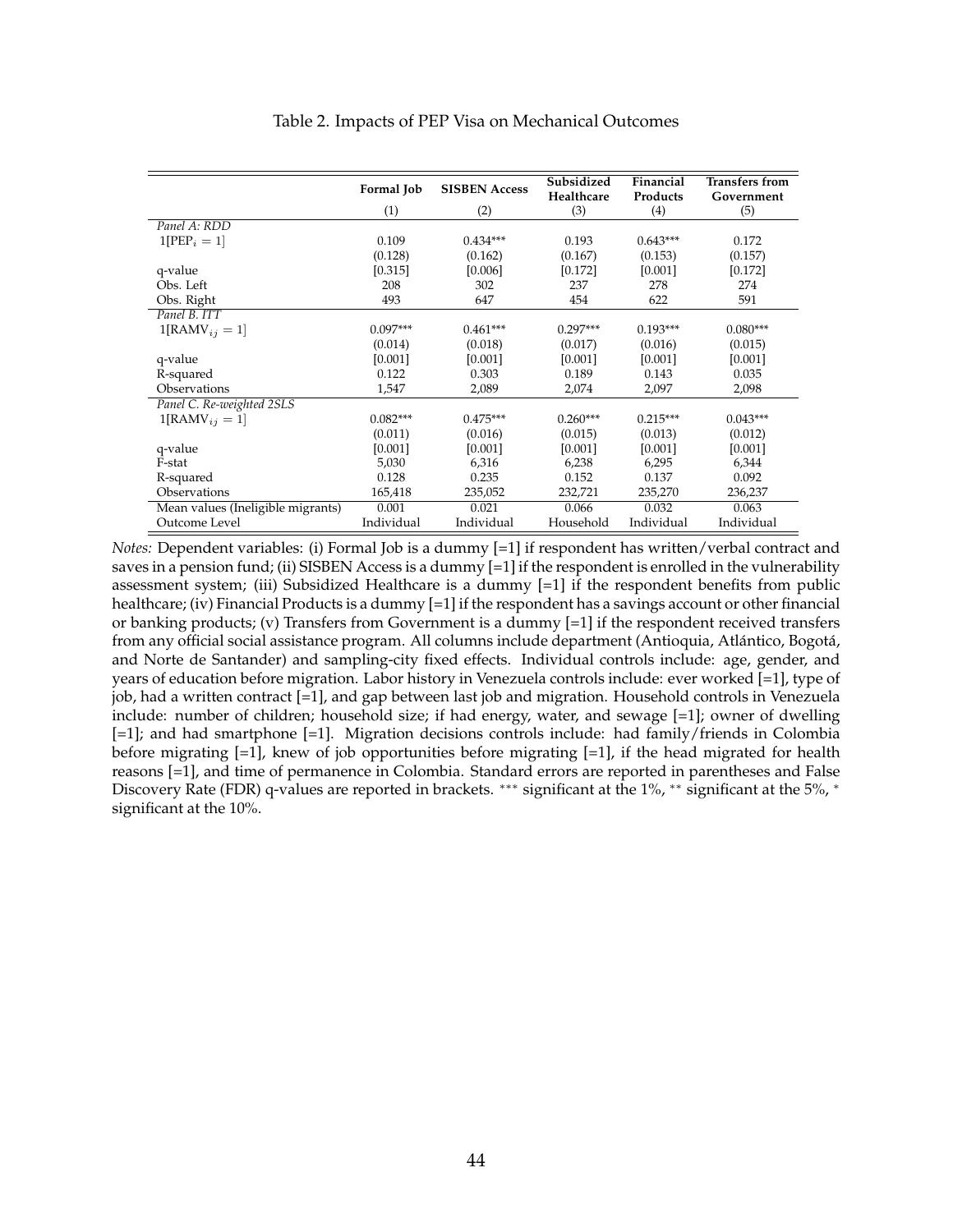<span id="page-46-0"></span>

|                                   | Consumption<br>per Capita<br>(log) | Income<br>(log) | Employed [=1] | Hours<br>Worked<br>(log) | Symptoms of<br>severe Anxiety/<br>Depression [=1] | Well-being<br>(Index) |
|-----------------------------------|------------------------------------|-----------------|---------------|--------------------------|---------------------------------------------------|-----------------------|
|                                   | (1)                                | (2)             | (3)           | (4)                      | (5)                                               | (6)                   |
| Panel A. RDD                      |                                    |                 |               |                          |                                                   |                       |
| $1[PEP_i = 1]$                    | $0.597**$                          | $0.308**$       | 0.267         | 0.462                    | $-0.067$                                          | $1.765*$              |
|                                   | (0.239)                            | (0.126)         | (0.202)       | (0.443)                  | (0.169)                                           | (1.017)               |
| q-value                           | [0.042]                            | [0.042]         | [0.179]       | [0.285]                  | [0.360]                                           | [0.146]               |
| Obs. Left                         | 315                                | 225             | 532           | 128                      | 223                                               | 224                   |
| Obs. Right                        | 677                                | 480             | 1046          | 270                      | 438                                               | 440                   |
| Panel B. ITT                      |                                    |                 |               |                          |                                                   |                       |
| $1[RAMV_{ij} = 1]$                | $0.146***$                         | $0.107***$      | $0.048***$    | $-0.033$                 | $-0.024**$                                        | $0.198***$            |
|                                   | (0.023)                            | (0.012)         | (0.018)       | (0.036)                  | (0.011)                                           | (0.072)               |
| q-value                           | [0.001]                            | [0.001]         | [0.005]       | [0.054]                  | [0.011]                                           | [0.005]               |
| R-squared                         | 0.136                              | 0.209           | 0.181         | 0.065                    | 0.034                                             | 0.074                 |
| Observations                      | 2,200                              | 1,784           | 3,382         | 1,206                    | 2,100                                             | 2,100                 |
| Panel C. Re-weighted 2SLS         |                                    |                 |               |                          |                                                   |                       |
| $1[RAMV_{ij} = 1]$                | $0.139***$                         | $0.116***$      | $0.033***$    | 0.034                    | $-0.025***$                                       | $0.162***$            |
|                                   | (0.018)                            | (0.008)         | (0.012)       | (0.024)                  | (0.007)                                           | (0.059)               |
| q-value                           | [0.001]                            | [0.001]         | [0.004]       | [0.024]                  | [0.002]                                           | [0.004]               |
| F-stat                            | 6,501                              | 6,364           | 12,314        | 5,834                    | 6,355                                             | 6,355                 |
| R-squared                         | 0.177                              | 0.283           | 0.275         | 0.149                    | 0.093                                             | 0.202                 |
| Observations                      | 258,581                            | 181,201         | 344,054       | 123,981                  | 236,239                                           | 236,239               |
| Mean values (Ineligible migrants) | 1.154                              | 0.351           | 0.561         | 3.937                    | 0.071                                             | 0.013                 |
| Outcome Level                     | Household                          | Individual      | Individual    | Individual               | Individual                                        | Individual            |

#### Table 3. Impacts of PEP Visa on Primary Outcomes

*Notes:* Dependent variables: (i) Annual consumption (log) is the logarithm of annual consumption per capita in million COP; (ii) Income (log) is the logarithm of the monthly labor income which includes wage, extra pay, and revenue from independent work in million COP; (iii) Employed is a dummy [=1] if reported as employed, and has a wage (includes independents and family workers); (iv) Hours worked (log) is the logarithm of weekly hours worked; (v) Symptoms of severe Anxiety/Depression is a dummy [=1] if the respondent has extreme symptoms for anxiety or depression; and (vi) Well-being Index is a PCA index constructed using respondent answers on a 1–10 well-being scale for the following variables: mobility, anxiety and depression, daily activities, personal care, pain and fatigue, and health perception. All columns include department (Antioquia, Atlántico, Bogotá, and Norte de Santander) and sampling-city fixed effects. Individual controls include: age, gender, and years of education before migration. Labor history in Venezuela controls include: ever worked [=1], type of job, had a written contract [=1], and gap between last job and migration. Household controls in Venezuela include: number of children; household size; if had energy, water, and sewage  $[-1]$ ; owner of dwelling  $[-1]$ ; and had smartphone  $[-1]$ . Migration decisions controls include: had family/friends in Colombia before migrating [=1], knew of job opportunities before migrating [=1], if the head migrated for health reasons [=1], and time of permanence in Colombia. Robust standard errors are reported in parentheses and False Discovery Rate (FDR) q-values are reported in brackets. ∗∗∗ significant at the 1%, ∗∗ significant at the 5%, <sup>∗</sup> significant at the 10%.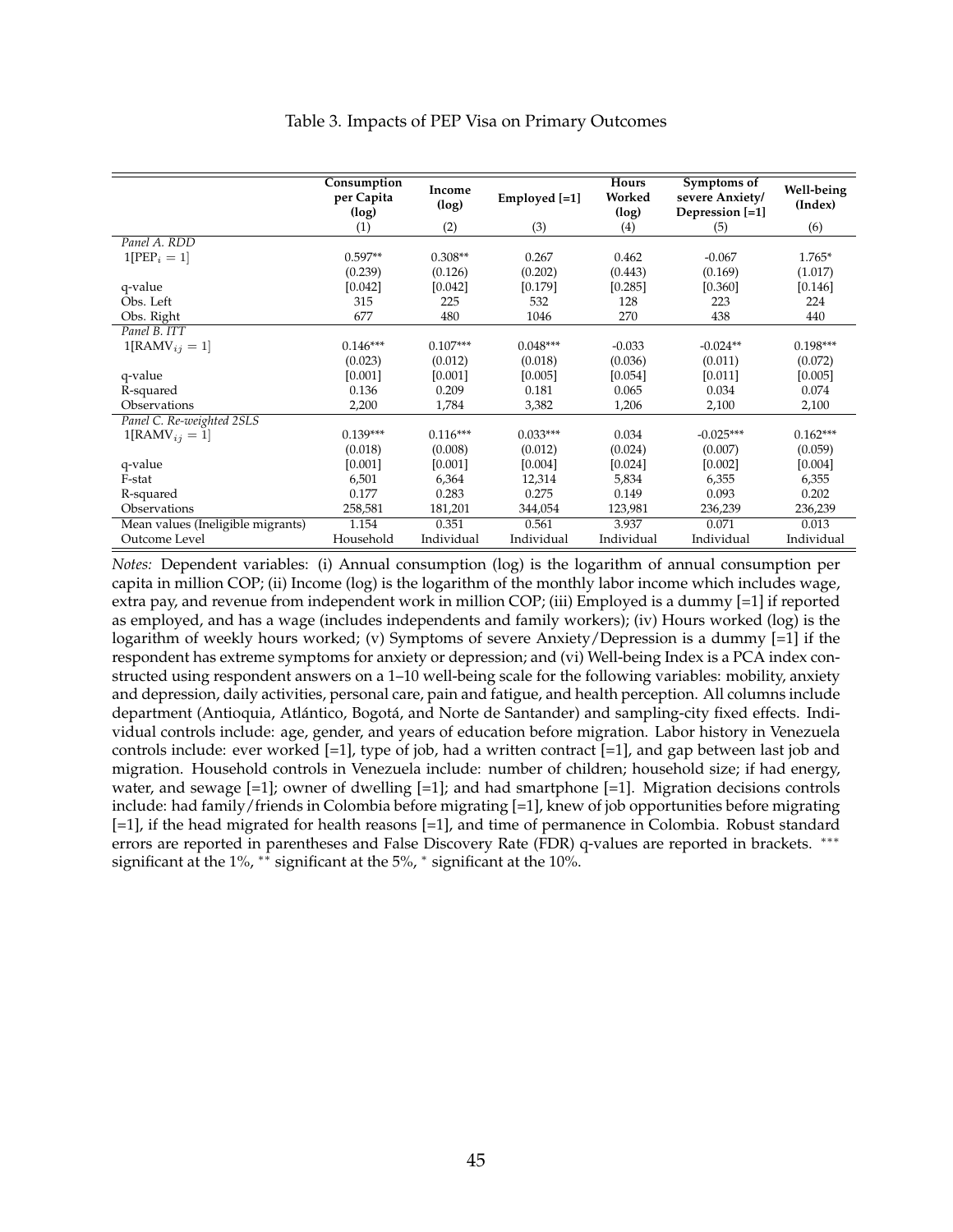<span id="page-47-0"></span>

| Dep. Variables in STD.            | <b>Labor Outcomes</b> | <b>Food Security</b> | Integration | <b>Covid-19 Resilience</b> |
|-----------------------------------|-----------------------|----------------------|-------------|----------------------------|
|                                   | (Index)               | (Index)              | (Index)     | (Index)                    |
|                                   | (1)                   | (2)                  | (3)         | (4)                        |
| Panel A. RDD                      |                       |                      |             |                            |
| $1[PEP_i = 1]$                    | $-0.479$              | 0.267                | $-0.174$    | 0.639                      |
|                                   | (0.450)               | (0.486)              | (0.563)     | (0.591)                    |
| q-value                           | $[1.00]$              | [1.00]               | $[1.00]$    | [1.00]                     |
| Obs. Left                         | 291                   | 279                  | 275         | 253                        |
| Obs. Right                        | 530                   | 622                  | 602         | 484                        |
| Panel B. ITT                      |                       |                      |             |                            |
| $1[RAMV_{ij} = 1]$                | $0.183***$            | $0.271***$           | $0.177***$  | $0.265***$                 |
|                                   | (0.045)               | (0.049)              | (0.049)     | (0.049)                    |
| q-value                           | [0.001]               | [0.001]              | [0.001]     | [0.001]                    |
| R-squared                         | 0.044                 | 0.054                | 0.048       | 0.067                      |
| Observations                      | 2,669                 | 2,100                | 2,100       | 2,100                      |
| Panel C. Re-weighted 2SLS         |                       |                      |             |                            |
| $1[RAMV_{ii} = 1]$                | $0.195***$            | $0.238***$           | $0.243***$  | $0.222***$                 |
|                                   | (0.029)               | (0.036)              | (0.035)     | (0.034)                    |
| q-value                           | [0.001]               | [0.001]              | [0.001]     | [0.001]                    |
| R-squared                         | 0.090                 | 0.166                | 0.090       | 0.099                      |
| F-stat                            | 9,656                 | 6,355                | 6,355       | 6,355                      |
| Observations                      | 266,768               | 236,239              | 236,239     | 236,239                    |
| Mean values (Ineligible migrants) | 0.000                 | 0.000                | 0.000       | 0.000                      |
| Outcome Level                     | Individual            | Individual           | Individual  | Individual                 |

#### Table 4. Exploring Other Impacts of the PEP Program

*Notes:* Dependent variables are at the individual level and are constructed using the methodology of [Kling](#page-36-9) [et al.](#page-36-9) [\(2007\)](#page-36-9) and the outcomes described in Tables [I.1,](#page-63-0) [I.2,](#page-64-0) [I.3,](#page-65-0) and [I.4.](#page-66-0) All columns include department (Antioquia, Atlántico, Bogotá, and Norte de Santander) and sampling-city fixed effects. Individual controls include: age, gender, and years of education before migration. Labor history in Venezuela controls include: ever worked [=1], type of job, had a written contract [=1], and gap between last job and migration. Household controls in Venezuela include: number of children; household size; if had energy, water, and sewage [=1]; owner of dwelling [=1]; and had smartphone [=1]. Migration decisions controls include: had family/friends in Colombia before migrating  $[=1]$ , knew of job opportunities before migrating  $[=1]$ , if the head migrated for health reasons [=1], and time of permanence in Colombia. Robust standard errors are reported in parentheses and False Discovery Rate (FDR) q-values are reported in brackets. ∗∗∗ significant at the 1%, ∗∗ significant at the 5%, <sup>∗</sup> significant at the 10%.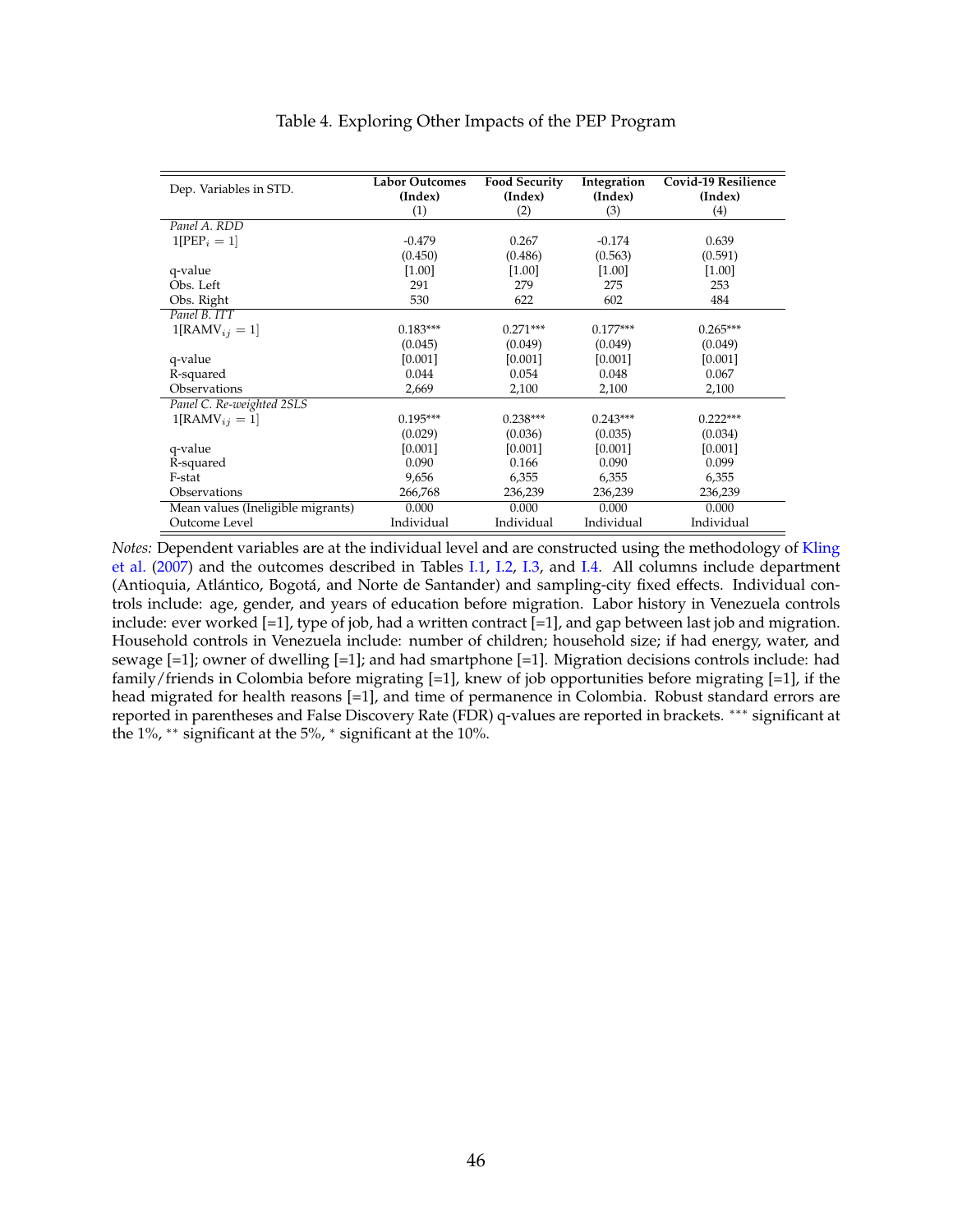# **Appendix A: Benefits of the PEP Program**

|                           | <b>All Refugees</b>            | <b>Refugees with RAMV</b>      | Refugees with PEP                      |
|---------------------------|--------------------------------|--------------------------------|----------------------------------------|
| Education                 | Nursery, primary and secondary | Nursery, primary and secondary | Nursery, primary and secondary         |
|                           | Food and school bus service    | Food and school bus service    | Food and school bus service            |
|                           | No.                            | No                             | Promotion across education levels      |
|                           | No.                            | No                             | Degree recognition                     |
| SISBEN*                   | No.                            | No                             | Yes.                                   |
| Health                    | Emergency care                 | Emergency care                 | Emergency care                         |
|                           | Public health programs         | Public health programs         | Public health programs                 |
|                           | Vaccines                       | Vaccines                       | Vaccines                               |
|                           | Prenatal care                  | Prenatal care                  | Prenatal care                          |
|                           | Prevention campaigns           | Prevention campaigns           | Prevention campaigns                   |
|                           | No.                            | No                             | Affiliation with the subsidized regime |
| $ICBF**$                  | No                             | No                             | Childcare                              |
|                           | No                             | No                             | Early childhood service                |
| <b>Formal Labor</b>       | No.                            | No                             | Job permit                             |
| <b>Financial Services</b> | No                             | No                             | Access to the banking sector           |

#### Table A.1. Benefits PEP-RAMV

*Notes:* \*SISBEN: score used to target social safety net programs in Colombia, and \*\* ICBF: Colombian Family Welfare Institute.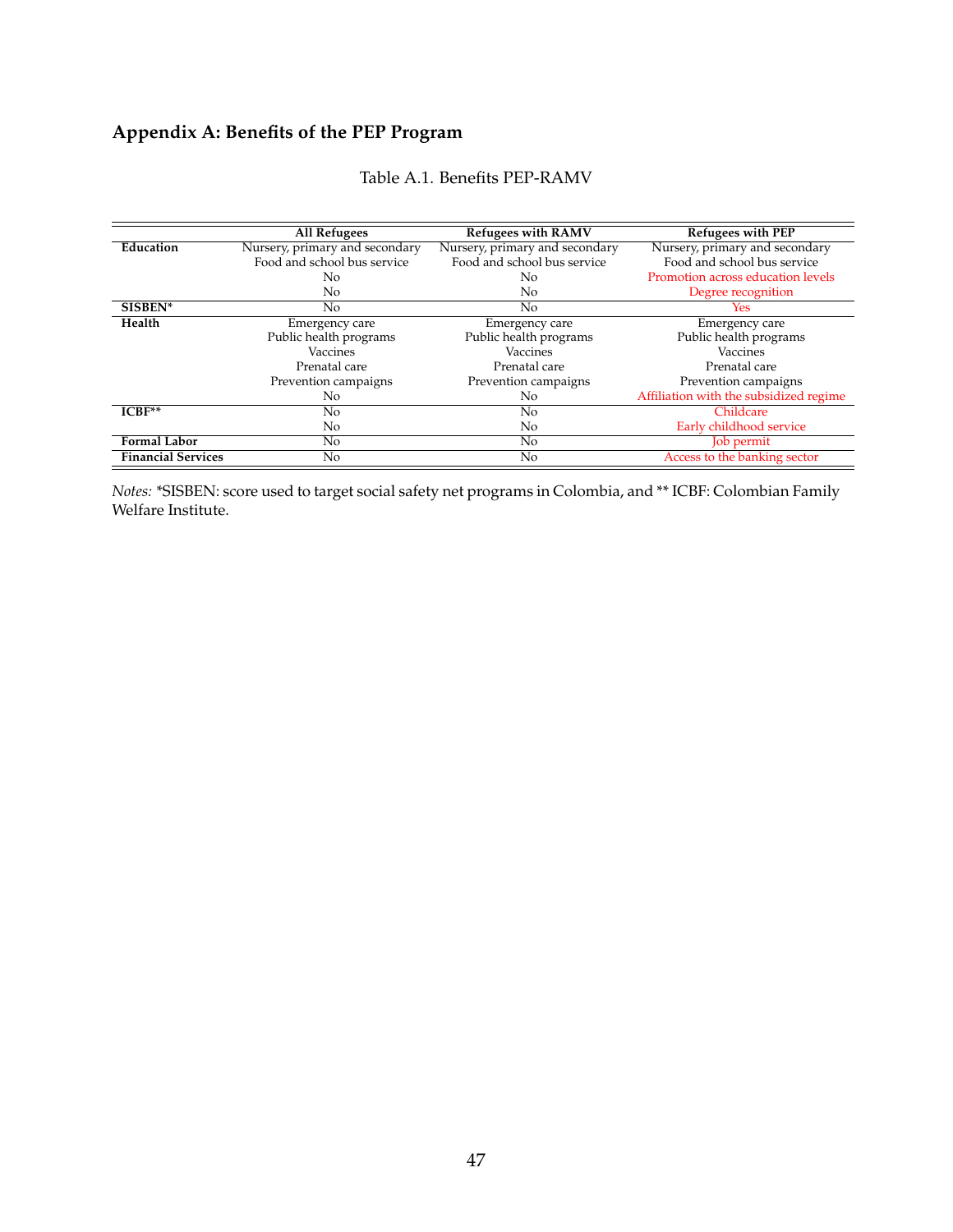#### **Appendix B: Details on the Survey Instrument**

The survey was administered in two steps: to ensure we were targeting refugees who fulfilled the characteristics laid out in our sampling frame, and to define with the respondent the best time to call and administer the survey.

We first sent a text message to refugees in the sample that introduced the survey team from IPA, describing the broad objectives of our research project and the monetary incentive for participating in the survey, and mentioning that we would call them in the next few days to conduct the survey. We also included a link to the project's website that had more detailed information.

A few days later, we administered the survey over the phone.<sup>[20](#page-49-0)</sup> We first administered a short screening module to verify if the respondent was eligible and to obtain informed consent for the survey. For RAMV refugees, we asked if they or other family members had registered in the RAMV census and whether they had PEP. For non-RAMV refugees, we asked for their migration date because we only targeted refugees who had arrived in Colombia between January 2017 and December 2018, and if they were older than 18 years, did not have a different PEP, and had a valid passport.<sup>[21](#page-49-1)</sup>

Following the screening, we administered the survey questionnaire focusing on the family head, partner, or on another adult member of the family. We adjusted and trimmed our original questionnaire because of the challenges of conducting phone surveys. For example, we opted against collecting data for the entire household roster because of the limitations imposed by the phone survey, and instead collected the labor module only for the respondent and another member of the nuclear family, either the spouse or other

<span id="page-49-0"></span> $20$ We rescheduled the call when the respondent was not available. When we called ineligible respondents, we included them in a raffle for \$50,000 Colombian pesos (approximately \$USD 18).

<span id="page-49-1"></span><sup>&</sup>lt;sup>21</sup>As discussed above, PEP was also awarded in previous waves to refugees who entered Colombia using a passport and therefore had regular migratory status. By asking if respondents had a Venezuelan passport, we ensured the exclusion of other types of PEP holders who are typically wealthier and better-off.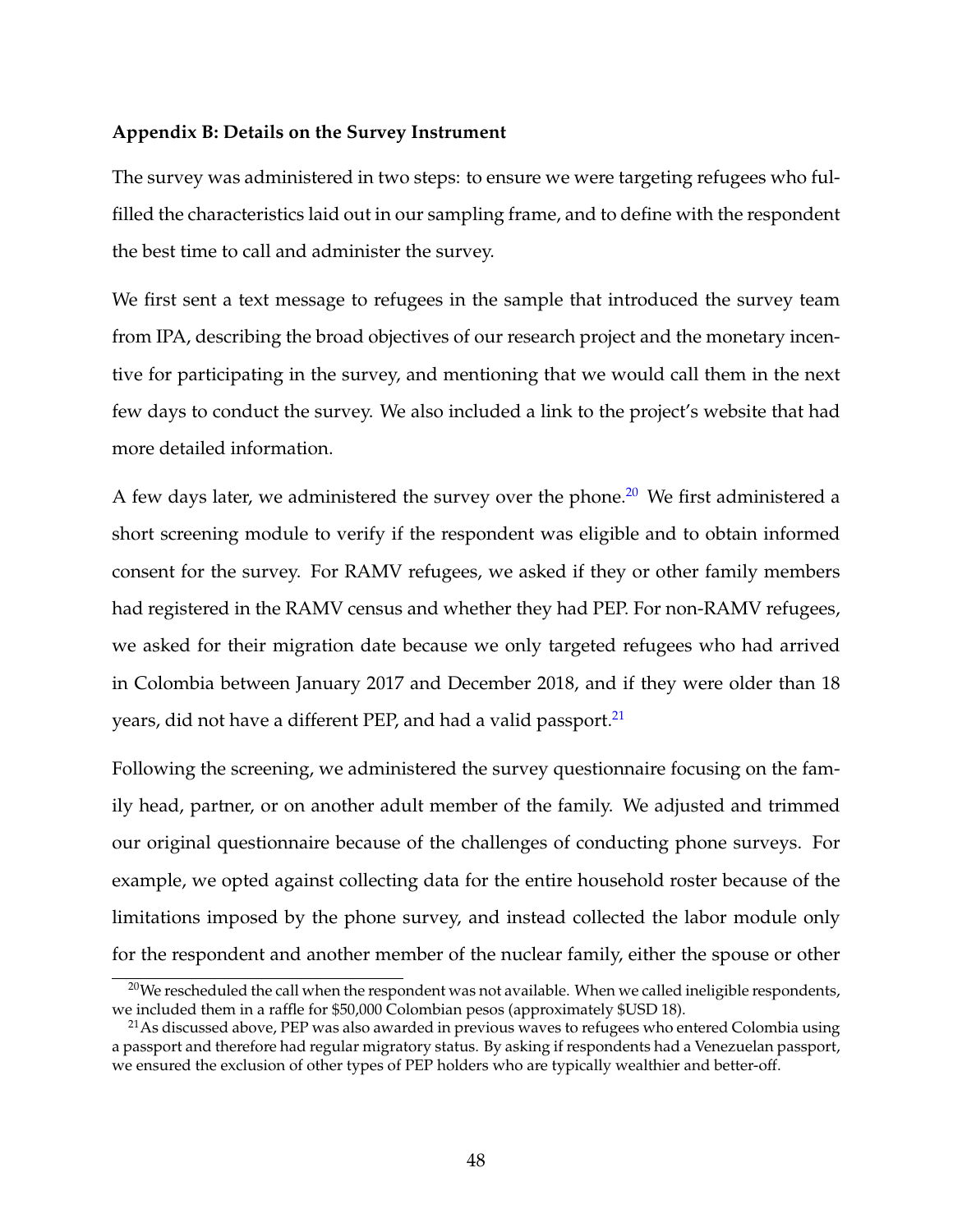randomly selected adult.<sup>[22](#page-50-0)</sup>

In total, we collected information from 3,455 Venezuelan families living in Colombia, a sample that is larger than the one we use in our analysis. While our screening was designed to only allow for the participation of Venezuelan refugees in one of the two groups of interest, we did not include additional screening questions for other members of the family. It turns out the sample also included families where some members were Colom-bian, either at birth or because of nationalization.<sup>[23](#page-50-1)</sup> To guarantee that our results were not confounded by access to the labor market and to other services by these Colombian refugees, we stratified the sample to exclude families with a Colombian citizen 10 years of age or older, and where someone held PEP from a different wave. Our final sample included 2,232 refugee families: 1,110 in the RAMV group and 1,122 in the non-RAMV control group.

1. **Screening:** the screening was designed to be done in a first call to determine the family's eligibility to take part in the survey. The survey (and the screening) was to be answered by any adult in the nuclear family of the person we originally contacted. The person who answered the survey was the main respondent and would be the only one to provide information for themselves. In turn, they had to answer the survey, from a third-person perspective, for all other family members.

In the screening, we asked the main respondent for their age, place of birth, Venezuelan ID number, current city of residence, whether they had a Venezuelan passport, and if they registered in the RAMV census in 2018. If the contact came from the sampling frame of irregular migrants, we asked them if they had PEP and for the date of their arrival in Colombia. For the census sample, we knew this information from

<span id="page-50-0"></span><sup>&</sup>lt;sup>22</sup>The nuclear family includes the household head, partner, children, parents, parents-in-law, daughtersin-law, and sons-in-law.

<span id="page-50-1"></span> $^{23}$ In the 1980s and 1990s, large numbers of Colombians migrated to Venezuela to escape from the socioeconomic crisis as well as conflict and drug-related violence. Many of them have now returned to Colombia. Although they too can be considered refugees, they still hold Colombian nationality and can directly access the labor market and public services without PEP.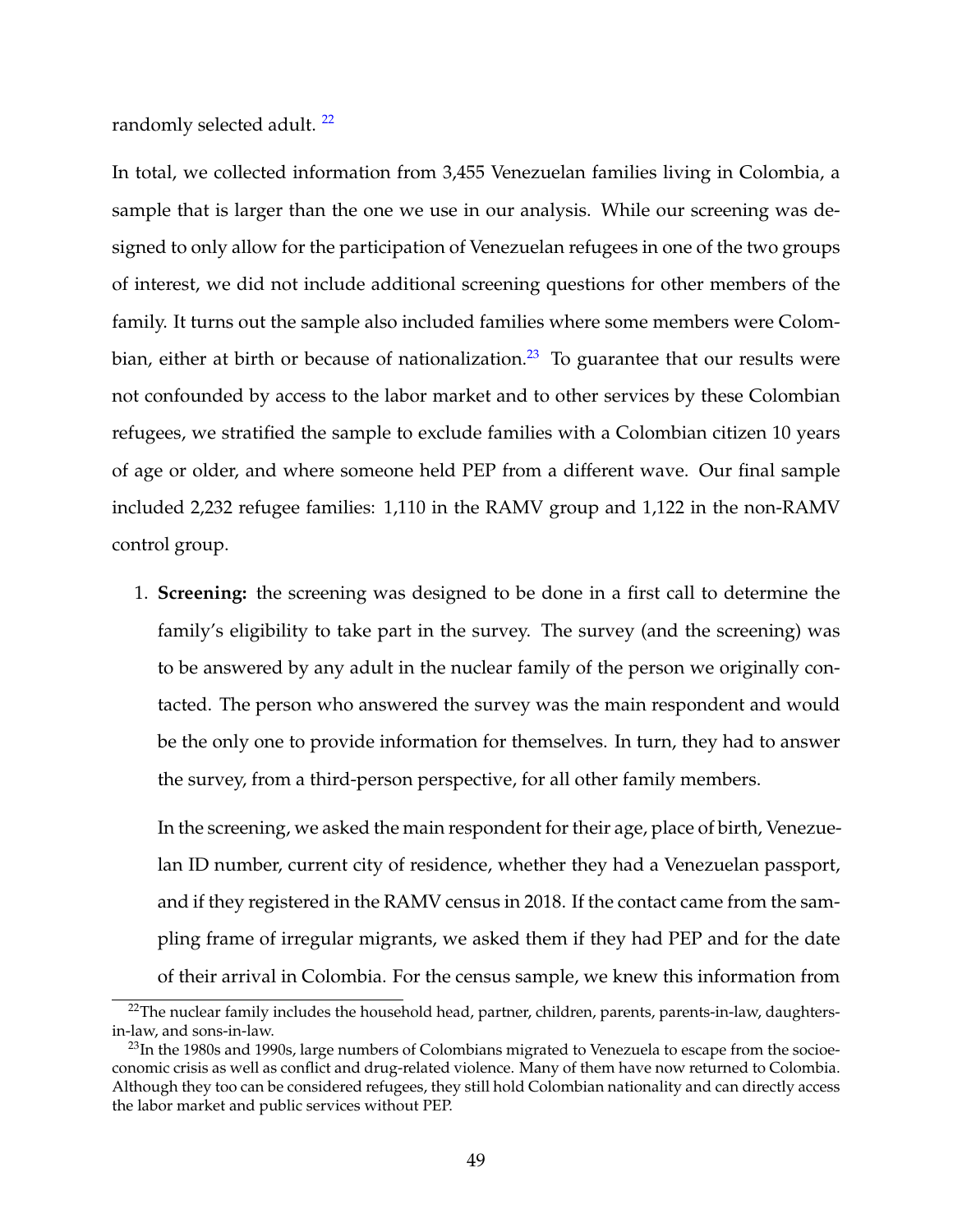the data. Only families whose main respondent arrived in Colombia from January 2017 to December 2018 were eligible.

- 2. **Household Roster:** in the roster, we asked sociodemographic, educational, and PEP-related questions of every member of the nuclear family (household head, partner, children, parents, parents-in-law, daughter/son-in-law):
	- Sociodemographic: age, relation to head, citizenship (Colombian and/or Venezuelan) and proof of citizenship, gender, civil status, date of arrival in Colombia, date when they became part of the family, and cities of birth and residence in Venezuela.
	- Education: maximum level of education before migration, current level of education and enrollment, degreee validation in Colombia, reasons why their degree has not been validated, and whether they have lost a job because the degree is not valid in Colombia.
	- PEP: whether they have PEP, date of Pep issue, reason why they do not have PEP, perceived benefits of having PEP, renewal information on PEP (the PEP had to be renewed every two years), and whether they registered in the RAMV census. We also ask about last week's and last month's income, healthcare regimen, and expected length of stay in Colombia.
- 3. **Labor module:** the main respondent and a second household member of working age had to respond to the labor module. The second member was either the spouse or an adult randomly selected from the roster.

Current employment: questions to classify workers as employed, independent workers, unemployed, or inactive according to the previous week's main activity:

• Employed workers: area of employment, contract, duration of employment, time it took them to find current employment, weekly hours worked, number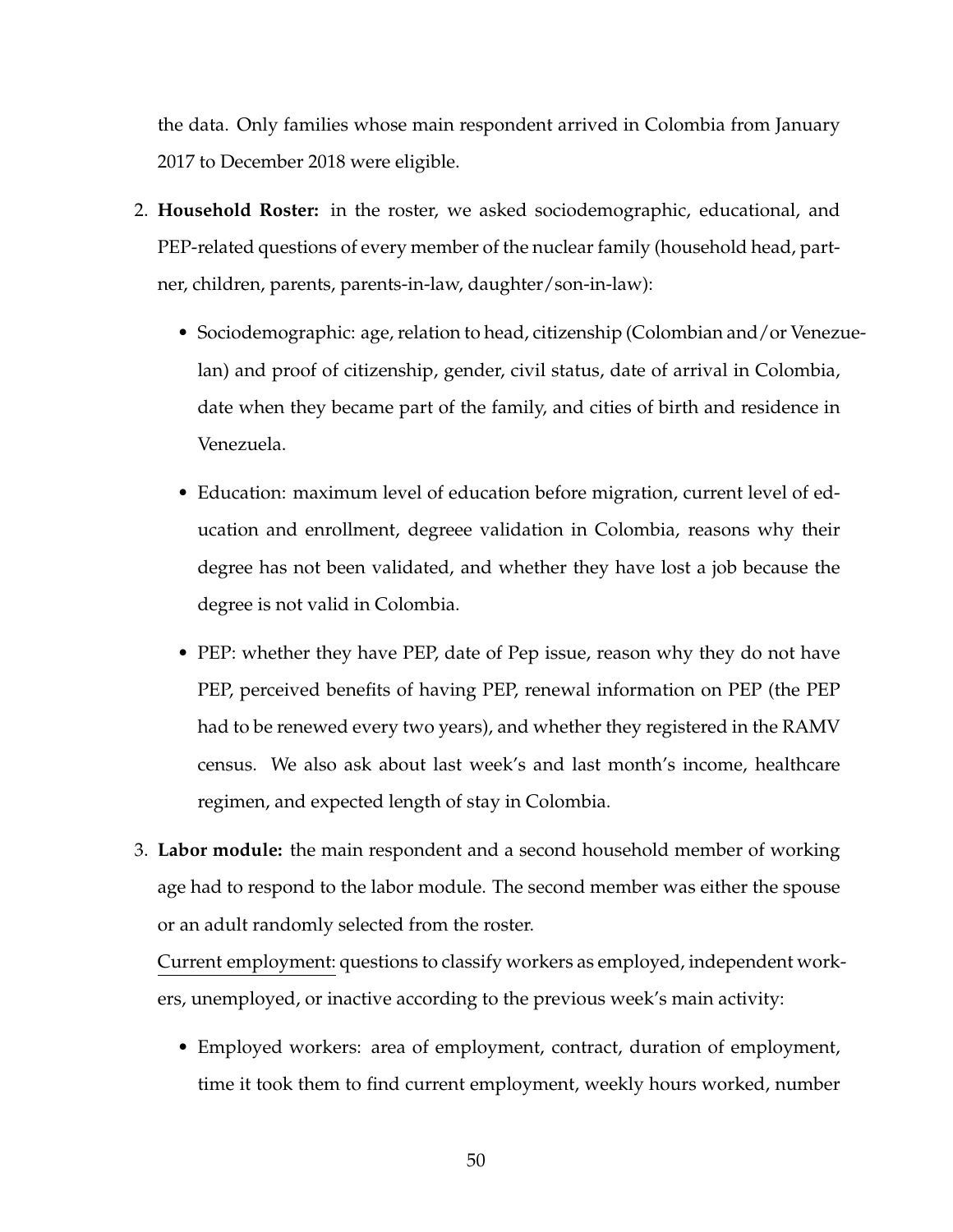of months employed in the past year, size of firm, type of employment (wage workers or independent workers), employment in the gig economy, contributions to pensions, relationship with employer, whether they have a Venezuelan employer, satisfaction at work, sense of being overqualified at work, and desire to change employment.

- **–** Wage workers: mean through which they found employment, monthly wage, payment for extra hours, and other types of payment.
- **–** Independent workers: number of workers employed; whether the business was registered; monthly revenue; type of business (permanent, temporal, or seasonal); frequency of activity (daily, weekly, monthly, etc.); and reason for being an independent worker.
- Unemployed: reason for not finding a job, minimum wage they would accept to work, duration of unemployment, and means through which they were looking for a job.
- Covid-19: We asked about changes of employment because of the Covid-19 crisis. Questions include if the employment status changed and, if so, whether they contributed to pensions in the previous job.

Labor history in Colombia: We asked about the first job in Colombia: mean through which they found employment, area of employment, contract, duration of employment, date when they found first job, type of employment (wage workers or independent workers), relationship with employer, and if employer was Venezuelan. We also asked them about the number of jobs they have had, if they have been unemployed, the duration of the longest period of unemployment, and whether they knew about opportunities for employment before migrating.

Labor history in Venezuela: We asked about the best job they had in Venezuela in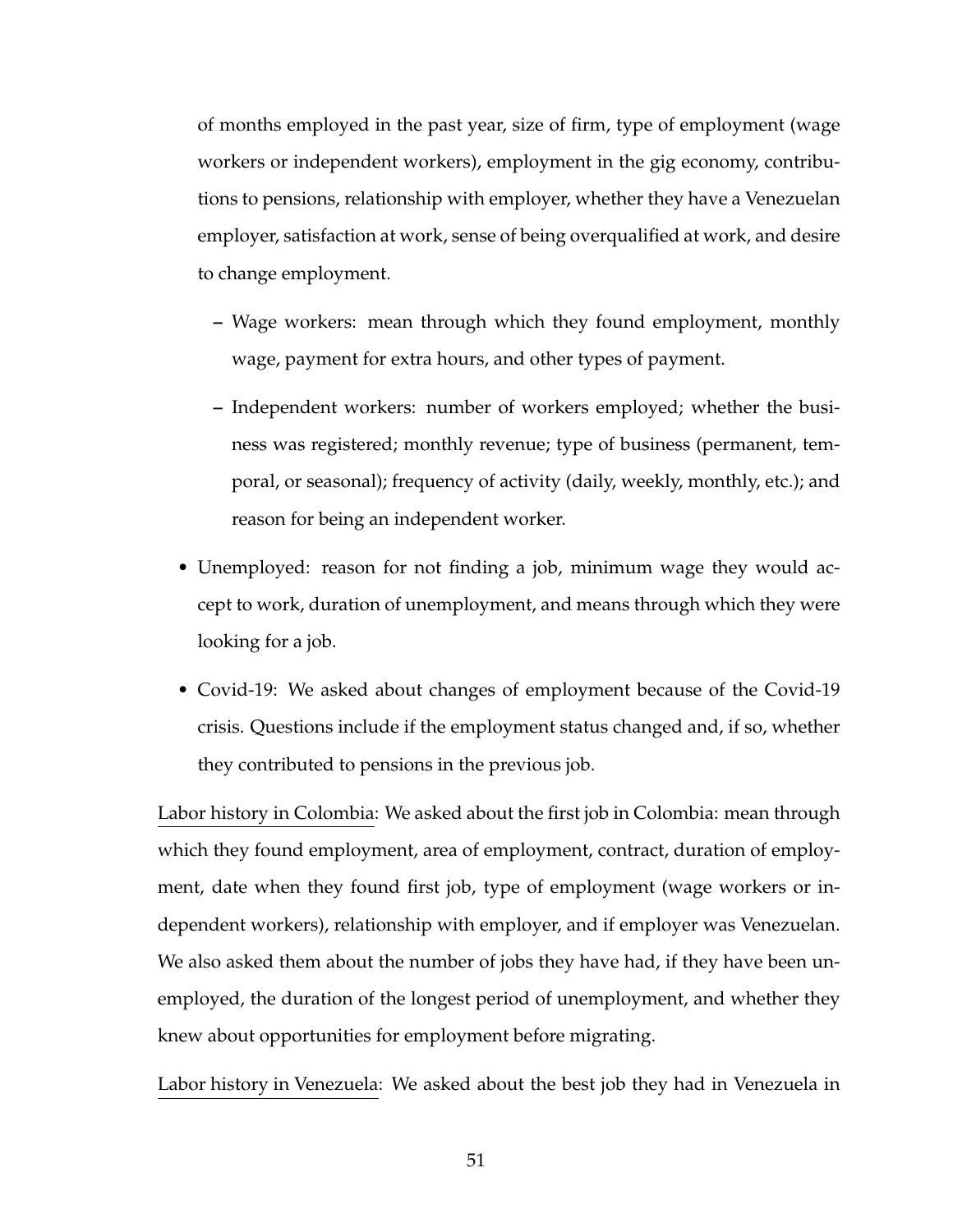order to capture the full length of the skill downgrade: employment sector, contract, relevance of work with previous training or education, and reason for leaving that job. We also asked about the employment sector of the job immediately before migration and about the gap between the last job and migration.

#### 4. **Household Module:**

• Migration: time spent in the current municipality of residence, household composition in Venezuela, reasons why partner/spouse/children moved at a different time or stayed in Venezuela, whether they had friends or family in Colombia before migrating, if these people helped upon arrival, and how they helped. We also asked them if they knew of people who had returned to Venezuela and why they did so.

#### • Health and healthcare:

- **–** Healthcare: last time they needed it, place where they received healthcare, and reason why they did not receive healthcare if that was the case. We asked if children were on their immunization schedule, if there were pregnant women in the household, if they had access to prenatal care, if any member of the family had a chronic condition, if they received care and had access to medicine.
- **–** Mental health: We collected the EQ-5D-3L, a mental health scale that has been validated for Colombia, which asks about the perceived difficulties a person has in five dimensions: mobility, personal care, daily activities, pain/discomfort, and anxiety/depression.
- **–** Covid-19: We asked about symptoms of members of the family. If the household head had symptoms, we asked if they got a test, the result of the test, and the type of healthcare they received. We asked if because of the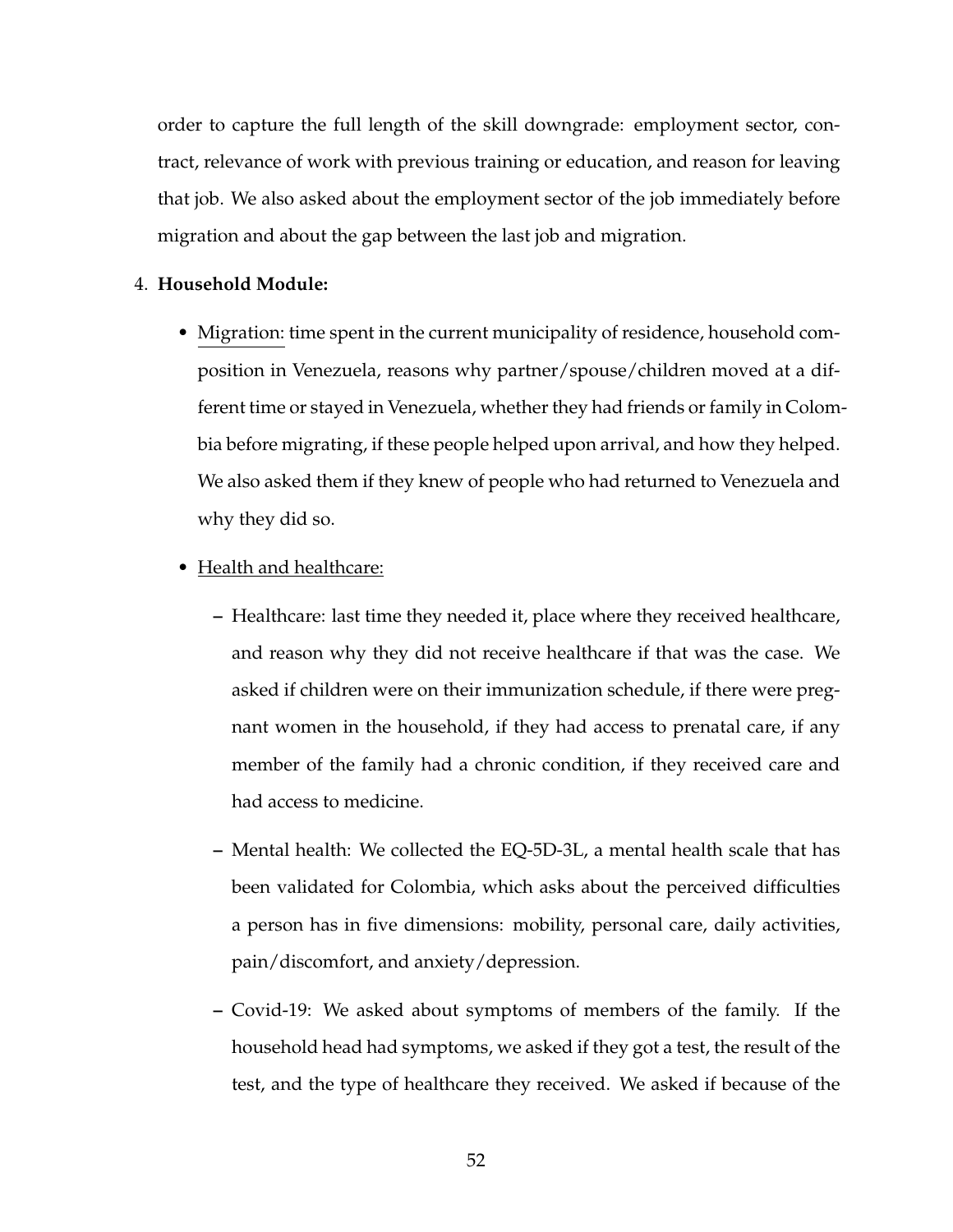pandemic any member of the family had perceived more discrimination, had lower incomes, had been evicted, had had to sublet their dwelling, had been afraid to seek healthcare for fear of deportation, had to borrow money, had received help from NGOs/government or had thought of returning to Venezuela.

- **–** Food insecurity: We asked if the family had ever been without food in Colombia, how many days of the previous week they had protein in at least one meal, and with what frequency a member of the family had to skip a meal before migrating, before the Covid-19 crisis began, and in the previous month.
- Integration into society: We asked how much they felt part of Colombian society and of their neighborhood, if they had Colombian friends, if they were part of an organization of migrants, and if they had ever felt discriminated against, in what context, and how frequently. We also asked if they had access to official services such as SISBEN (the vulnerability assessment system), cash transfer programs, and if they had ever filed a police report, for what reason, and if not, what kept them from doing so.
- Prosocial behavior: We asked them how much they agree or disagree with the following statements: (i) you can trust Colombians/Venezuelans, (ii) you can count on Colombians/Venezuelans even if you don't know them, (iii) Colombians/Venezuelans want to help me, (iv) you can trust the Colombian government, and (v) the Colombian government wants to help me. Half the sample was asked for their opinions on Colombians first and the other half about Venezuelans first to see if the order of the questions affected their answers.
- Housing and connectivity:
	- **–** Housing: We asked about the characteristics of the dwelling in Colombia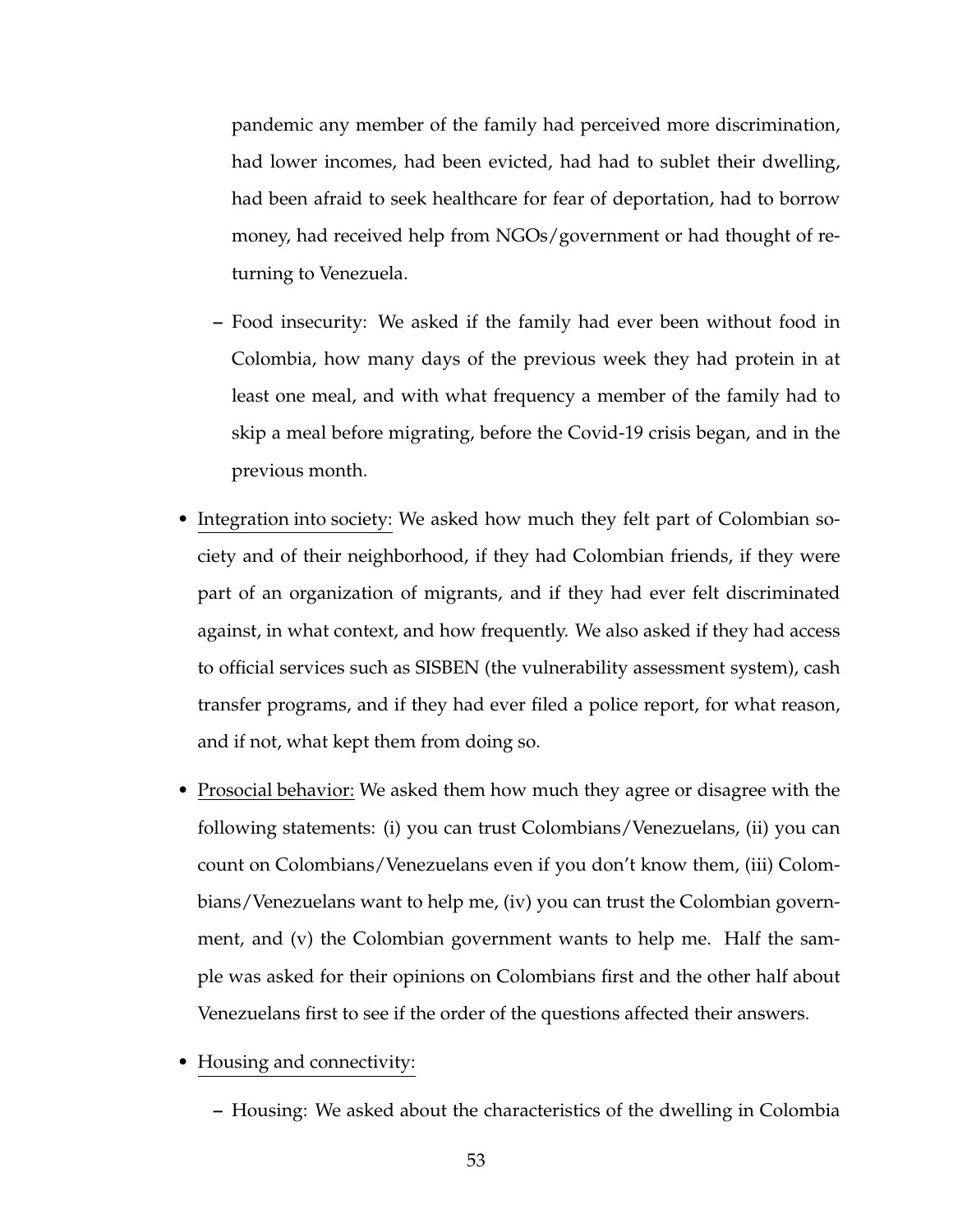and in Venezuela, and if they had access to public services such as energy, water, and sewage. They were also asked to report how many people and how many families lived in the dwelling besides the nuclear family recorded in the household roster.

- **–** Connectivity: We asked about possession of a smartphone and type of data plan in Colombia and in Venezuela, access to internet in Colombia, and the most used social media platforms.
- Consumption and remittances: In the consumption module, we asked respondents to tell us how much the household spent on different food and services categories the last time they bought them. We also asked them for the total expenditure of the family and the total expenditure on food.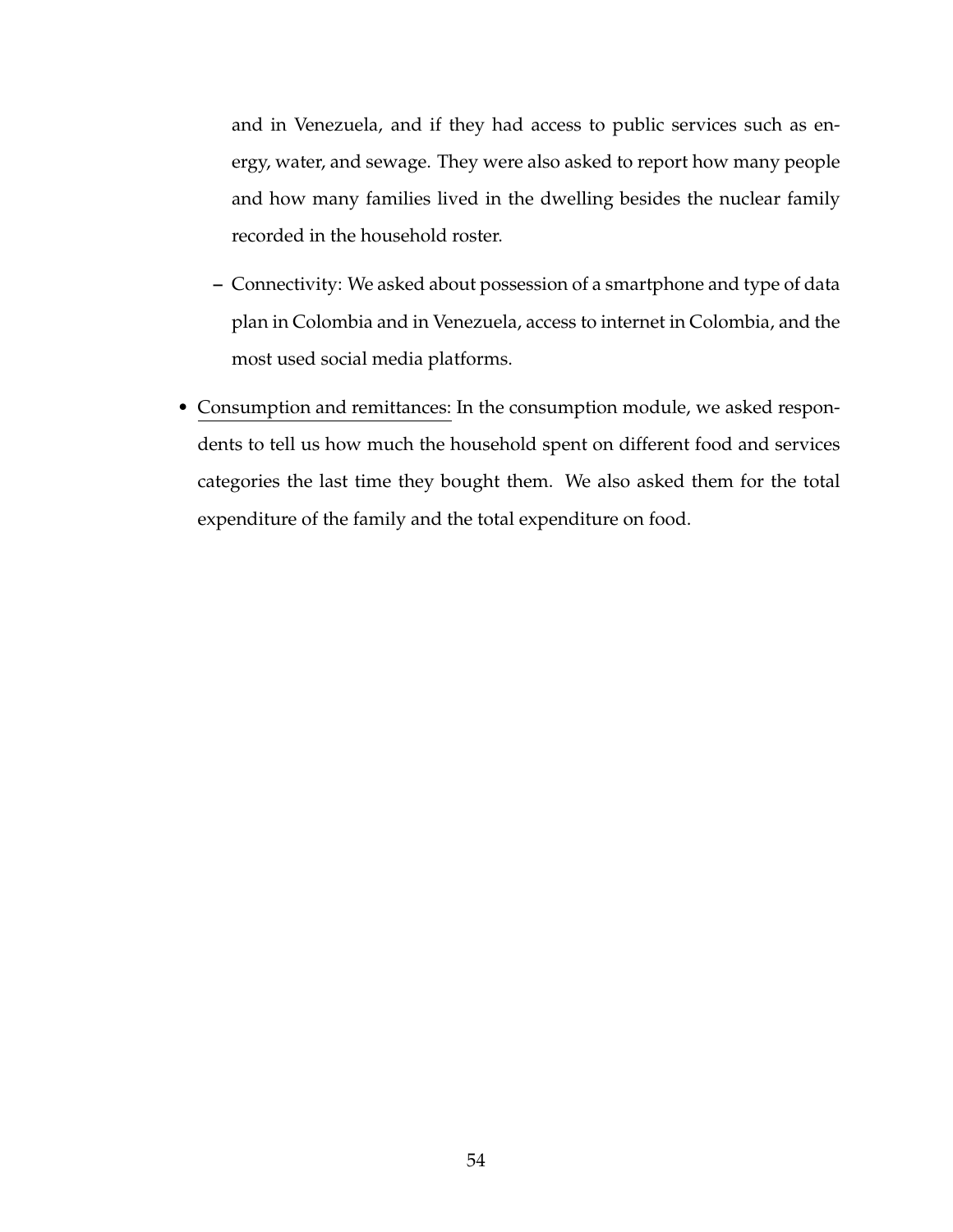# **Appendix C: Differences in surveyed population**

Table C.1. Difference between Surveyed Population Contacted by Migrant Organizations and Migrant Referrals

|                                                 | <b>Referrals</b> | Organizations<br><b>Bases</b> | Mean diff.<br>(Standard Error) | Mean diff.<br>(P-value) | <b>Observations</b> |
|-------------------------------------------------|------------------|-------------------------------|--------------------------------|-------------------------|---------------------|
| <b>Panel A. Mechanical Outcomes</b>             |                  |                               |                                |                         |                     |
| Formal job                                      | $\mathbf{0}$     | $\mathbf{0}$                  | $\overline{0}$                 | 0.36                    | 744                 |
| In SISBEN                                       | 0.02             | 0.02                          | 0.01                           | 0.68                    | 1,039               |
| Subsidized healthcare                           | 0.02             | 0.01                          | 0.01                           | 0.57                    | 1,036               |
| Financial products                              | 0.03             | 0.03                          | 0.01                           | 0.9                     | 1,037               |
| <b>Transfers from Government</b>                | 0.07             | 0.07                          | 0.02                           | 0.97                    | 1,037               |
| <b>Panel B. Primary Outcomes</b>                |                  |                               |                                |                         |                     |
| Total income                                    | 0.36             | 0.37                          | 0.02                           | 0.63                    | 667                 |
| Employed [=1]                                   | 0.73             | 0.7                           | 0.03                           | 0.16                    | 1,039               |
| Hours worked                                    | 4.02             | 3.94                          | 0.05                           | 0.13                    | 404                 |
| Chronic anxiety/depression [=1]                 | 0.07             | 0.08                          | 0.02                           | 0.55                    | 1,039               |
| PCA Well-being                                  | 0.01             | $\mathbf{0}$                  | 0.1                            | 0.94                    | 1,039               |
| <b>Panel C. Controls All Regressions</b>        |                  |                               |                                |                         |                     |
| Household Venezuela: parents or siblings [=1]   | 0.46             | 0.5                           | 0.03                           | 0.17                    | 1,039               |
| Household Venezuela: partner/spouse [=1]        | 0.52             | 0.49                          | 0.03                           | 0.24                    | 1,039               |
| Household Venezuela: others [=1]                | 0.13             | 0.11                          | 0.02                           | 0.42                    | 1,039               |
| Knew of job opportunity before migrating $[-1]$ | 0.33             | 0.36                          | 0.03                           | 0.33                    | 1,039               |
| Ever worked [=1]                                | 0.98             | 0.95                          | 0.01                           | 0.04                    | 1,039               |
| Employed at private firm [=1]                   | 0.59             | 0.62                          | 0.03                           | 0.48                    | 1,039               |
| Employed with Government [=1]                   | 0.15             | 0.13                          | 0.02                           | 0.52                    | 1,039               |
| Self-employed or employer [=1]                  | 0.18             | 0.16                          | 0.02                           | 0.59                    | 1,039               |
| Written contract [=1]                           | 0.46             | 0.43                          | 0.03                           | 0.28                    | 1,039               |
| Gap between last job and migration (months)     | 0.79             | 0.81                          | 0.21                           | 0.93                    | 1,039               |
| Years of education before migration             | 13.06            | 12.65                         | 0.18                           | 0.03                    | 1,039               |
| Migrated for health reasons                     | 0.1              | 0.1                           | 0.02                           | 0.8                     | 1,039               |
| Friends/family in Colombia                      | 0.75             | 0.76                          | 0.03                           | 0.81                    | 1,039               |
| Had smartphone $[-1]$                           | 0.53             | 0.48                          | 0.03                           | 0.12                    | 1,039               |
| Owner of dwelling in Venezuela [=1]             | 0.88             | 0.85                          | 0.02                           | 0.22                    | 1,039               |
| Electricity in Venezuela [=1]                   | $\mathbf{1}$     | 0.99                          | 0.01                           | 0.2                     | 1,039               |
| Running water in Venezuela [=1]                 | 0.85             | 0.86                          | 0.02                           | 0.78                    | 1,039               |
| Sewage in Venezuela [=1]                        | 0.93             | 0.93                          | 0.02                           | 0.73                    | 1,039               |
| Female $[-1]$                                   | 0.51             | 0.43                          | 0.03                           | 0.02                    | 1,039               |
| Age (years)                                     | 32.07            | 31.66                         | 0.55                           | 0.44                    | 1,039               |
| Number of children                              | 1.71             | 1.47                          | 0.09                           | 0.01                    | 1,039               |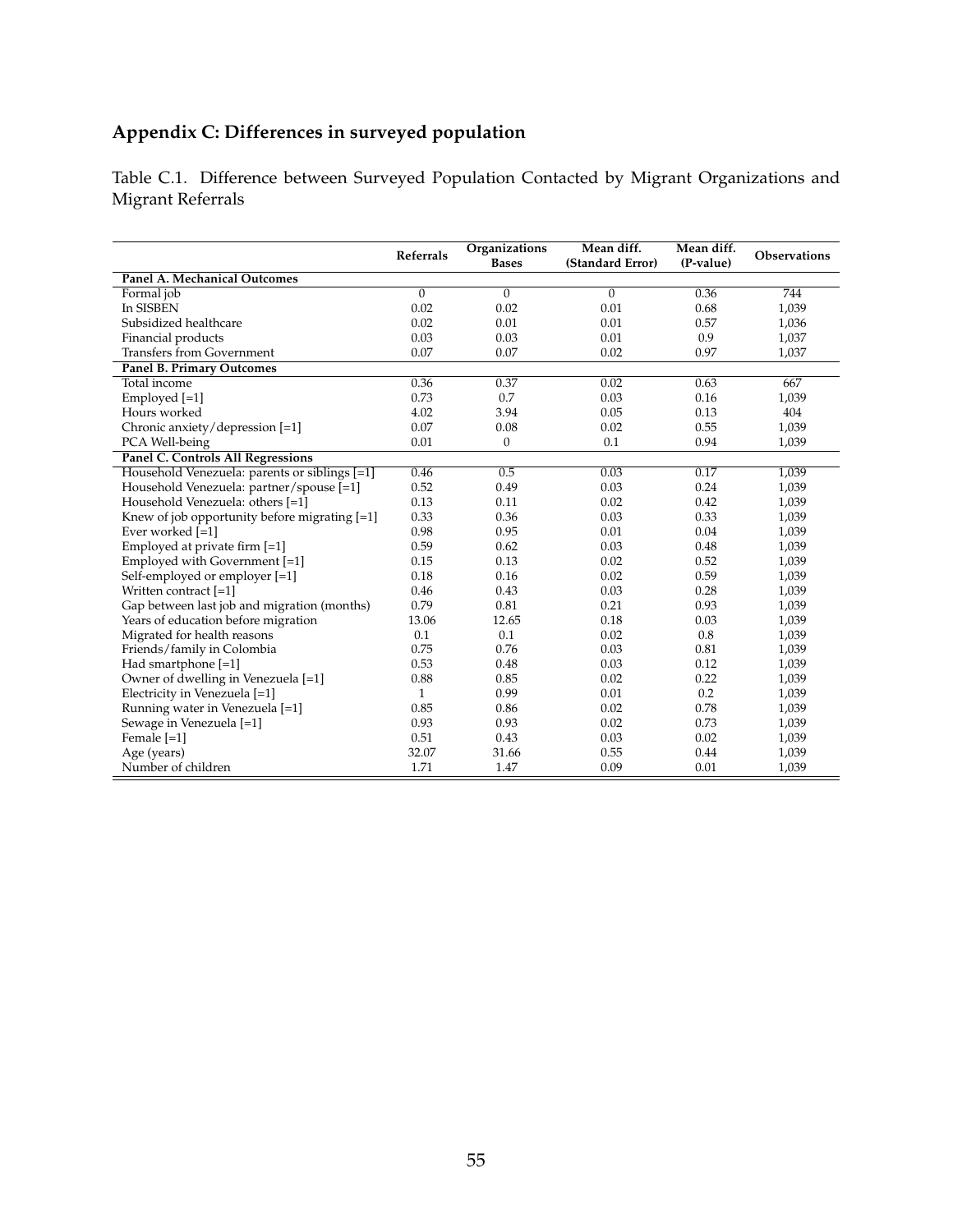# <span id="page-57-0"></span>**Appendix D: Reason for Not Registering in RAMV and Not Having a PEP Visa**

|                              | Non-RAMV |
|------------------------------|----------|
| Did not know about RAMV      | 50.96%   |
| Was not in Colombia          | 16.87%   |
| Was working                  | 14.57%   |
| Other                        | $7.42\%$ |
| Fear of deportation          | 6.60%    |
| Too expensive or complicated | $2.02\%$ |
| No proof of Ven. nationality | 1.56%    |

Table D.1. Reason for Not Registering in RAMV

Table D.2. Reason for Not Having PEP

<span id="page-57-1"></span>

|                                            | <b>Non-RAMV</b> | <b>RAMV-NO PEP</b> |
|--------------------------------------------|-----------------|--------------------|
| Did not have passport                      | 30.64%          | 16.13%             |
| Did not know about PEP                     | 21.33%          | 6.45%              |
| Did not register in RAMV/Census            | 11.15%          | $0.00\%$           |
| Was not in Colombia                        | 9.13%           | 3.23%              |
| RAMV registration got lost                 | 7.81%           | 22.58%             |
| Did not know or understand benefits of PEP | $7.73\%$        | $4.84\%$           |
| Did not plan to stay in Colombia           | $4.30\%$        | $0.00\%$           |
| Did not have access to internet            | 1.84%           | 3.23%              |
| Did not need it                            | $0.44\%$        | $0.00\%$           |
| Other                                      | $5.62\%$        | 43.55%             |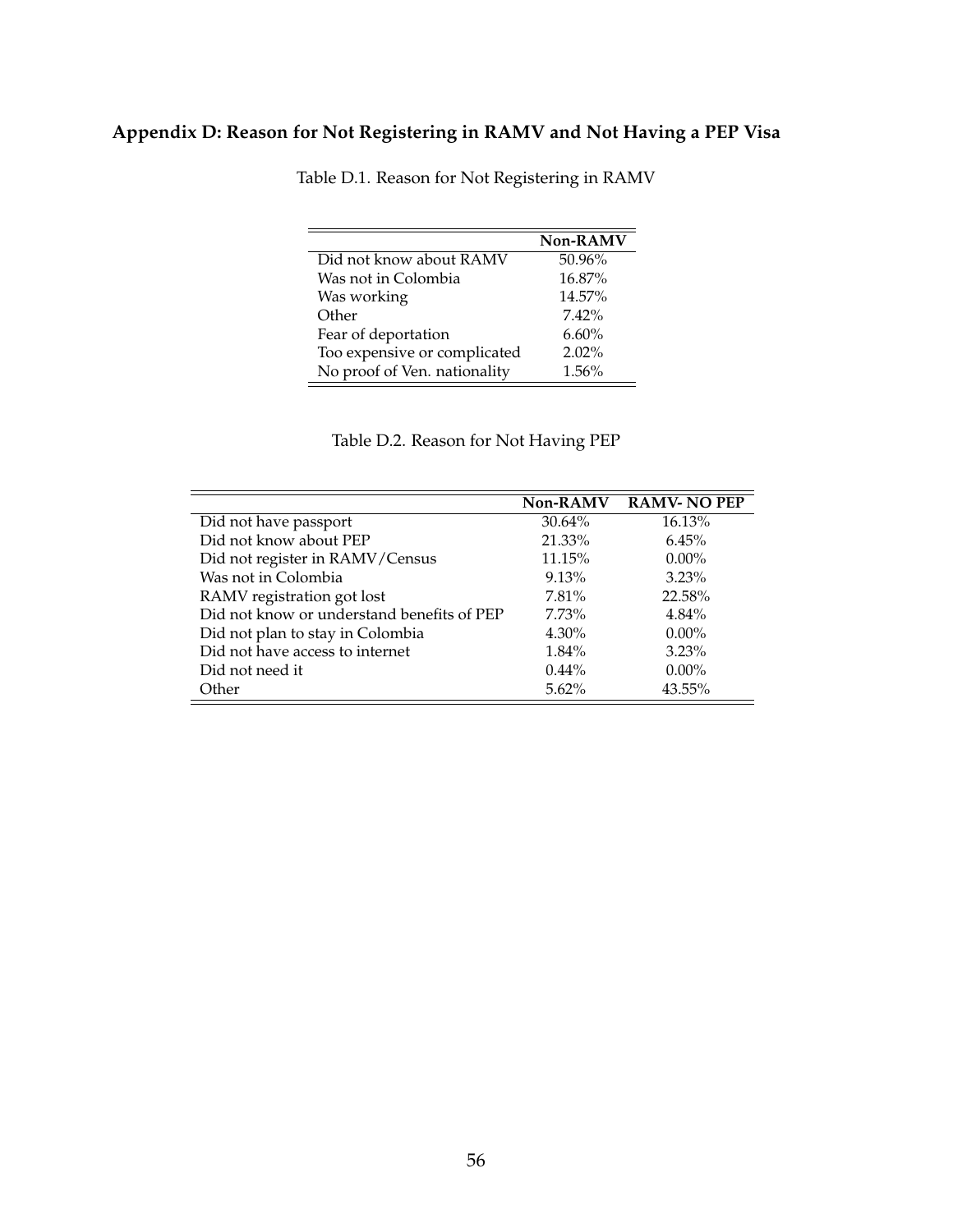#### **Appendix E: Descriptive Statistics for Outcomes**

|                                            | Non-RAMV | <b>RAMV</b> | PEP     | Mean diff. (p-value) | Mean diff. (p-value) |
|--------------------------------------------|----------|-------------|---------|----------------------|----------------------|
|                                            |          |             |         | Non-RAMV vs. RAMV    | Non-RAMV vs. PEP     |
|                                            | (1)      | (2)         | (3)     | (4)                  | (5)                  |
| Panel A. Mechanical Outcomes               |          |             |         |                      |                      |
| Formal job                                 | 0.001    | 0.125       | 0.131   | 0.000                | 0.000                |
|                                            | (0.035)  | (0.331)     | (0.337) |                      |                      |
| <b>SISBEN</b> access                       | 0.021    | 0.507       | 0.514   | 0.000                | 0.000                |
|                                            | (0.145)  | (0.500)     | (0.500) |                      |                      |
| Subsidized healthcare                      | 0.014    | 0.305       | 0.324   | 0.000                | 0.000                |
|                                            | (0.119)  | (0.461)     | (0.468) |                      |                      |
| Financial products                         | 0.032    | 0.252       | 0.261   | 0.000                | 0.000                |
|                                            | (0.176)  | (0.434)     | (0.439) |                      |                      |
| Transfers from government                  | 0.063    | 0.147       | 0.145   | 0.000                | 0.000                |
|                                            | (0.242)  | (0.354)     | (0.353) |                      |                      |
| <b>Panel B. Primary Outcomes</b>           |          |             |         |                      |                      |
| Consumption per Capita (log)               | 1.154    | 1.352       | 1.365   | 0.000                | 0.000                |
|                                            | (0.463)  | (0.532)     | (0.539) |                      |                      |
| Income (log)                               | 0.351    | 0.479       | 0.491   | 0.000                | 0.000                |
|                                            | (0.213)  | (0.253)     | (0.255) |                      |                      |
| Employed $[-1]$                            | 0.561    | 0.592       | 0.646   | 0.057                | 0.000                |
|                                            | (0.496)  | (0.492)     | (0.478) |                      |                      |
| Hours worked (log)                         | 3.937    | 3.897       | 3.904   | 0.188                | 0.281                |
|                                            | (0.571)  | (0.541)     | (0.525) |                      |                      |
| Symptoms of severe Anxiety/Depression [=1] | 0.071    | 0.032       | 0.033   | 0.000                | 0.000                |
|                                            | (0.257)  | (0.175)     | (0.178) |                      |                      |
| Well-being (Index)                         | 0.013    | 0.157       | 0.153   | 0.020                | 0.027                |
|                                            | (1.570)  | (1.363)     | (1.354) |                      |                      |
| Observations                               | 1,122    | 1,110       | 1,039   |                      |                      |

#### Table E.1. Descriptive Statistics: Primary and Mechanical Outcomes

*Notes:* Mechanical outcomes variables are defined as follows: (i) Formal Job is a dummy [=1] if respondent has written/verbal contract and saves in a pension fund; (ii) SISBEN Access is a dummy [=1] if the respondent is enrolled in the vulnerability assessment system; (iii) Subsidized Healthcare is a dummy [=1] if the respondent benefits from public healthcare; (iv) Financial Products is a dummy  $\left[-1\right]$  if the respondent has a savings account or other financial or banking products; (v) Transfers from Government is a dummy [=1] if the respondent received transfers from any official social assistance program. Primary outcomes variables are defined as follows: (i) Annual consumption (log) is the logarithm of annual consumption per capita in million COP; (ii) Income (log) is the logarithm of the monthly labor income which includes wage, extra pay, and revenue from independent work in million COP; (iii) Employed is a dummy [=1] if reported as employed, and has a wage (includes independents and family worker); (iv) Hours worked (log) is the logarithm of weekly hours worked; (v) Symptoms of severe Anxiety/Depression is a dummy [=1] if the respondent has extreme symptoms for anxiety or depression; and (vi) Well-being Index is a PCA index constructed using respondent answers on a 1–10 well-being scale for the following variables: mobility; anxiety and depression; daily activities; personal care; pain and fatigue; and health perception. Subsample frame variables are defined as follows: (i) Non-RAMV includes refugees who were in Colombia at the time the RAMV was implemented but who did not not register, and refugees who arrived in Colombia immediately after RAMV had been completed; (ii) RAMV includes refugees who had registered in RAMV and thus were eligible for PEP; and (iii) PEP includes refugees who had registered in RAMV and had been issued the PEP permit.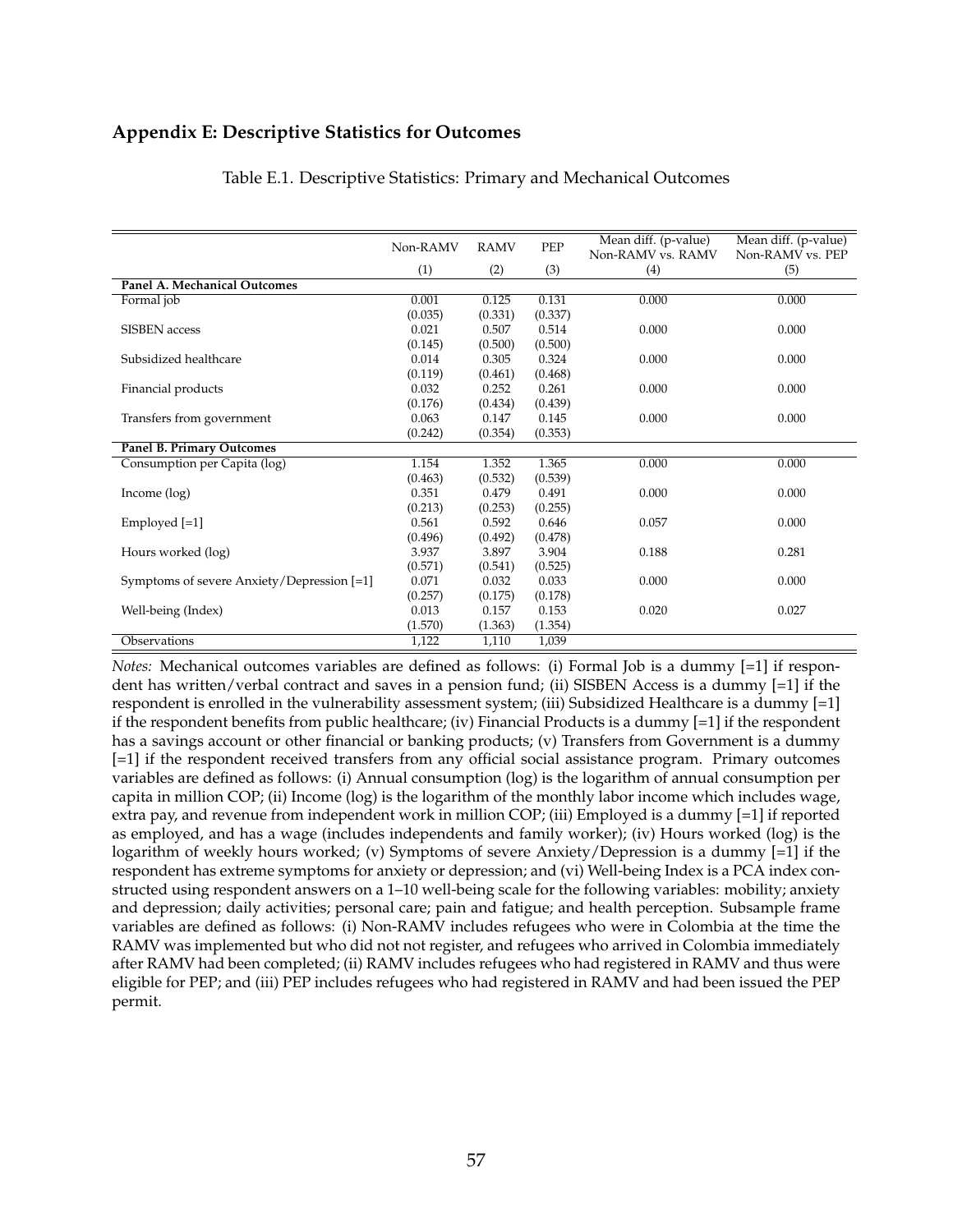|                                        | Non-RAMV         | <b>RAMV</b>      | PEP              | Mean diff. (p-value)<br>Non-RAMV vs. RAMV | Mean diff. (p-value)<br>Non-RAMV vs. PEP | Observations |
|----------------------------------------|------------------|------------------|------------------|-------------------------------------------|------------------------------------------|--------------|
| Panel A. Treatment variables           |                  |                  |                  |                                           |                                          |              |
| $PEP$ [=1]                             | 0.000            | 0.940            | 1.00             | 0.000                                     |                                          | 2,161        |
|                                        | (0.000)          | (0.237)          | (0.000)          |                                           |                                          |              |
| $RAMV[=1]$                             | 0.000            | 1.000            | 1.000            |                                           | (0.000)                                  | 2,161        |
|                                        | (0.000)          | (0.000)          | (0.000)          |                                           |                                          |              |
| Panel B. Secondary Outcomes            |                  |                  |                  |                                           |                                          |              |
| Labor Outcomes (Index)                 | $-0.105$         | 0.078            | 0.087            | 0.00                                      | 0.00                                     | 1,955        |
|                                        | (0.998)          | (1.022)          | (1.010)          |                                           |                                          |              |
| <b>Reservation Wage</b>                | 0.552            | 0.628            | 0.629            | 0.00                                      | 0.00                                     | 354          |
|                                        | (0.144)          | (0.144)          | (0.141)          |                                           |                                          |              |
| Wants Change Job                       | 0.681            | 0.563            | 0.548            | 0.00                                      | 0.00                                     | 1,601        |
|                                        | (0.466)          | (0.496)          | (0.498)          |                                           |                                          |              |
| Self-Employed                          | 0.439            | 0.324            | 0.317            | 0.00                                      | 0.00                                     | 1,595        |
|                                        | (0.497)          | (0.468)          | (0.465)          |                                           |                                          |              |
| <b>Independent Permanent</b>           | 0.752            | 0.555            | 0.555            | 0.00                                      | 0.00                                     | 621          |
|                                        | (0.433)          | (0.498)          | (0.498)          |                                           |                                          |              |
| Works GIG Economy                      | 0.027            | 0.066            | 0.069            | 0.00                                      | 0.00                                     | 1,601        |
|                                        | (0.163)          | (0.249)          | (0.254)          |                                           |                                          |              |
| Food Security (Index)                  | $-0.21$          | 0.066            | 0.077            | 0.00                                      | 0.00                                     | 2,161        |
|                                        | (1.041)<br>0.399 | (0.963)          | (0.955)          |                                           |                                          |              |
| Skipped meal last month [=1]           |                  | 0.271            | 0.264            | 0.00                                      | 0.00                                     | 2,159        |
| Skipped meal before Covid-19 [=1]      | (0.490)<br>0.255 | (0.445)          | (0.441)          | 0.00                                      | 0.00                                     |              |
|                                        |                  | 0.172            | 0.168            |                                           |                                          | 2,159        |
| Access to Healthcare [=1]              | (0.436)<br>0.741 | (0.377)<br>0.797 | (0.374)<br>0.802 | 0.01                                      | 0.00                                     | 1,615        |
|                                        | (0.438)          | (0.403)          | (0.399)          |                                           |                                          |              |
| Children on immunization schedule [=1] | 0.821            | 0.822            | 0.816            | 0.94                                      | 0.64                                     | 1,640        |
|                                        | (0.384)          | (0.382)          | (0.388)          |                                           |                                          |              |
| Integration (Index)                    | $-0.146$         | 0.115            | 0.129            | 0.00                                      | 0.00                                     | 2,161        |
|                                        | (1.007)          | (0.980)          | (0.972)          |                                           |                                          |              |
| Feels part of Colombian society        | 0.646            | 0.781            | 0.785            | 0.00                                      | 0.00                                     | 2,158        |
|                                        | (0.479)          | (0.414)          | (0.411)          |                                           |                                          |              |
| Feels part of neighborhood             | 0.644            | 0.721            | 0.726            | 0.00                                      | 0.00                                     | 2,160        |
|                                        | (0.479)          | (0.448)          | (0.446)          |                                           |                                          |              |
| Colombian friends                      | 0.35             | 0.45             | 0.451            | 0.00                                      | 0.00                                     | 2,161        |
|                                        | (0.477)          | (0.498)          | (0.498)          |                                           |                                          |              |
| Ever felt discrimination               | 0.501            | 0.529            | 0.521            | 0.21                                      | 0.46                                     | 2,158        |
|                                        | (0.500)          | (0.499)          | (0.500)          |                                           |                                          |              |
| Trusts Colombian government            | 0.563            | 0.635            | 0.636            | 0.00                                      | 0.00                                     | 2,099        |
|                                        | (0.496)          | (0.482)          | (0.481)          |                                           |                                          |              |
| Covid-19 Resilience (Index)            | $-0.159$         | 0.103            | 0.1              | 0.00                                      | 0.00                                     | 2,161        |
|                                        | (1.037)          | (0.970)          | (0.973)          |                                           |                                          |              |
| Head had symptoms                      | 0.175            | 0.211            | 0.213            | 0.04                                      | 0.04                                     | 2,161        |
|                                        | (0.380)          | (0.408)          | (0.409)          |                                           |                                          |              |
| Housing eviction                       | 0.332            | 0.204            | 0.204            | 0.00                                      | 0.00                                     | 2,159        |
|                                        | (0.471)          | (0.403)          | (0.403)          |                                           |                                          |              |
| Sale of asset                          | 0.462            | 0.369            | 0.364            | 0.00                                      | 0.00                                     | 2,160        |
|                                        | (0.499)          | (0.483)          | (0.481)          |                                           |                                          |              |
| Received help in cash/kind             | 0.457            | 0.369            | 0.373            | 0.00                                      | 0.00                                     | 2,161        |
|                                        | (0.498)          | (0.483)          | (0.484)          |                                           |                                          |              |

# Table E.2. Descriptive Statistics: Secondary Outcomes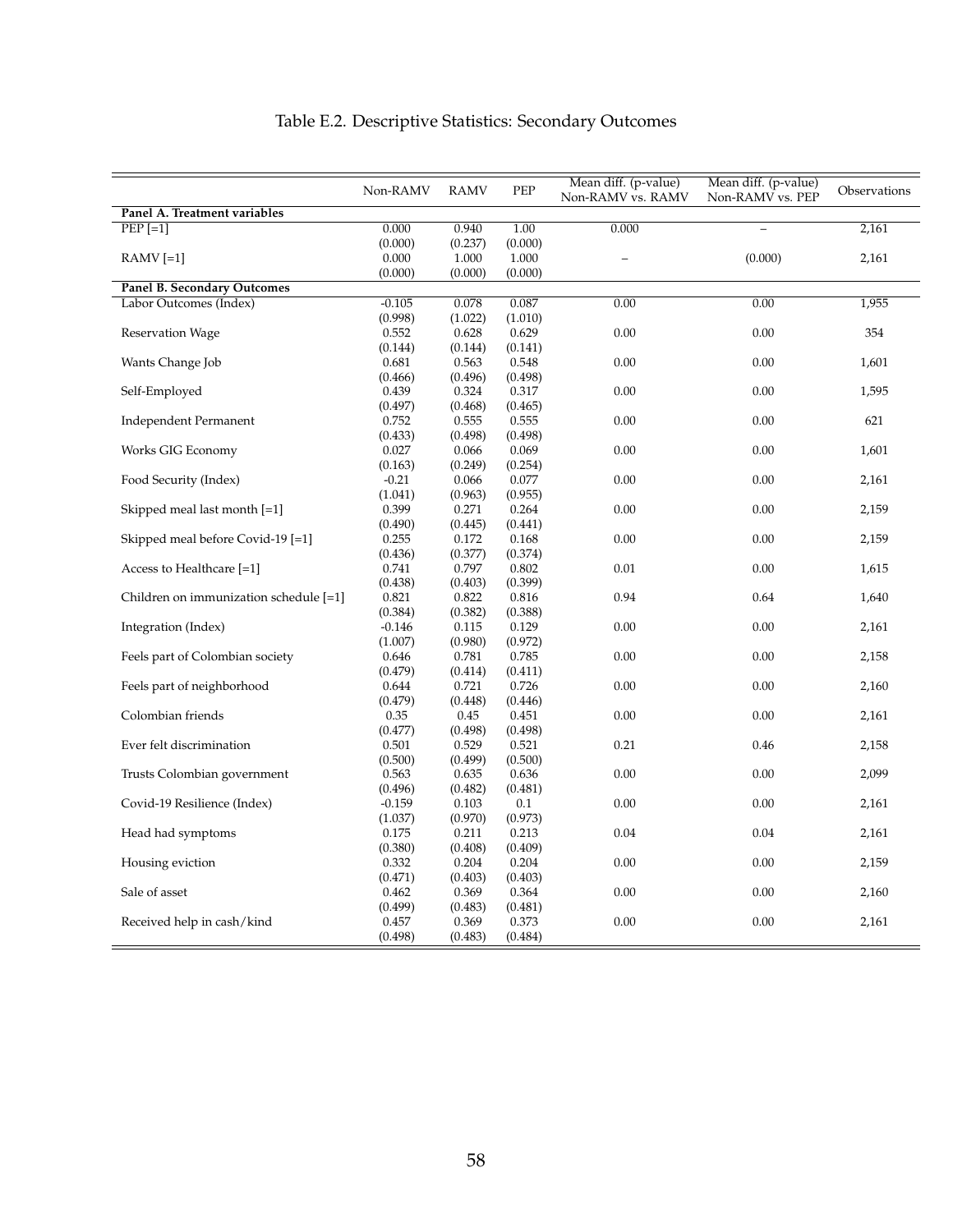#### **Appendix F: Validity of the Local Continuity Assumption**

|                      | HH. Venezuelan<br>parents or<br>siblings $[-1]$ | HH. Venezuelan<br>partner or<br>spouse $[-1]$ | Number of<br>children | Years of educ.<br>before migration | Female [=1] | Age<br>(vears) | Knew job<br>opportunity<br>before migration [=1] | Ever<br>worked $[-1]$ | <b>Emploved at</b><br>private<br>firm $[-1]$ | Employed<br>with<br>government [=1] |
|----------------------|-------------------------------------------------|-----------------------------------------------|-----------------------|------------------------------------|-------------|----------------|--------------------------------------------------|-----------------------|----------------------------------------------|-------------------------------------|
|                      | $\left(1\right)$                                | (2)                                           | (3)                   | (4)                                | (5)         | (6)            | (7)                                              | (8)                   | (9)                                          | (10)                                |
| Conventional         | $-0.244$                                        | 0.062                                         | $-0.251$              | 0.880                              | 0.136       | $-2.325$       | $-0.127$                                         | 0.017                 | 0.143                                        | 0.119                               |
|                      | (0.091)                                         | (0.092)                                       | (0.247)               | (0.539)                            | (0.106)     | (1.849)        | (0.092)                                          | (0.027)               | (0.127)                                      | (0.063)                             |
| Bias-corrected       | $-0.274$                                        | 0.051                                         | $-0.219$              | 0.973                              | 0.138       | $-2.963$       | $-0.136$                                         | 0.020                 | 0.210                                        | 0.125                               |
|                      | (0.091)                                         | (0.092)                                       | (0.247)               | (0.539)                            | (0.106)     | (1.849)        | (0.092)                                          | (0.027)               | (0.127)                                      | (0.063)                             |
| Robust               | $-0.274$                                        | 0.051                                         | $-0.219$              | 0.973                              | 0.138       | $-2.963$       | $-0.136$                                         | 0.020                 | 0.210                                        | 0.125                               |
|                      | (0.106)                                         | (0.111)                                       | (0.293)               | (0.638)                            | (0.128)     | (2.205)        | (0.110)                                          | (0.032)               | (0.148)                                      | (0.075)                             |
| Observations         | 2,219                                           | 2,219                                         | 2,219                 | 2,219                              | 2,219       | 2,219          | 2,219                                            | 2,219                 | 2,219                                        | 2,219                               |
| Effective Obs. left  | 215                                             | 226                                           | 231                   | 205                                | 187         | 141            | 209                                              | 223                   | 121                                          | 235                                 |
| Effective Obs. right | 381                                             | 447                                           | 457                   | 352                                | 324         | 250            | 367                                              | 429                   | 205                                          | 435                                 |
| Bandwidth left       | 82.54                                           | 94.44                                         | 96.32                 | 76.14                              | 68.06       | 53.64          | 80.05                                            | 91.01                 | 45.95                                        | 93.28                               |
| Bandwidth right      | 82.54                                           | 94.44                                         | 96.32                 | 76.14                              | 68.06       | 53.64          | 80.05                                            | 91.01                 | 45.95                                        | 93.28                               |

|  |  |  |  | Table F.1. Validity of the local continuity assumption |
|--|--|--|--|--------------------------------------------------------|
|--|--|--|--|--------------------------------------------------------|

|                      | Self-employed<br>or employer $[=1]$ | Written<br>contract $[-1]$ | Gap between<br>last job and<br>migration (months) | Migrated for<br>health<br>reasons $[-1]$ | <b>Friends</b> or<br>family<br>in Colombia | Had<br>smartphone $[-1]$ | Owner of<br>dwelling<br>in Ven. $[-1]$ | Electricity<br>in Ven. [=1] | Running<br>water in Ven. $[-1]$ | Sewage<br>in Ven. $[-1]$ |
|----------------------|-------------------------------------|----------------------------|---------------------------------------------------|------------------------------------------|--------------------------------------------|--------------------------|----------------------------------------|-----------------------------|---------------------------------|--------------------------|
|                      | (11)                                | (12)                       | (13)                                              | (14)                                     | (15)                                       | (16)                     | (17)                                   | (18)                        | (19)                            | (20)                     |
| Conventional         | $-0.183*$                           | 0.146                      | $-0.659$                                          | 0.016                                    | 0.013                                      | 0.055                    | $-0.061$                               | $-0.001$                    | 0.050                           | 0.033                    |
|                      | (0.106)                             | (0.096)                    | (0.701)                                           | (0.086)                                  | (0.090)                                    | (0.098)                  | (0.081)                                | (0.002)                     | (0.074)                         | (0.070)                  |
| Bias-corrected       | $-0.231**$                          | 0.137                      | $-0.880$                                          | $-0.006$                                 | 0.015                                      | 0.077                    | $-0.054$                               | $-0.005***$                 | 0.038                           | 0.012                    |
|                      | (0.106)                             | (0.096)                    | (0.701)                                           | (0.086)                                  | (0.090)                                    | (0.098)                  | (0.081)                                | (0.002)                     | (0.074)                         | (0.070)                  |
| Robust               | $-0.231*$                           | 0.137                      | $-0.880$                                          | $-0.006$                                 | 0.015                                      | 0.077                    | $-0.054$                               | $-0.005$                    | 0.038                           | 0.012                    |
|                      | (0.123)                             | (0.116)                    | (0.829)                                           | (0.105)                                  | (0.108)                                    | (0.117)                  | (0.099)                                | (0.006)                     | (0.088)                         | (0.082)                  |
| Observations         | 2,219                               | 2,219                      | 2,219                                             | 2,219                                    | 2,219                                      | 2,219                    | 2,219                                  | 2,219                       | 2,219                           | 2,219                    |
| Effective Obs. left  | 147                                 | 216                        | 215                                               | 151                                      | 175                                        | 209                      | 204                                    | 126                         | 174                             | 166                      |
| Effective Obs. right | 271                                 | 408                        | 384                                               | 273                                      | 316                                        | 367                      | 339                                    | 218                         | 310                             | 293                      |
| Bandwidth left       | 55.38                               | 85.06                      | 83.41                                             | 56.82                                    | 66.9                                       | 80.02                    | 73.14                                  | 47.05                       | 65.73                           | 60.6                     |
| Bandwidth right      | 55.38                               | 85.06                      | 83.41                                             | 56.82                                    | 66.9                                       | 80.02                    | 73.14                                  | 47.05                       | 65.73                           | 60.6                     |

*Notes:* The table depicts the sharp-RDD model results of premigration and pre-RAMV controls used as outcome variables. These variables correspond to all the controls described in Equation [\(3\)](#page-24-1) and specified in our preanalysis plan.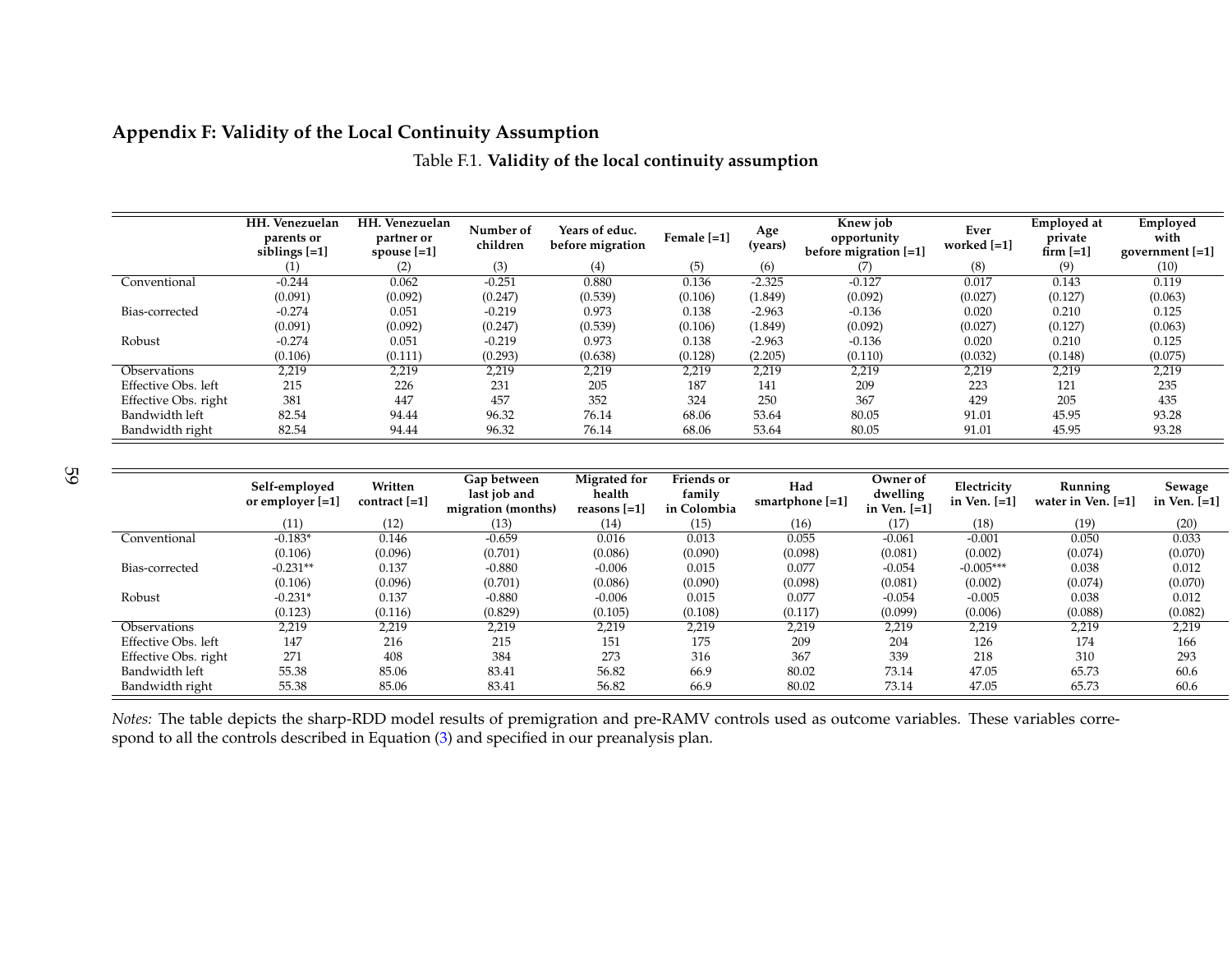## **Appendix G: RD plot with Quadratic Fitted Polynomial**



Figure G.1. RD Plot with Fitted Global Polynomial of Degree 2

*Notes:* The figure illustrates the discontinuity in treatment probability 200 days around June 8, 2018, when the RAMV census closed. The bars illustrate 95% confidence intervals.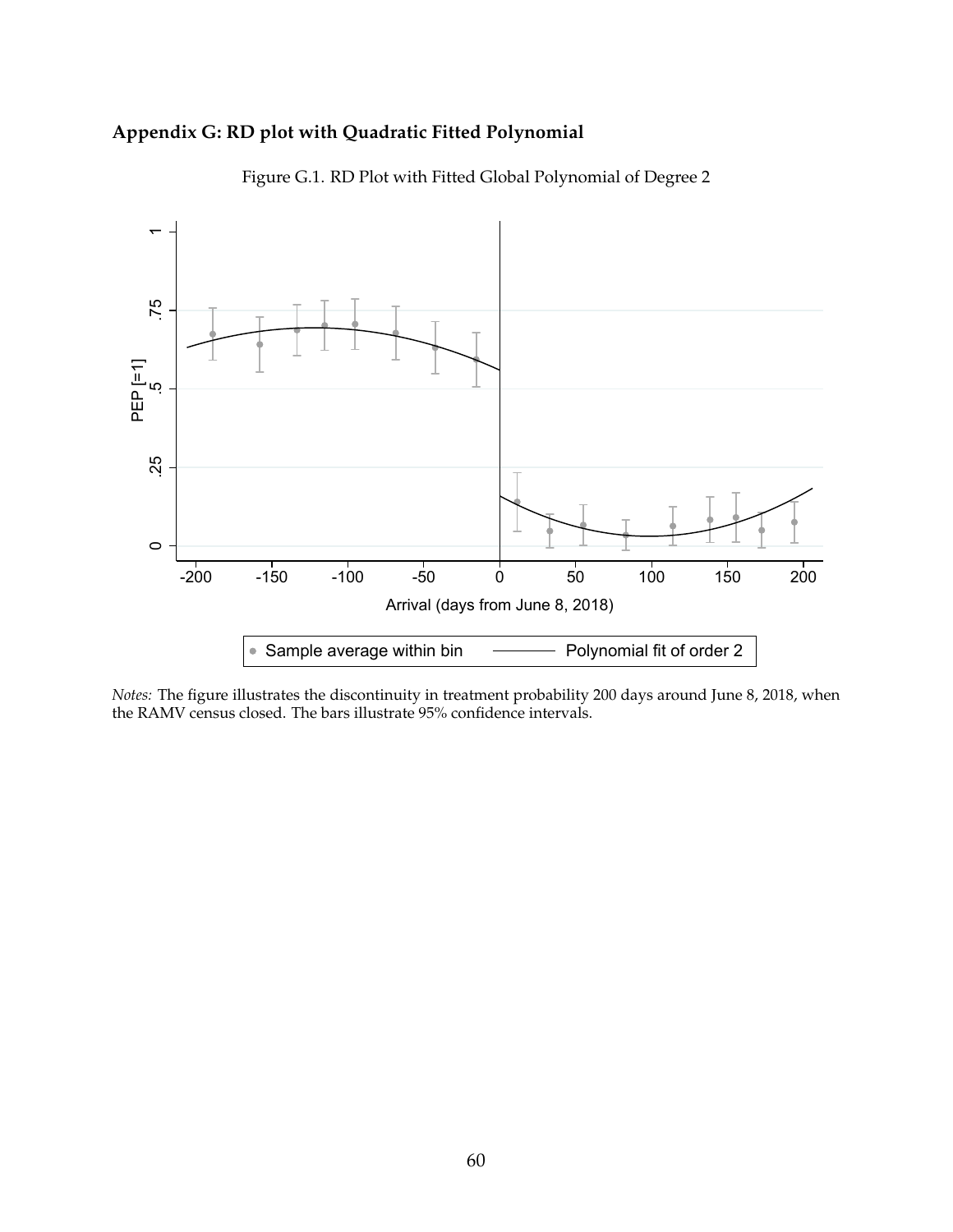# **Appendix H: Sector Change**

|                                     | $PEP-RAMV$ [=1] | $PEP-RAMV$ [=0] | <b>Difference</b><br>$PEP$ [=1]-PEP [=0] | Mean-Diff.<br>(P-value) | Obs. |
|-------------------------------------|-----------------|-----------------|------------------------------------------|-------------------------|------|
| Panel A. Sector Change [=1]         |                 |                 |                                          |                         |      |
| Total income                        | 0.54            | 0.38            | $0.16***$                                | $\Omega$                | 463  |
| Years of education before migration | 14.01           | 13.28           | $0.73***$                                | $\Omega$                | 500  |
| Hours worked                        | 3.85            | 3.92            | $-0.07$                                  | 0.25                    | 331  |
| Annual consumption                  | 1.48            | 1.19            | $0.29***$                                | 0                       | 500  |
| Panel B. Sector Change [=0]         |                 |                 |                                          |                         |      |
| Total income                        | 0.5             | 0.39            | $0.11***$                                |                         | 283  |
| Years of education before migration | 13.42           | 13.24           | 0.18                                     | 0.56                    | 321  |
| Hours worked                        | 3.98            | 4.03            | $-0.05$                                  | 0.41                    | 209  |
| Annual consumption                  | 1.37            | 1.15            | $0.22***$                                | $\Omega$                | 321  |

Table H.1. Sector Change between the First Job in Colombia and Current Job in Colombia

Table H.2. Sector Change between the Best Job in Venezuela and the Current Job in Colombia

|                                     | $PEP-RAMV$ [=1] | $PEP-RAMV$ [=0] | <b>Difference</b><br>$PEP$ [=1]-PEP [=0] | Mean-Diff.<br>(P-value) | Obs.  |
|-------------------------------------|-----------------|-----------------|------------------------------------------|-------------------------|-------|
| Panel A. Sector Change [=1]         |                 |                 |                                          |                         |       |
| Total income                        | 0.51            | 0.35            | $0.16***$                                |                         | 990   |
| Years of education before migration | 13.62           | 13.09           | $0.53***$                                |                         | 1,086 |
| Hours worked                        | 3.91            | 3.95            | $-0.04$                                  | 0.26                    | 654   |
| Annual consumption                  | 1.42            | 1.17            | $0.25***$                                |                         | 1,086 |
| Panel B. Sector Change [=0]         |                 |                 |                                          |                         |       |
| Total income                        | $0.5\,$         | 0.41            | $0.09***$                                |                         | 401   |
| Years of education before migration | 13.72           | 12.8            | $0.92***$                                |                         | 444   |
| Hours worked                        | 3.94            | 3.98            | $-0.04$                                  | 0.54                    | 265   |
| Annual consumption                  | 1.38            | 1.18            | $0.2***$                                 |                         | 444   |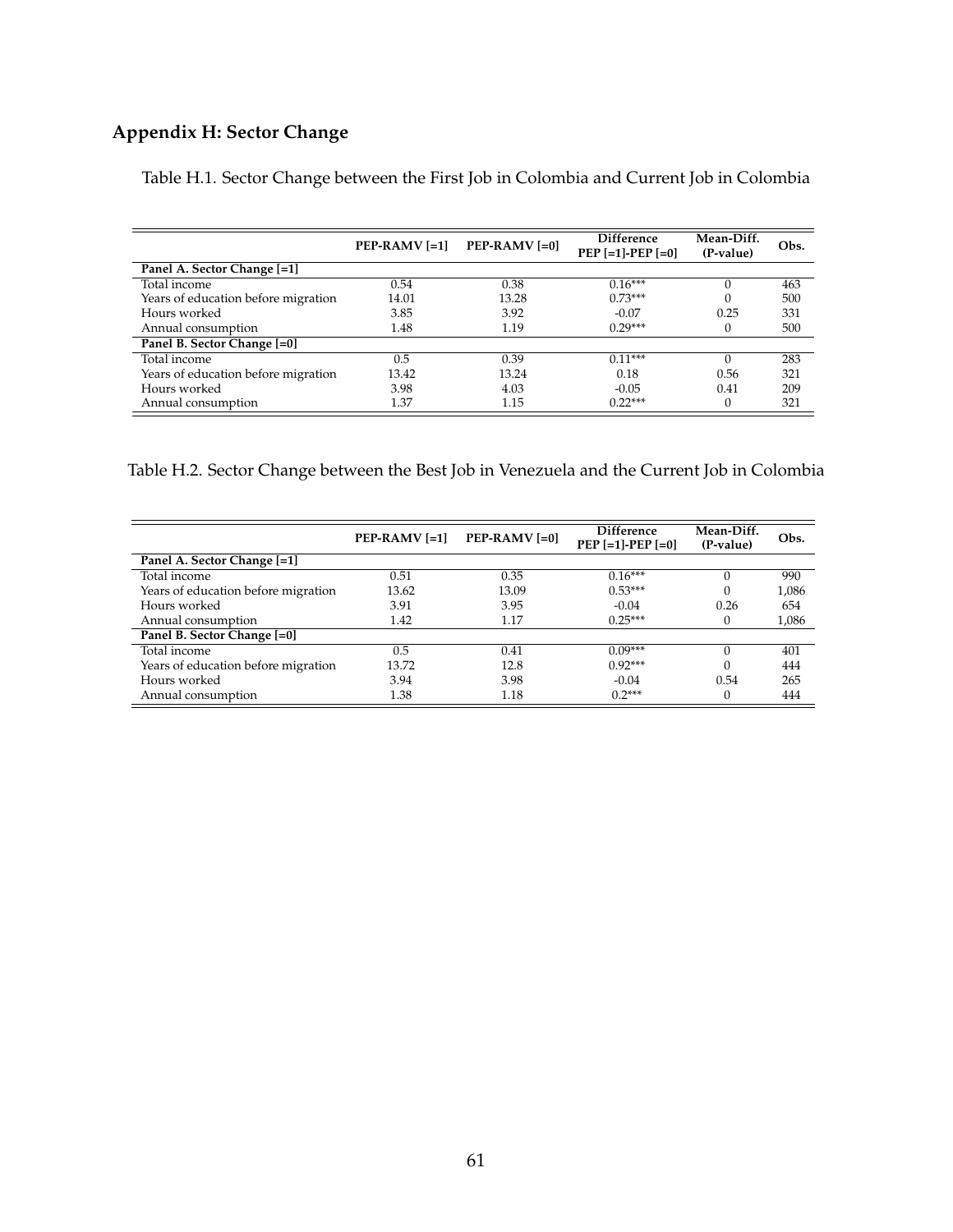#### <span id="page-63-0"></span>**Appendix I: Impacts of PEP on Secondary Outcomes**

|                                   | <b>Labor Outcomes</b> | Reservation | <b>Wants to Change</b> | Self        | Independent | <b>Work GIG</b> |
|-----------------------------------|-----------------------|-------------|------------------------|-------------|-------------|-----------------|
|                                   | (Index in STD.)       | Wage        | Job                    | Employed    | Permanent   | Economy         |
|                                   | (1)                   | (2)         | (3)                    | (4)         | (5)         | (6)             |
| Panel A. RD Estimates             |                       |             |                        |             |             |                 |
| $1[PEP_i = 1]$                    | $-0.479$              | 0.122       | $-0.037$               | $-0.362$    | $-0.575$    | $-0.046$        |
|                                   | (0.450)               | (0.083)     | (0.295)                | (0.278)     | (0.453)     | (0.074)         |
| q-value                           | $[1.00]$              | [1.00]      | [1.00]                 | [1.00]      | $[1.00]$    | $[1.00]$        |
| Obs. Left                         | 291                   | 111         | 236                    | 242         | 110         | 273             |
| Obs. Right                        | 530                   | 174         | 484                    | 499         | 254         | 649             |
| Panel B. ITT Estimates            |                       |             |                        |             |             |                 |
| $1[RAMV_{ij} = 1]$                | $0.183***$            | $0.060***$  | $-0.113***$            | $-0.103***$ | $-0.154***$ | $0.036***$      |
|                                   | (0.045)               | (0.012)     | (0.024)                | (0.024)     | (0.039)     | (0.010)         |
| q-value                           | [0.001]               | [0.001]     | [0.001]                | [0.001]     | [0.001]     | [0.001]         |
| R-squared                         | 0.044                 | 0.188       | 0.081                  | 0.066       | 0.074       | 0.051           |
| Observations                      | 2,669                 | 663         | 2,006                  | 1,993       | 765         | 2,006           |
| Panel C. Re-weighted 2SLS         |                       |             |                        |             |             |                 |
| $1[RAMV_{ij} = 1]$                | $0.195***$            | $0.071***$  | $-0.121***$            | $-0.145***$ | $-0.187***$ | $0.040***$      |
|                                   | (0.029)               | (0.006)     | (0.016)                | (0.016)     | (0.026)     | (0.007)         |
| q-value                           | [0.001]               | [0.001]     | [0.001]                | [0.001]     | [0.001]     | [0.001]         |
| R-squared                         | 0.090                 | 0.177       | 0.137                  | 0.120       | 0.237       | 0.079           |
| F-stat                            | 9,656                 | 2,957       | 7,469                  | 7,442       | 3,663       | 7,469           |
| Observations                      | 266,768               | 69,925      | 196,842                | 195,776     | 70,327      | 196,842         |
| Mean values (Ineligible migrants) | 0.000                 | 0.564       | 0.675                  | 0.429       | 0.723       | 0.0259          |
| Outcome Level                     | Individual            | Individual  | Individual             | Individual  | Individual  | Individual      |

Table I.1. Impacts of PEP visa on Secondary Labor Outcomes

*Notes:* Dependent variables are at the individual level: (i) Labor Outcomes Index is constructed using the outcome variables of columns (2) to (6) using the methodology of [Kling et al.](#page-36-9) [\(2007\)](#page-36-9); (ii) Reservation Wage is the logarithm of the minimum monthly wage in million COP an unemployed worker would accept to take job; (iii) Wants Change Job is a dummy [=1]; (iv) Self-Employed is a dummy [=1] if main occupation is independent or self-employed; (v) Independent Permanent is a dummy [=1] if self-employed workers say their work status is permanent; and (vi) Work GIG Economy is a dummy [=1] if the job performed is through a mobile app or website. All columns include department (Antioquia, Atlántico, Bogotá, and Norte de Santander) and sampling-city fixed effects. Individual controls include: age, gender, and years of education before migration. Labor history in Venezuela controls include: ever worked [=1], type of job, has a written contract [=1], and gap between last job and migration. Household controls in Venezuela include: number of children; household size; if had energy, water, and sewage [=1]; owner of dwelling [=1]; and had smartphone [=1]. Migration decisions controls include: had family/friends in Colombia before migrating [=1], knew of job opportunities before migrating [=1], if the head migrated for health reasons [=1], and time of permanence in Colombia. Standard errors are reported in parentheses and False Discovery Rate (FDR) q-values are reported in brackets. ∗∗∗ significant at the 1%, ∗∗ significant at the 5%, <sup>∗</sup> significant at the 10%.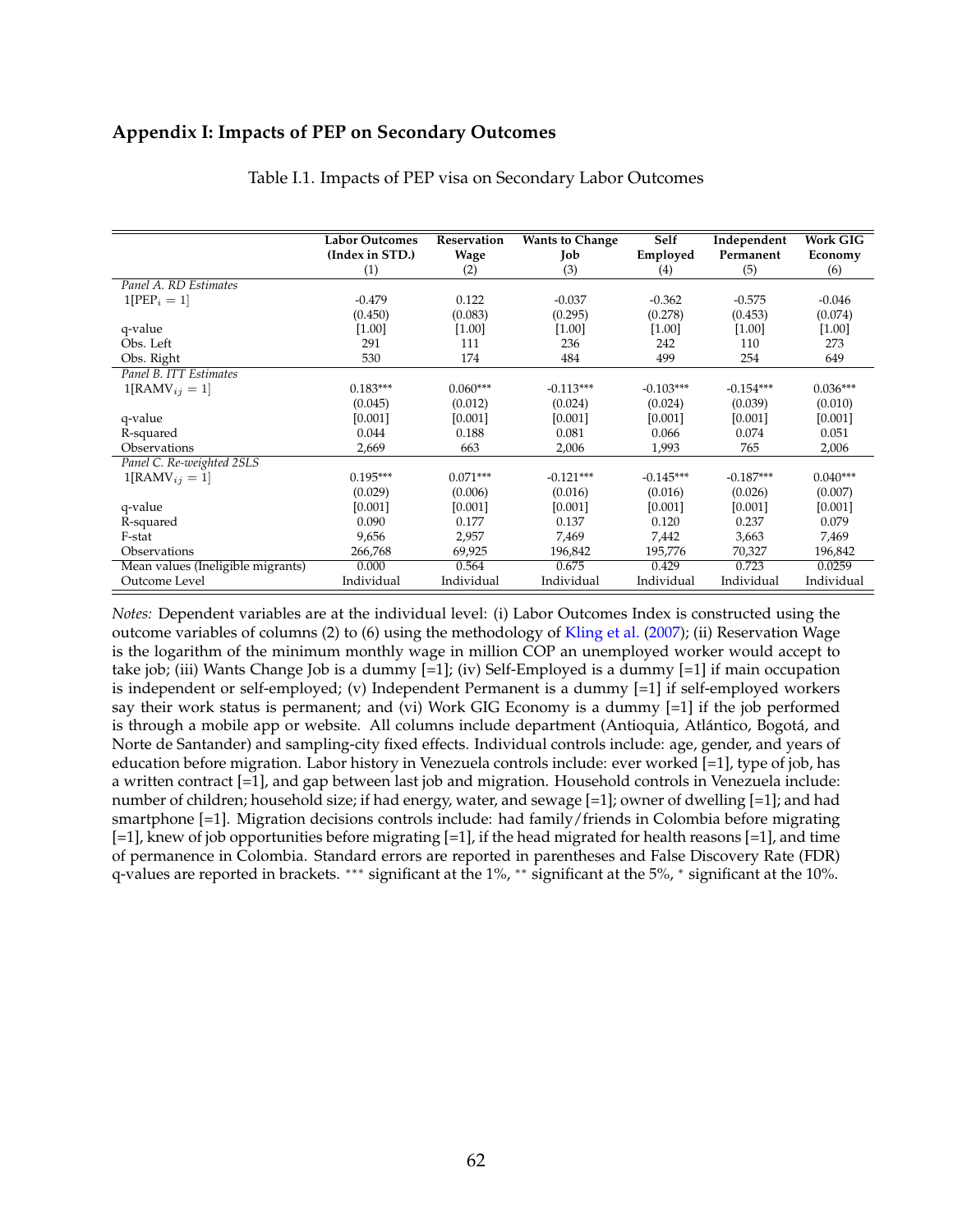<span id="page-64-0"></span>

|                                   | Integration<br>(Index in STD.) | Feels part of<br>Colombian<br>society | Feels part of<br>neighborhood | Colombian<br>friends | Ever felt<br>discrimination | <b>Trusts</b><br>Colombian<br>government |
|-----------------------------------|--------------------------------|---------------------------------------|-------------------------------|----------------------|-----------------------------|------------------------------------------|
|                                   | (1)                            | (2)                                   | (3)                           | (4)                  | (5)                         | (6)                                      |
| Panel A. RDD                      |                                |                                       |                               |                      |                             |                                          |
| $1[PEP_i = 1]$                    | $-0.174$                       | 0.069                                 | 0.088                         | $-0.702**$           | $-0.560*$                   | $-0.240$                                 |
|                                   | (0.563)                        | (0.291)                               | (0.262)                       | (0.352)              | (0.339)                     | (0.280)                                  |
| q-value                           | $[1.00]$                       | [1.00]                                | [1.00]                        | [1.00]               | $[1.00]$                    | $[1.00]$                                 |
| Obs. Left                         | 275                            | 252                                   | 263                           | 212                  | 219                         | 265                                      |
| Obs. Right                        | 602                            | 478                                   | 542                           | 401                  | 430                         | 575                                      |
| Mean of variable (control group)  | 0.000                          | 0.650                                 | 0.642                         | 0.349                | 0.505                       | 0.560                                    |
| Panel B. ITT                      |                                |                                       |                               |                      |                             |                                          |
| $1[RAMV_{ij} = 1]$                | $0.177***$                     | $0.118***$                            | $0.059**$                     | $0.073***$           | $0.042*$                    | 0.029                                    |
|                                   | (0.049)                        | (0.022)                               | (0.023)                       | (0.024)              | (0.025)                     | (0.025)                                  |
| q-value                           | [0.001]                        | [0.001]                               | [0.001]                       | [0.001]              | [0.019]                     | [0.049]                                  |
| R-squared                         | 0.048                          | 0.041                                 | 0.027                         | 0.051                | 0.031                       | 0.039                                    |
| Observations                      | 2,100                          | 2,097                                 | 2,099                         | 2,100                | 2,097                       | 2,040                                    |
| Mean of variable (control group)  | 0.000                          | 0.646                                 | 0.644                         | 0.350                | 0.501                       | 0.563                                    |
| Panel C. Re-weighted 2SLS         |                                |                                       |                               |                      |                             |                                          |
| $1[RAMV_{ij} = 1]$                | $0.243***$                     | $0.159***$                            | $0.050***$                    | $0.078***$           | $0.046***$                  | $0.088***$                               |
|                                   | (0.035)                        | (0.015)                               | (0.015)                       | (0.018)              | (0.018)                     | (0.017)                                  |
| q-value                           | [0.001]                        | [0.001]                               | [0.001]                       | [0.001]              | [0.002]                     | [0.001]                                  |
| R-squared                         | 0.090                          | 0.063                                 | 0.078                         | 0.093                | 0.078                       | 0.104                                    |
| F-stat                            | 6,355                          | 6,344                                 | 6,346                         | 6,355                | 6,340                       | 5,896                                    |
| Observations                      | 236,239                        | 235,823                               | 235,892                       | 236,239              | 235,305                     | 226,356                                  |
| Mean values (Ineligible migrants) | 0.000                          | 0.650                                 | 0.642                         | 0.349                | 0.505                       | 0.560                                    |
| Outcome Level                     | Individual                     | Individual                            | Individual                    | Individual           | Individual                  | Individual                               |

#### Table I.2. Impacts of PEP visa on Integration

*Notes:* Dependent variables are at the individual level: (i) Integration Index is constructed using the outcome variables of columns (2) to (6) using the methodology of [Kling et al.](#page-36-9) [\(2007\)](#page-36-9); (ii) Feel part of Colombian society is a dummy [=1] if the respondent answered very much or somewhat to the question, *how much do you feel part of Colombian society?;* (iii) Feel part of Colombian society is a dummy [=1] if the respondent answered very much or somewhat to the question, *how much do you feel part of your neighborhood?*; (iv) Colombian friends is a dummy [=1] if the respondent reported all or most their friends were from Colombia; (v) Ever felt discriminated against is a dummy  $[-1]$ ; and (vi) Trust Colombian government is  $[-1]$  if the respondent strongly agreed or agreed with the question, *can you trust the Colombian government?*. All columns include department (Antioquia, Atlántico, Bogotá and Norte de Santander) and sampling-city fixed effects. The first column includes the following additional controls: (i) Individual controls: age, gender, and years of education before migration. (ii) Labor history in Venezuela controls include: ever worked [=1], type of job, has a written contract [=1], and gap between last job and migration. (iii) Household controls in Venezuela include: number of children; household size; if had energy, water, and sewage  $[=1]$ ; owner of dwelling  $[=1]$ ; and had smartphone  $[=1]$ . (iv) Migration decisions controls include: had family/friends in Colombia before migrating [=1], knew of job opportunities before migrating [=1], if the head migrated for health reasons [=1], and time of permanence in Colombia. Standard errors are reported in parentheses and False Discovery Rate (FDR) q-values are reported in brackets. \*\*\* significant at the 1%, \*\* significant at the 5%, <sup>∗</sup> significant at the 10%.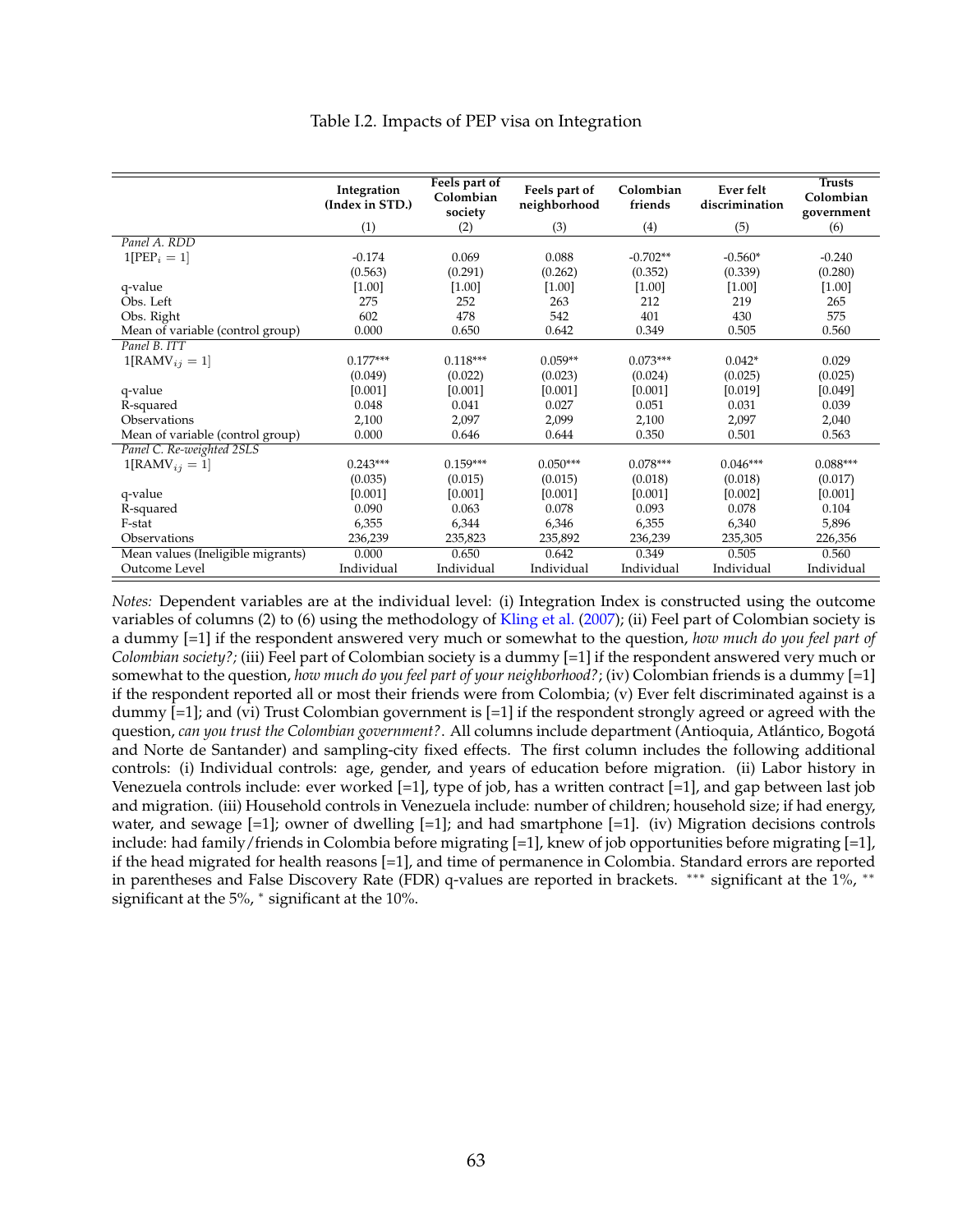<span id="page-65-0"></span>

|                                   | Food security<br>(Index in STD.) | Skipped meal<br>last month [=1] | Skipped meal<br>before<br>Covid-19 $[-1]$ | Access to<br>Healthcare [=1] | Children on<br>immunization<br>schedule [=1] |
|-----------------------------------|----------------------------------|---------------------------------|-------------------------------------------|------------------------------|----------------------------------------------|
|                                   | (1)                              | (2)                             | (3)                                       | (4)                          | (5)                                          |
| Panel A. RDD                      |                                  |                                 |                                           |                              |                                              |
| $1[PEP_i = 1]$                    | 0.267                            | $-0.276$                        | 0.113                                     | 0.201                        | 0.072                                        |
|                                   | (0.486)                          | (0.248)                         | (0.206)                                   | (0.309)                      | (0.202)                                      |
| q-value                           | [1.00]                           | [1.00]                          | [1.00]                                    | [1.00]                       | $[1.00]$                                     |
| Obs. Left                         | 279                              | 276                             | 315                                       | 211                          | 207                                          |
| Obs. Right                        | 622                              | 618                             | 684                                       | 480                          | 381                                          |
| Panel B. ITT                      |                                  |                                 |                                           |                              |                                              |
| $1[RAMV_{ij} = 1]$                | $0.271***$                       | $-0.100***$                     | $-0.078***$                               | $0.076***$                   | 0.013                                        |
|                                   | (0.049)                          | (0.023)                         | (0.020)                                   | (0.024)                      | (0.022)                                      |
| q-value                           | [0.001]                          | [0.001]                         | [0.001]                                   | [0.001]                      | [0.111]                                      |
| R-squared                         | 0.054                            | 0.066                           | 0.041                                     | 0.027                        | 0.036                                        |
| Observations                      | 2,100                            | 2,098                           | 2,098                                     | 1,569                        | 1,592                                        |
| Panel C. Re-weighted 2SLS         |                                  |                                 |                                           |                              |                                              |
| $1[RAMV_{ij} = 1]$                | $0.238***$                       | $-0.083***$                     | $-0.082***$                               | $0.043**$                    | 0.021                                        |
|                                   | (0.036)                          | (0.016)                         | (0.015)                                   | (0.017)                      | (0.014)                                      |
| q-value                           | [0.001]                          | [0.001]                         | [0.001]                                   | [0.003]                      | [0.013]                                      |
| R-squared                         | 0.166                            | 0.202                           | 0.156                                     | 0.113                        | 0.214                                        |
| F-stat                            | 6,355                            | 6,348                           | 6,336                                     | 4,727                        | 6,053                                        |
| Observations                      | 236,239                          | 236,170                         | 235,899                                   | 174,862                      | 165,657                                      |
| Mean values (Ineligible migrants) | 0.000                            | 0.391                           | 0.252                                     | 0.736                        | 0.825                                        |
| Outcome Level                     | Individual                       | Individual                      | Individual                                | Individual                   | Individual                                   |

Table I.3. Impacts of PEP Visa on Food Security and Immunization

*Notes:* Dependent variables are at the individual level: (i) Food security (index) is constructed using the outcome variables of columns (2) to (5) using the methodology of [Kling et al.](#page-36-9) [\(2007\)](#page-36-9); (ii) Skipped meal last month is a dummy  $[=1]$ ; (iii) Skipped meal before Covid-19 is a dummy  $[=1]$ ; (iv) Access to Healthcare is a dummy [=1] if the respondent found healthcare when anyone in their household needed it; and (v) Children on immunization schedule is a dummy [=1]. All columns include department (Antioquia, Atlántico, Bogota, and Norte de Santander) and sampling-city fixed effects. The first column includes the following ´ additional controls: (i) Individual controls: age, gender, and years of education before migration. (ii) Labor history in Venezuela controls include: ever worked [=1], type of job, has a written contract [=1], and gap between last job and migration. (iii) Household controls in Venezuela include: number of children; household size; if had energy, water, and sewage  $[-1]$ ; owner of dwelling  $[-1]$ ; and had smartphone  $[-1]$ . (iv) Migration decisions controls include: had family/friends in Colombia before migrating [=1], knew of job opportunities before migrating  $[=1]$ , if the head migrated for health reasons  $[=1]$ , and time of permanence in Colombia. Standard errors are reported in parentheses and False Discovery Rate (FDR) q-values are reported in brackets. ∗∗∗ significant at the 1%, ∗∗ significant at the 5%, <sup>∗</sup> significant at the 10%.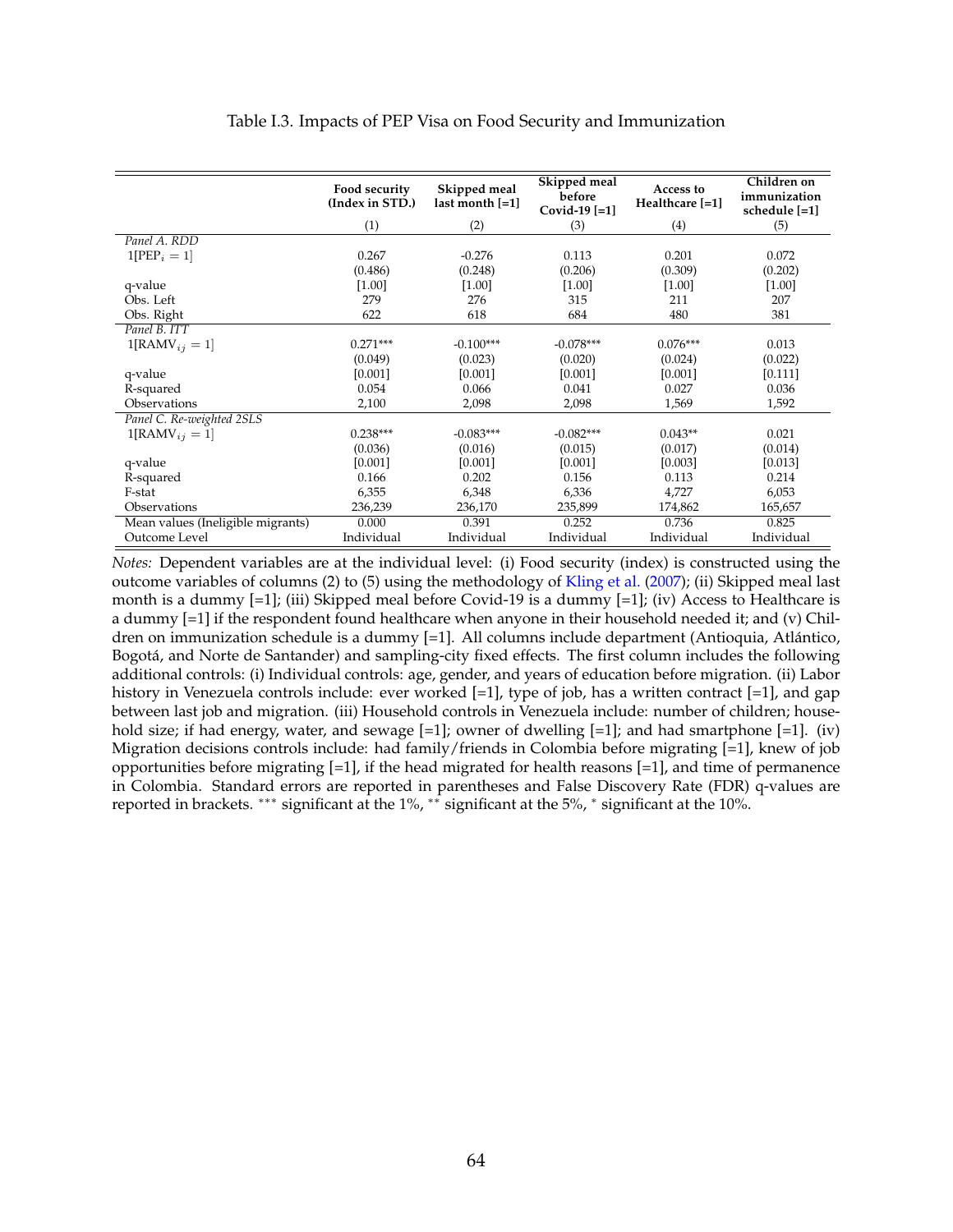<span id="page-66-0"></span>

|                                      | <b>Covid-19 Resilience</b><br>(Index in STD.) | <b>Housing Eviction</b> | Sale of assets | Received help in<br>cash/kind |
|--------------------------------------|-----------------------------------------------|-------------------------|----------------|-------------------------------|
|                                      | (1)                                           | (2)                     | (3)            | (4)                           |
| Panel A. RDD                         |                                               |                         |                |                               |
| $1[PEP_i = 1]$                       | 0.639                                         | $-0.418$                | $-0.198$       | $-0.010$                      |
|                                      | (0.591)                                       | (0.289)                 | (0.254)        | (0.253)                       |
| q-value                              | $[1.00]$                                      | $[1.00]$                | $[1.00]$       | $[1.00]$                      |
| Obs. Left                            | 253                                           | 224                     | 255            | 287                           |
| Obs. Right                           | 484                                           | 440                     | 499            | 649                           |
| Panel A. ITT                         |                                               |                         |                |                               |
| $1[RAMV_{ij} = 1]$                   | $0.265***$                                    | $-0.098***$             | $-0.061**$     | $-0.076***$                   |
|                                      | (0.049)                                       | (0.021)                 | (0.024)        | (0.024)                       |
| q-value                              | [0.001]                                       | [0.001]                 | [0.004]        | [0.001]                       |
| R-squared                            | 0.067                                         | 0.066                   | 0.039          | 0.024                         |
| Observations                         | 2,100                                         | 2,098                   | 2,099          | 2,100                         |
| Panel C. Re weighted 2SLS            |                                               |                         |                |                               |
| $1[RAMV_{ii} = 1]$                   | $0.222***$                                    | $-0.098***$             | $-0.013$       | $-0.083***$                   |
|                                      | (0.034)                                       | (0.015)                 | (0.017)        | (0.017)                       |
| q-value                              | [0.001]                                       | [0.001]                 | [0.042]        | [0.001]                       |
| F-stat                               | 0.099                                         | 0.125                   | 0.101          | 0.074                         |
| R-squared                            | 6,355                                         | 6,335                   | 6,351          | 6,355                         |
| Observations                         | 236,239                                       | 235,636                 | 236,238        | 236,239                       |
| Mean of values (Ineligible migrants) | 0.000                                         | 0.326                   | 0.460          | 0.446                         |
| Outcome Level                        | Individual                                    | Individual              | Individual     | Individual                    |

#### Table I.4. Impacts of PEP Visa on Covid-19 Resilience

*Notes:* Dependent variables are at the individual level: (i) Covid-19 Resilience (Index) is constructed using the inverted outcome variables of columns (2) to (5) using the methodology of [Kling et al.](#page-36-9) [\(2007\)](#page-36-9). Dependent variables: (ii) Housing Eviction is a dummy [=1] if the household was evicted from their home due to Covid-19 crisis; (iii) Sale of assets is a dummy  $[-1]$  if the head had to sell valuable goods  $[-1]$ ; and (iv) Received help cash/kind is a dummy [=1] if the head received help in cash or in kind. The first column includes the following additional controls: (i) Individual controls: age, gender, and years of education before migration. (ii) Labor history in Venezuela controls include: ever worked [=1], type of job, has a written contract [=1], and gap between last job and migration. (iii) Household controls in Venezuela include: number of children; household size; if had energy, water, and sewage [=1]; owner of dwelling [=1]; and had smartphone [=1]. (iv) Migration decisions controls include: had family/friends in Colombia before migrating  $[-1]$ , knew of job opportunities before migrating  $[-1]$ , if the head migrated for health reasons  $[-1]$ , and time of permanence in Colombia. Standard errors are reported in parentheses and False Discovery Rate (FDR) q-values are reported in brackets. ∗∗∗ significant at the 1%, ∗∗ significant at the 5%, <sup>∗</sup> significant at the 10%.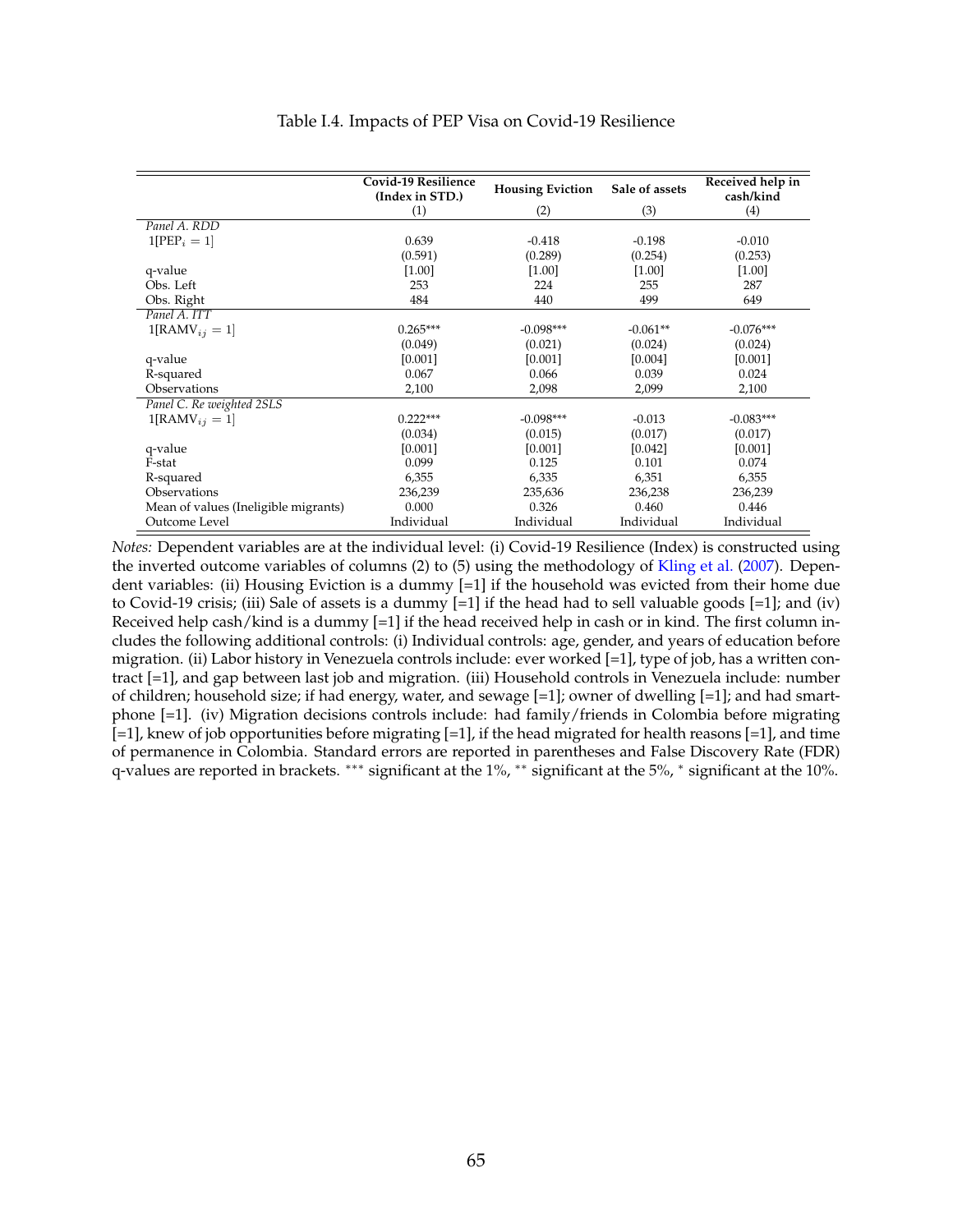#### **Appendix J: Heterogeneous Effects**

| Dep. variables – Primary Outcomes          | Consumption<br>per Capita<br>(log) | Income<br>(log)      | Employed [=1] | Hours<br>Worked | Symptoms of<br>severe Anxiety/<br>Depression [=1] | Well-being<br>(Index) |
|--------------------------------------------|------------------------------------|----------------------|---------------|-----------------|---------------------------------------------------|-----------------------|
|                                            | (1)                                | (2)                  | (3)           | (4)             | (5)                                               | (6)                   |
| $\beta_1$ =Indiv. reg. in RAMV             | $0.168***$                         | $0.104***$           | $0.042*$      | $-0.088**$      | $-0.025*$                                         | $0.304***$            |
|                                            | (0.028)                            | (0.015)              | (0.024)       | (0.042)         | (0.014)                                           | (0.089)               |
| $\beta_2$ =Indiv. reg. in RAMV * I(Female) | $-0.054$                           | 0.006                | 0.011         | $0.159**$       | 0.003                                             | $-0.264**$            |
|                                            | $-0.042$                           | (0.022)              | (0.031)       | (0.066)         | (0.020)                                           | (0.130)               |
| $\beta_3$ =I(Female)                       | $-0.023$                           | $-0.103***$          | $-0.399***$   | $-0.294***$     | $0.037**$                                         | $-0.242**$            |
|                                            | (0.031)                            | (0.016)              | (0.022)       | (0.050)         | (0.015)                                           | (0.096)               |
| Diff. female effect $(\beta_2 + \beta_3)$  | $-0.078**$                         | $-0.097***$          | $-0.388***$   | $-0.136***$     | $0.040***$                                        | $-0.506***$           |
|                                            | (0.031)                            | (0.015)              | (0.022)       | (0.045)         | (0.015)                                           | (0.098)               |
| R-squared                                  | 0.137                              | 0.209                | 0.181         | 0.070           | 0.034                                             | 0.076                 |
| Observations                               | 2,200                              | 1,784                | 3,382         | 1,206           | 2,100                                             | 2,100                 |
| Dep. variables – Mechanical Outcomes       | Formal Job                         | <b>SISBEN Access</b> | Subsidized    | Financial       | <b>Transfers from</b>                             |                       |
|                                            |                                    |                      | Healthcare    | Products        | Government                                        |                       |
| $\beta_1$ =Indiv. reg. in RAMV             | $0.116***$                         | $0.425***$           | $0.263***$    | $0.222***$      | $0.034*$                                          |                       |
|                                            | (0.016)                            | (0.023)              | (0.021)       | (0.020)         | (0.018)                                           |                       |
| $\beta_2$ =Indiv. reg. in RAMV * I(Female) | $-0.059**$                         | $0.090***$           | $0.084***$    | $-0.071**$      | $0.117***$                                        |                       |
|                                            | (0.026)                            | (0.033)              | (0.030)       | (0.029)         | (0.027)                                           |                       |
| $\beta_3$ =I(Female)                       | 0.011                              | 0.010                | 0.022         | 0.014           | $-0.022$                                          |                       |
|                                            | (0.019)                            | (0.024)              | (0.022)       | (0.022)         | (0.020)                                           |                       |
| Diff. Female Effect $(\beta_2+\beta_3)$    | $-0.048**$                         | $0.099***$           | $0.106***$    | $-0.056**$      | $0.095***$                                        |                       |
|                                            | (0.020)                            | (0.025)              | (0.023)       | (0.022)         | (0.020)                                           |                       |
| R-squared                                  | 0.125                              | 0.306                | 0.192         | 0.145           | 0.044                                             |                       |
| Observations                               | 1,547                              | 2,089                | 2,074         | 2,097           | 2,098                                             |                       |

#### Table J.1. Heterogeneous Effects by Female (ITT Estimates)

*Notes:* Dependent variables: (i) Annual consumption (log) is the logarithm of annual consumption per capita in million COP; (ii) Income (log) is the logarithm of the monthly labor income which includes wage, extra pay, and revenue from independent work in million COP; (iii) Employed is a dummy [=1] if reported as employed and has a wage (includes independents and family worker); (iv) Hours worked (log) is the logarithm of weekly hours worked; (v) Symptoms of severe Anxiety/Depression is a dummy [=1] if the respondent has extreme symptoms for anxiety or depression; and (vi) Well-being Index is a PCA index constructed using respondent answers on a 1–10 well-being scale for the following variables: mobility; anxiety and depression; daily activities; personal care; pain and fatigue; and health perception. Female corresponds to a dummy [=1] if the respondent reported being female. All columns include department (Antioquia, Atlántico, Bogotá, and Norte de Santander) and samplingcity fixed effects. Individual controls include: age, gender, years of education before migration. Labor history in Venezuela controls include: ever worked [=1], type of job, has a written contract [=1], and gap between last job and migration. Household controls in Venezuela include: number of children, household size, if had energy, water and sewage  $[-1]$ , owner of dwelling  $[-1]$ , and had smartphone  $[-1]$ . Migration decisions controls include: had family/friends in Colombia before migrating [=1], knew of job opportunities before migrating [=1], if the head migrated for health reasons [=1], and time of permanence in Colombia. Standard errors are reported in parentheses. \*\*\* significant at the 1%, \*\* significant at the 5%, \* significant at the 10%.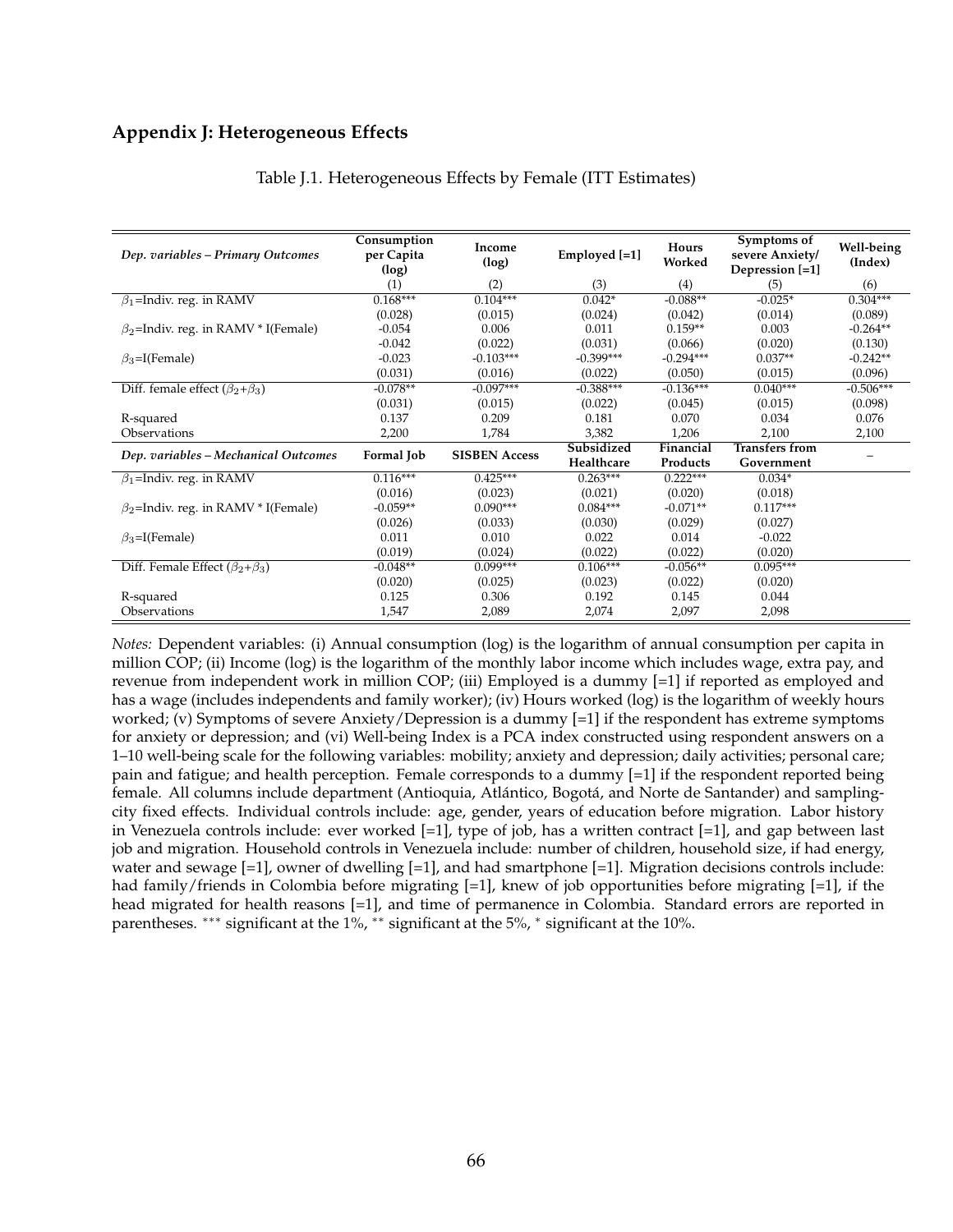| Dep. variables – Primary Outcomes                       | Consumption<br>per Capita<br>(log) | Income<br>(log)      | Employed [=1] | Hours<br>Worked | Symptoms of<br>severe Anxiety/<br>Depression [=1] | Well-being<br>(Index) |
|---------------------------------------------------------|------------------------------------|----------------------|---------------|-----------------|---------------------------------------------------|-----------------------|
|                                                         | (1)                                | (2)                  | (3)           | (4)             | (5)                                               | (6)                   |
| $\beta_1$ =Indiv. reg. in RAMV                          | $0.106***$                         | $0.077***$           | $0.053*$      | $-0.029$        | $-0.036*$                                         | $0.309**$             |
|                                                         | (0.040)                            | (0.021)              | (0.031)       | (0.064)         | (0.019)                                           | (0.124)               |
| $\beta_2$ =Indiv. reg. in RAMV * I(>High school)        | 0.056                              | $0.040*$             | $-0.006$      | 0.002           | 0.015                                             | $-0.152$              |
|                                                         | (0.046)                            | (0.024)              | (0.035)       | (0.072)         | (0.022)                                           | (0.142)               |
| $\beta_3 = I(\rightarrow$ High school)                  | 0.043                              | $-0.000$             | 0.043         | $-0.021$        | 0.006                                             | 0.105                 |
|                                                         | (0.038)                            | (0.019)              | (0.027)       | (0.059)         | (0.018)                                           | (0.115)               |
| High Education Level Diff. Effect $(\beta_2 + \beta_3)$ | $0.099***$                         | $0.040**$            | 0.037         | $-0.019$        | 0.021                                             | $-0.047$              |
|                                                         | (0.038)                            | (0.020)              | (0.031)       | (0.059)         | (0.019)                                           | (0.122)               |
| R-squared                                               | 0.138                              | 0.213                | 0.180         | 0.066           | 0.035                                             | 0.075                 |
| Observations                                            | 2,182                              | 1,766                | 3,347         | 1,194           | 2,084                                             | 2,084                 |
| Dep. variables - Mechanical Outcomes                    | Formal Job                         | <b>SISBEN Access</b> | Subsidized    | Financial       | <b>Transfers from</b>                             |                       |
|                                                         |                                    |                      | Healthcare    | Products        | Government                                        |                       |
| $\beta_1$ =Indiv. reg. in RAMV                          | $0.058**$                          | $0.492***$           | $0.320***$    | $0.134***$      | $0.063**$                                         |                       |
|                                                         | (0.024)                            | (0.032)              | (0.029)       | (0.028)         | (0.026)                                           |                       |
| $\beta_2$ =Indiv. reg. in RAMV * I(>High school)        | $0.056**$                          | $-0.039$             | $-0.031$      | $0.083**$       | 0.031                                             |                       |
|                                                         | (0.027)                            | (0.036)              | (0.033)       | (0.032)         | (0.029)                                           |                       |
| $\beta_3 = I(\rightarrow$ High school)                  | $-0.007$                           | $-0.029$             | 0.003         | $-0.021$        | $-0.063***$                                       |                       |
|                                                         | (0.022)                            | (0.030)              | (0.027)       | (0.026)         | (0.024)                                           |                       |
| High Education Level Diff. Effect $(\beta_2 + \beta_3)$ | $0.048**$                          | $-0.068**$           | $-0.029$      | $0.061**$       | $-0.032$                                          |                       |
|                                                         | (0.023)                            | (0.031)              | (0.029)       | (0.028)         | (0.025)                                           |                       |
| R-squared                                               | 0.126                              | 0.305                | 0.189         | 0.145           | 0.040                                             |                       |
| Observations                                            | 1,532                              | 2,073                | 2,059         | 2,081           | 2,082                                             |                       |

#### Table J.2. Heterogeneous Effects by Education (ITT Estimates)

*Notes:* Dependent variables: (i) Annual consumption (log) is the logarithm of annual consumption per capita in million COP, (ii) Income (log) is the logarithm of the monthly labor income which includes wage, extra pay, and revenue from independent work in million COP, (iii) Employed is a dummy [=1] if reported an employed, and has a wage (includes independents and family worker) (iv) Hours worked (log) is the logarithm of weekly hours worked, (v) Symptoms of severe Anxiety/Depression is a dummy [=1] if the respondent has extreme symptoms for anxiety or depression, and (vi) Well-being Index is a PCA index constructed using the respondent answers on a 1-10 well-being scale for the following variables: mobility; anxiety and depression; daily activities; personal care; pain and fatigue; and health perception. High School or more corresponds to a dummy [=1] if the respondent reported having more than high school or middle education and includes having a technical, university, or postgraduate degree. All columns include department (Antioquia, Atlántico, Bogotá, and Norte de Santander) and sampling-city fixed effects. Individual controls include: age, gender, and years of education before migration. Labor history in Venezuela controls include: ever worked [=1], type of job, has a written contract [=1], and gap between last job and migration. Household controls in Venezuela include: number of children; household size; if had energy, water, and sewage [=1]; owner of dwelling [=1]; and had smartphone [=1]. Migration decisions controls include: had family/friends in Colombia before migrating [=1], knew of job opportunities before migrating [=1], if the head migrated for health reasons [=1], and time of permanence in Colombia. Standard errors are reported in parentheses. ∗∗∗ significant at the 1%, ∗∗ significant at the 5%, <sup>∗</sup> significant at the 10%.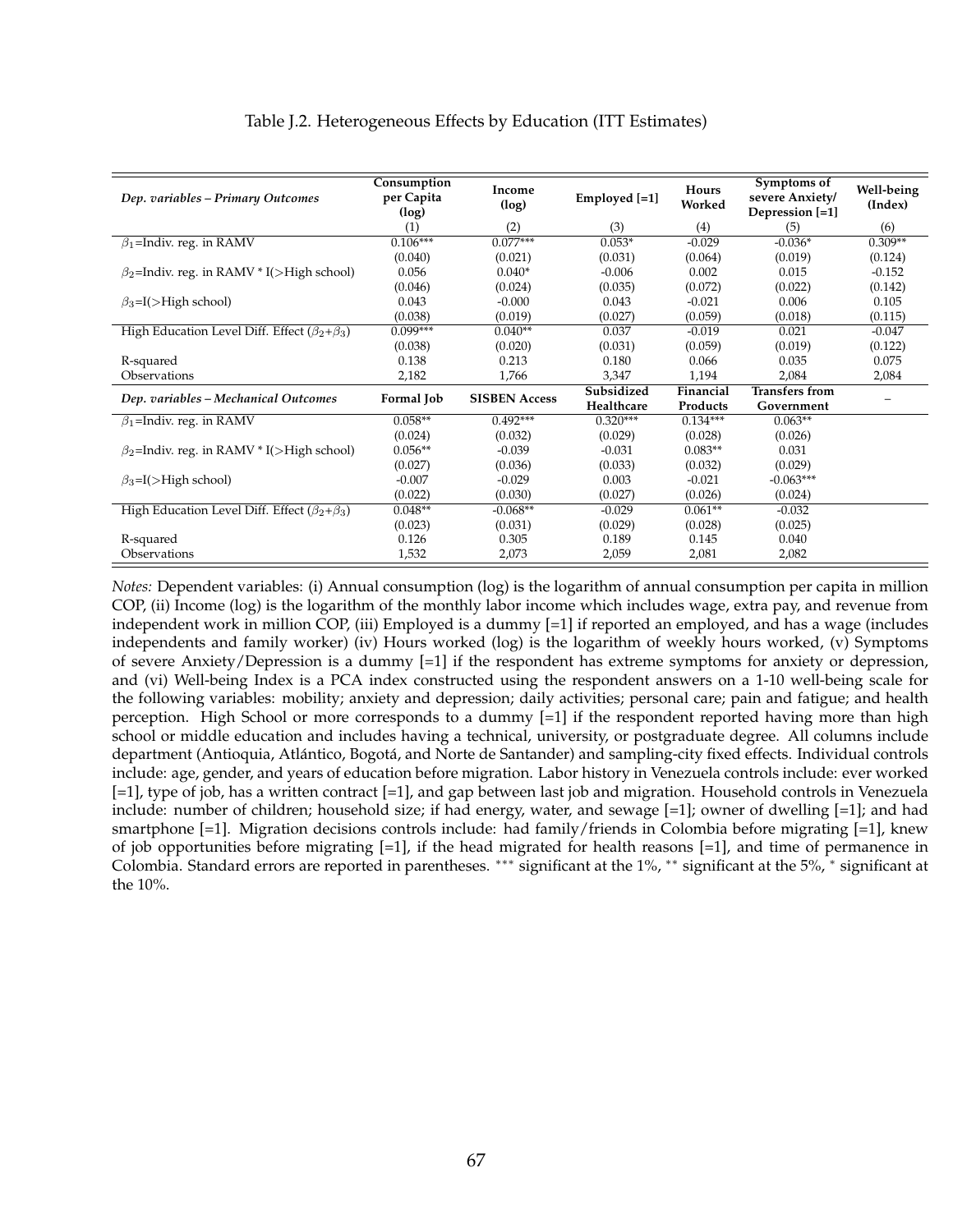| Dep. variables – Primary Outcomes                         | Consumption<br>per Capita<br>(log) | Income<br>(log)      | Hours<br>Worked | Symptoms of<br>severe Anxiety/<br>Depression [=1] | Well-being<br>(Index) |
|-----------------------------------------------------------|------------------------------------|----------------------|-----------------|---------------------------------------------------|-----------------------|
|                                                           | (1)                                | (2)                  | (3)             | (4)                                               | (5)                   |
| $\beta_1$ =Indiv. reg. in RAMV                            | $0.163***$                         | $0.103***$           | $-0.024$        | $-0.027**$                                        | $0.127*$              |
|                                                           | (0.026)                            | (0.012)              | (0.036)         | (0.011)                                           | (0.076)               |
| $\beta_2$ =Indiv. reg. in RAMV * I(High Skill Occupation) | $-0.201$                           | 0.074                | $-0.411*$       | 0.028                                             | $-0.103$              |
|                                                           | (0.155)                            | (0.069)              | (0.216)         | (0.061)                                           | (0.437)               |
| $\beta_3$ =I(High Skill Occupation)                       | $0.300**$                          | 0.049                | $0.338*$        | $-0.051$                                          | 0.475                 |
|                                                           | (0.136)                            | (0.060)              | (0.193)         | (0.053)                                           | (0.380)               |
| Diff. Occup. Effect $(\beta_2+\beta_3)$                   | 0.099                              | $0.122**$            | $-0.070$        | $-0.023$                                          | $0.372**$             |
|                                                           | (0.075)                            | (0.035)              | (0.098)         | (0.031)                                           | (0.219)               |
| R-squared                                                 | 0.163                              | 0.214                | 0.068           | 0.033                                             | 0.074                 |
| Observations                                              | 1,626                              | 1,784                | 1,206           | 1,547                                             | 1,547                 |
| Dep. variables - Mechanical Outcomes                      | Formal Job                         | <b>SISBEN Access</b> | Subsidized      | Financial                                         | <b>Transfers from</b> |
|                                                           |                                    |                      | Healthcare      | Products                                          | Government            |
| $\beta_1$ =Indiv. reg. in RAMV                            | $0.091***$                         | $0.440***$           | $0.270***$      | $0.187***$                                        | $0.055***$            |
|                                                           | (0.014)                            | (0.022)              | (0.019)         | (0.019)                                           | (0.017)               |
| $\beta_2$ =Indiv. reg. in RAMV * I(High Skill Occupation) | $0.150*$                           | $-0.013$             | $-0.095$        | 0.094                                             | 0.003                 |
|                                                           | (0.079)                            | (0.125)              | (0.112)         | (0.111)                                           | (0.097)               |
| $\beta_3$ =I(High Skill Occupation)                       | $-0.005$                           | 0.065                | 0.093           | 0.029                                             | $-0.071$              |
|                                                           | (0.069)                            | (0.109)              | (0.097)         | (0.097)                                           | (0.084)               |
| Diff. Occup. Effect $(\beta_2+\beta_3)$                   | $0.145***$                         | 0.052                | $-0.002$        | $0.123**$                                         | $-0.067$              |
|                                                           | (0.040)                            | (0.063)              | (0.057)         | (0.056)                                           | (0.049)               |
| R-squared                                                 | 0.130                              | 0.280                | 0.171           | 0.156                                             | 0.032                 |
|                                                           | 1,547                              | 1,537                | 1,528           | 1,545                                             | 1,545                 |

#### Table J.3. Heterogeneous Effects by Occupation Sector (ITT Estimates)

*Notes:* Dependent variables: (i) Annual consumption (log) is the logarithm of annual consumption per capita in million COP; (ii) Income (log) is the logarithm of the monthly labor income which includes wage, extra pay, and revenue from independent work in million COP; (iii) Employed is a dummy [=1] if reported as employed; and has a wage (includes independents and family worker); (v) Hours worked (log) is the logarithm of weekly hours worked; (v) Symptoms of severe Anxiety/Depression is a dummy [=1] if respondent had extreme symptoms for anxiety or depression; and (vi) Well-being Index is a PCA index constructed using respondent answers on a 1–10 well-being scale for the following variables: mobility; anxiety and depression; daily activities; personal care; pain and fatigue; and health perception. High-skill occupation is a dummy  $\left[-1\right]$  if the respondent reported worked in (i) Financial and insurance activities; (ii) Professional, scientific, and technical activities; (iii) Activities of administrative and support services; (iv) Public administration and defense sector; (v) Education sector; and (vi) Human healthcare and social assistance activities. All columns include department (Antioquia, Atlántico, Bogotá, and Norte de Santander) and sampling-city fixed effects. Individual controls include: age, gender, and years of education before migration. Labor history in Venezuela controls include: ever worked  $[=1]$ , type of job, has a written contract  $[=1]$ , and gap between last job and migration. Household controls in Venezuela include: number of children; household size; if had energy, water, and sewage  $[=1]$ ; owner of dwelling  $[=1]$ ; and had smartphone  $[=1]$ . Migration decisions controls include: had family/friends in Colombia before migrating [=1], knew of job opportunities before migrating [=1], if the head migrated for health reasons [=1], and time of permanence in Colombia. Standard errors are reported in parentheses. ∗∗∗ significant at the 1%, ∗∗ significant at the 5%, <sup>∗</sup> significant at the 10%.